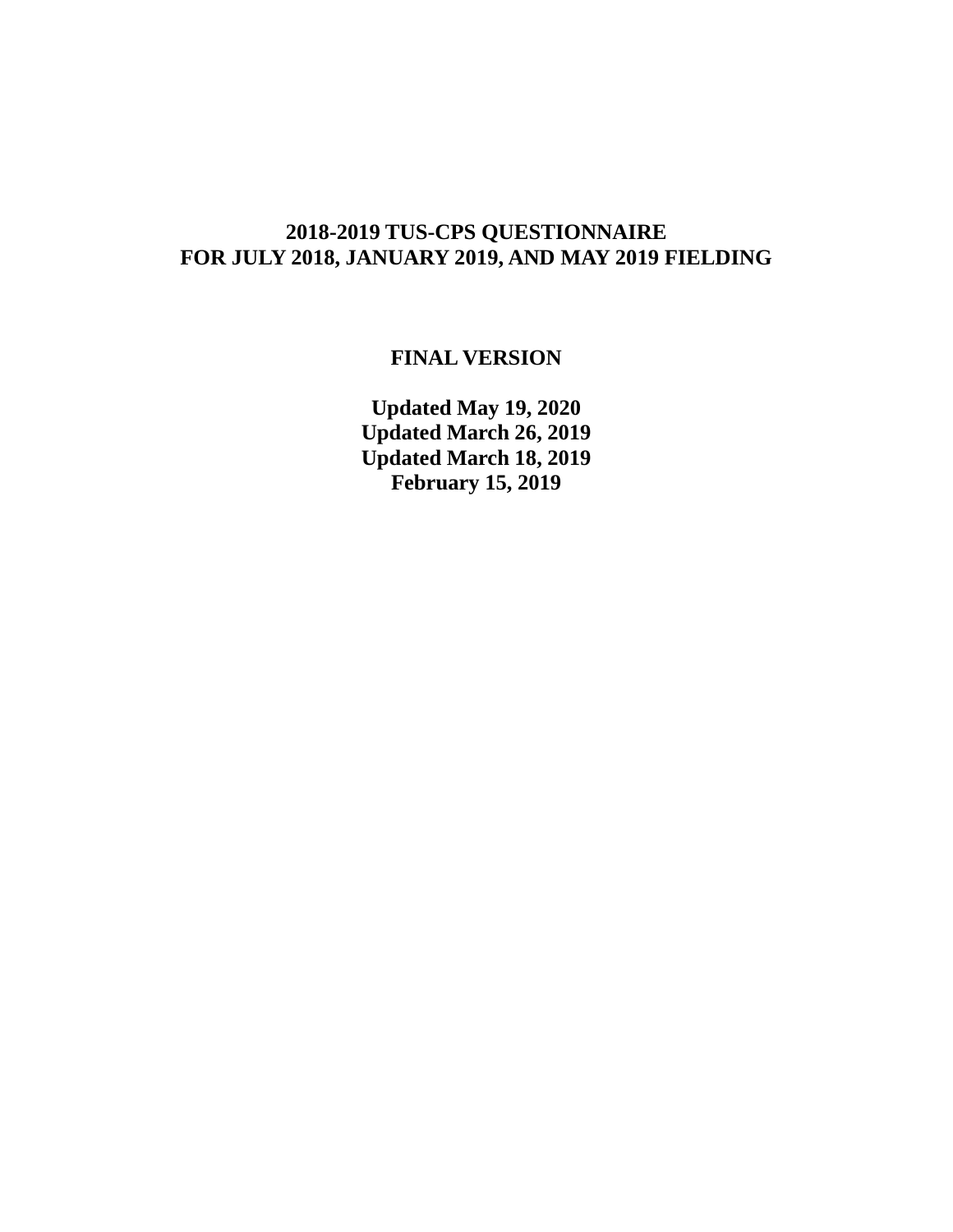#### **2018-2019 Tobacco Use Supplement to the Current Population Survey**

Changes to the Universe of a few items (H11a,c,d and K6g) occurred across the 2018-2019 survey wave. The May 2019 survey included a few items on heated tobacco products (K9INTRO, K9, K10) not previously included in July 2018 and January 2019. All changes across the 2018-2019 survey wave are indicated within this document.

All skip paths should go to the next item unless otherwise instructed. All item questions accept don't know and refused as response. All <D> and <R> pre-codes are to be blind coded. Use blind coded <L> to go to END.

Allow Proxy interviews on the 4th callback for any selected self-respondent.

**HHCPS-R** ENTER LINE NUMBER FOR THE PERSON WHO IS REPORTING CPS INFO FOR ALL HH MEMBERS

 $| \cdot |$ 

#### **RANDOM\_INDICATORS FOR SELF-RESPONSE SELECTION**

**PRESUP This month we would also like to ask about your thoughts and experiences concerning tobacco use.** 

> FR: IF HOUSEHOLD HAS ONLY 1 OR 2 PERSONS 18 YEARS OR OLDER STATE:

**"I need to ask each individual, age 18 years old and older, these questions."** 

 FR: IF HOUSEHOLD HAS MORE THAN 2 PERSONS AGE 18 YEARS OR OLDER STATE:

 **"Two or three persons in this household, age 18 years and older, have been selected at random to answer these questions personally, that is, themselves."** 

ENTER (1) TO PROCEED

ENTER (F1) FOR IMPORTANCE OF RESPONDING

|\_\_|

**H\_SUPP\_I Your answers to the tobacco questions are very important. The National Institutes of Health, FDA, CDC, and other researchers will use this information to measure changes in tobacco use and to help with policymaking and services.**

PRESS ENTER TO CONTINUE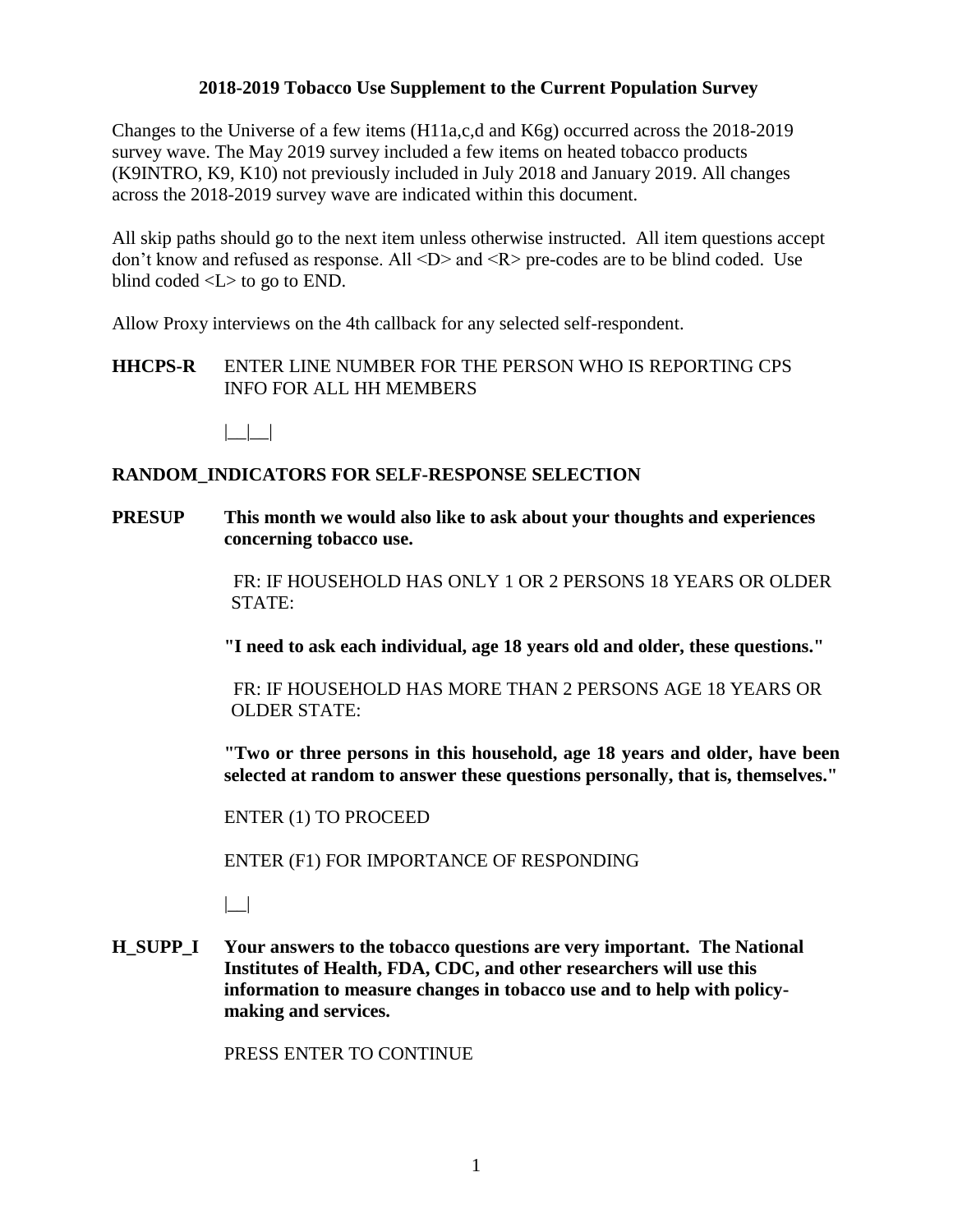| NXTPR | ENTER LINE NO: $\boxed{\phantom{1}}$ FOR [fill] |
|-------|-------------------------------------------------|
|       | name]                                           |

**I (also) need to talk with [fill name/READ LIST OF NEEDED PERSONS]. Is he/she at home now/Are either of them at home now/Are any of them at home now)?**

NO ONE ELIGIBLE, SKIP TO FIN (F10) IF ANSWERED, JUMP FORWARD (F3)

GET SELF RESPONSE ONLY. WHEN DONE, F10 FOR CALLBACKS CALLBACK #: [fill number]

(CNTRL-R) Respondent Refused for someone else

ENTER LINE NUMBER FOR INTERVIEW: |\_\_|\_\_|

#### NXTPR3 DO NOT ASK, INTERVIEWER CHECK ITEM

 (ONLY TAKE A PROXY IF THIS IS THE 4TH CALLBACK FOR THE SELF-RESPONDENT OR THE PERSON WILL NOT RETURN BEFORE CLOSEOUT.)

Is this a Self or Proxy response?

 (1) Self [GO TO A1] (2) Proxy

 $|$ 

#### EPROXY DO NOT ASK

#### POSSIBLE ERROR

 You have picked PROXY for [fill name] even though [fill name] is the current respondent.

Are you currently talking to [fill name]?

- (1) Yes, SELF interview [GO TO A1] (2) No
- $| \_$

HOUSEHOLD ROSTER LN Q NEED NAME M AGE 01 (Person 1) 02 (Person 2) 03 (Person 3)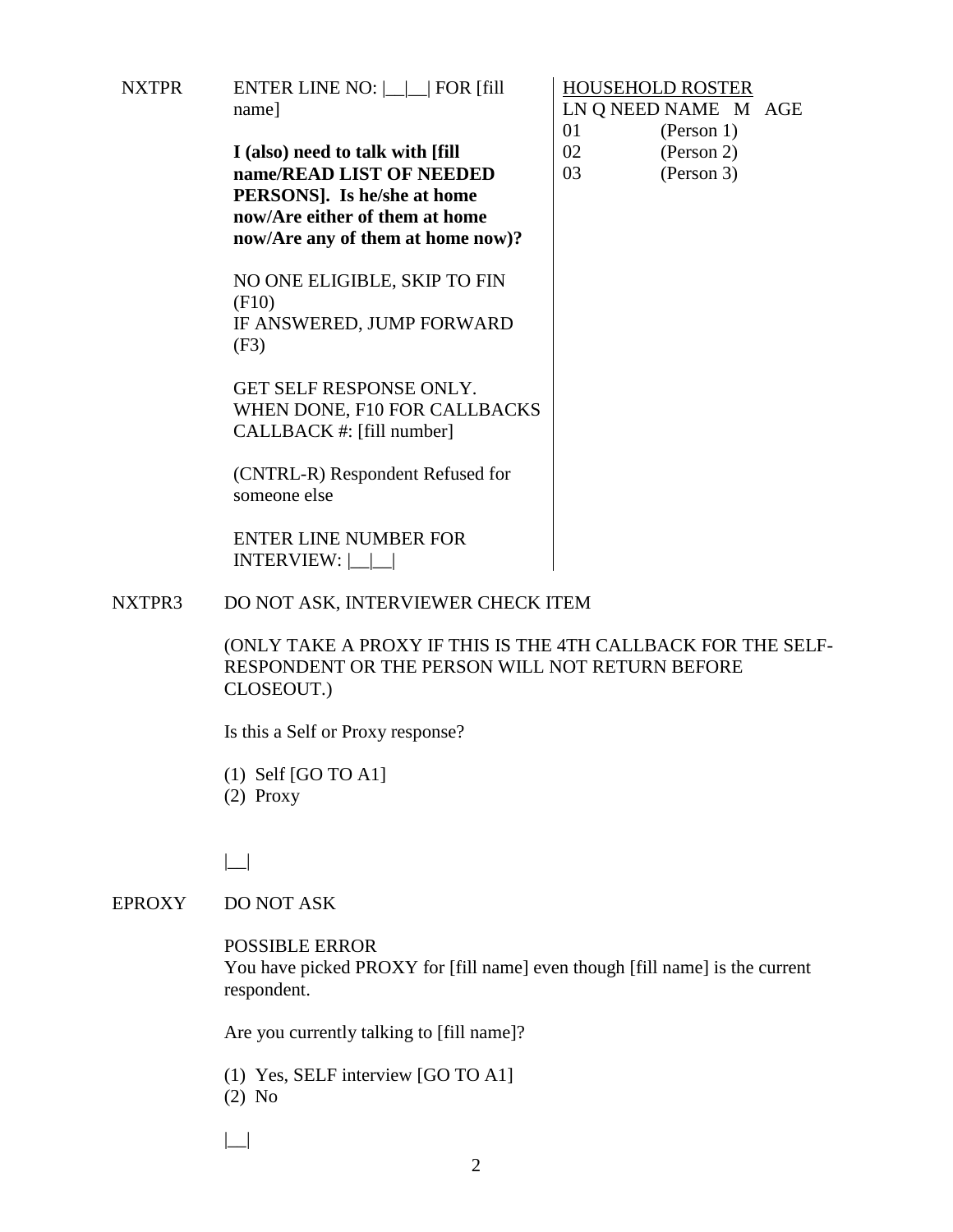NXTPER5 DO NOT ASK ENTER LINE NUMBER OF CURRENT RESPONDENT  $|$ 

# HOUSEHOLD ROSTER

LN NAME<br>01 (Person

- 01 (Person 1)<br>02 (Person 2)
- 02 (Person 2)
- 03 (Person 3)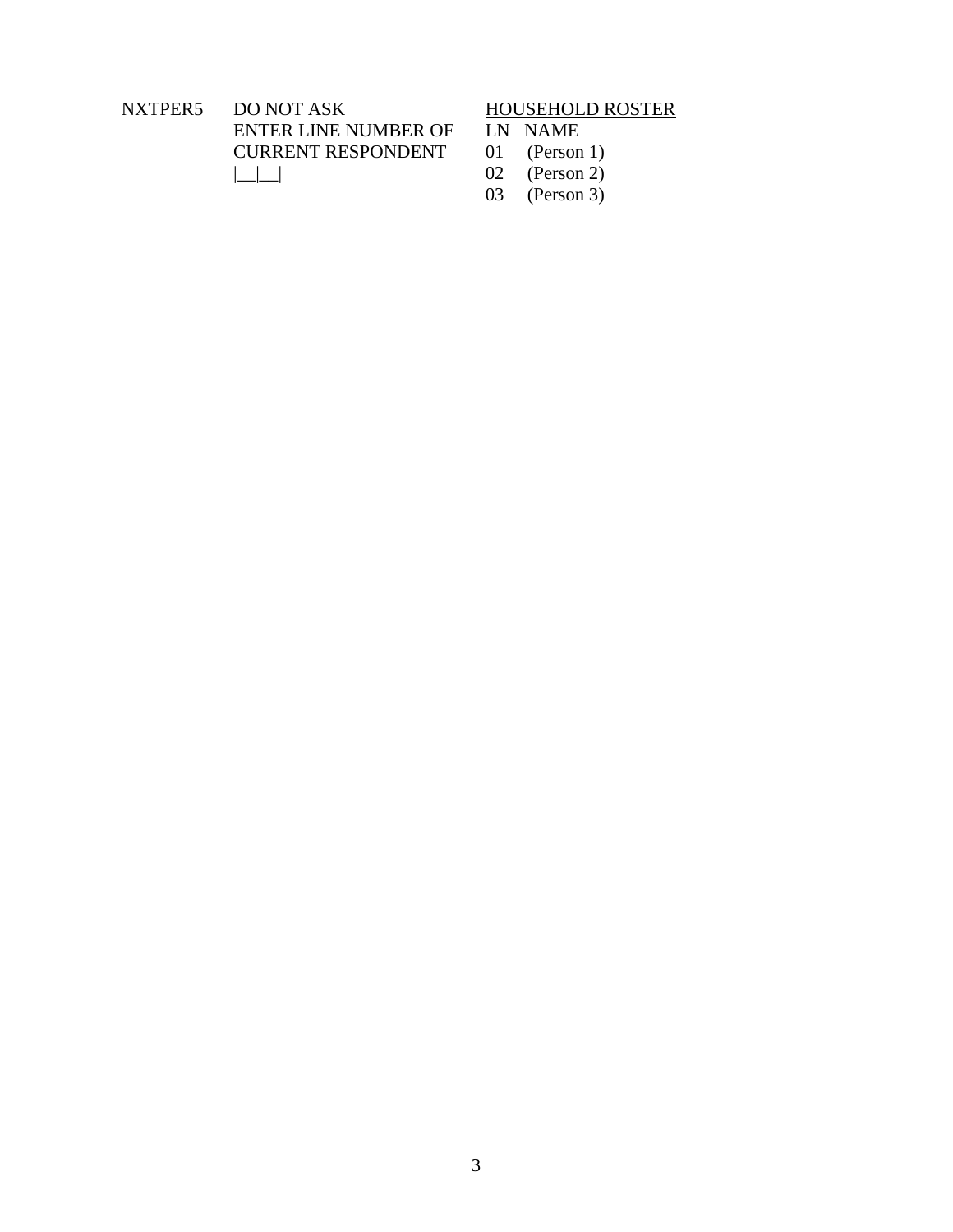#### **SECTION A. SCREENING FOR EVER/EVERY DAY/SOMEDAY SMOKING**

**A1 (Have/Has) (you/name) smoked at least 100 cigarettes in (your/his/her) entire life?**

FR: 100 CIGARETTES = APPROXIMATELY 5 PACKS

(1) YES

(2) NO

#### **BOX 0**

IF  $A1 = 1$ , THEN GO TO  $A2$ IF A1 = 2, D OR R AND RESPONDENT IS BETWEEN AGE 18 AND 34, THEN GO TO A3 ELSE, IF  $A1 = 2$ , D OR R, THEN GO TO SECTION J

#### **A2 How old (were/was) (you/name) when (you/he/she) first started smoking cigarettes FAIRLY REGULARLY?**

FR: "FAIRLY REGULARLY" OR "REGULARLY" REFERS TO AGE WHEN STARTED SMOKING CIGARETTES ON A ROUTINE BASIS AS OPPOSED TO AGE WHEN TRIED FIRST CIGARETTE.

ENTER (0) IF NEVER SMOKED REGULARLY ENTER AGE  $(01 - AGE)$ 

**|\_\_|\_\_|** 

 $[IF A2 = 0, GO TO A2a]$  $[IF A2 \leq 5, GO TO A2v]$  $[IF A2 > 5, D OR R, GO TO A3]$ 

- **A2v I have recorded that (you/name) (were/was) [fill entry A2] years old when (you/he/she) started smoking cigarettes fairly regularly. Is that correct?** 
	- (1) YES (2) NO

**|\_\_|** 

 $[IF A2v = 1, GO TO A3]$  $[IF A2v = 2, GO TO A2]$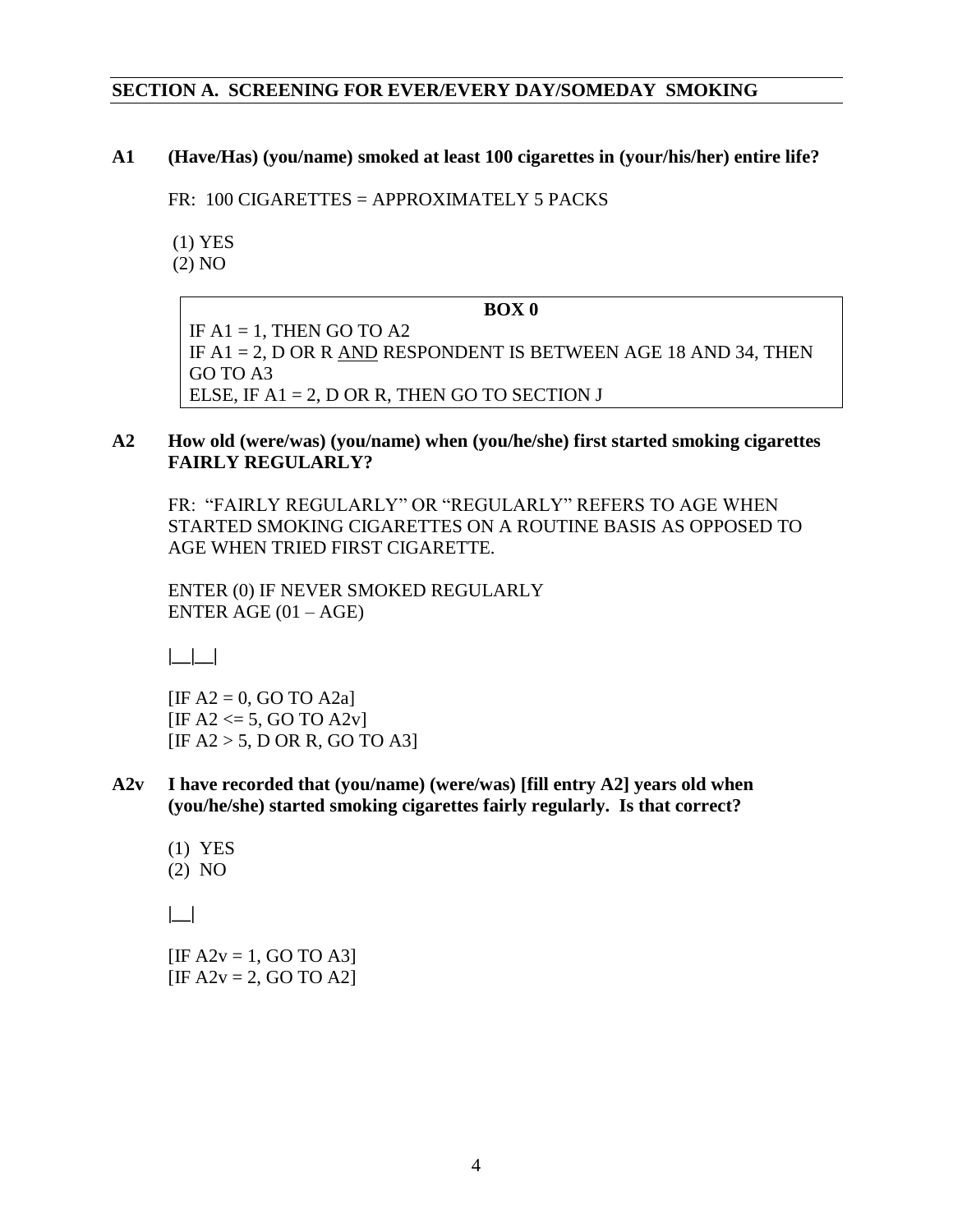**A2a You said that (you/name) never smoked regularly. How old (were/was) (you/name) the first time (you/he/she) smoked part or all of a cigarette?** 

ENTER AGE  $(01 - AGE)$ :

 $| \_|$ 

[IF A2a > 5, D OR R, GO TO A3] [IF A2a  $\le$  5, GO TO A2av]

**A2av I have recorded that (you/name) (were/was) [fill entry A2a years old) when you first smoked part or all of a cigarette. Is that correct?** 

(1) YES

(2) NO

 $| \_$ 

 $[IF A2av = 1, GO TO A3]$  $[IF A2av = 2, GO TO A2a]$ 

**A3 (Do/Does) (you/name) now smoke cigarettes every day, some days, or not at all?** 

(1) EVERY DAY (2) SOME DAYS (3) NOT AT ALL

 $| \_$ 

BOX 1 IF SELF RESPONDENT BETWEEN AGE 18 AND 34 WHO HAS NOT SMOKED  $100+CIGARETTES (A1 = 2, D \text{ OR } R)$  AND: A3 = (2) SOME-DAY SMOKERS OR D OR R, THEN GO TO SECTION C A3 = (1) EVERY DAY SMOKERS OR (3) NOT-AT-ALL SMOKERS, THEN GO TO SECTION J ELSE, IF SELF RESPONDENT AND: A3 = (1) EVERY DAY SMOKERS, THEN GO TO SECTION B A3 = (2) SOME-DAY SMOKERS, THEN GO TO SECTION C A3 = (3) NOT-AT-ALL SMOKERS, THEN GO TO SECTION H  $A3 = D$ , R, THEN GO TO SECTION J

IF PROXY RESPONDENT, THEN GO TO SECTION J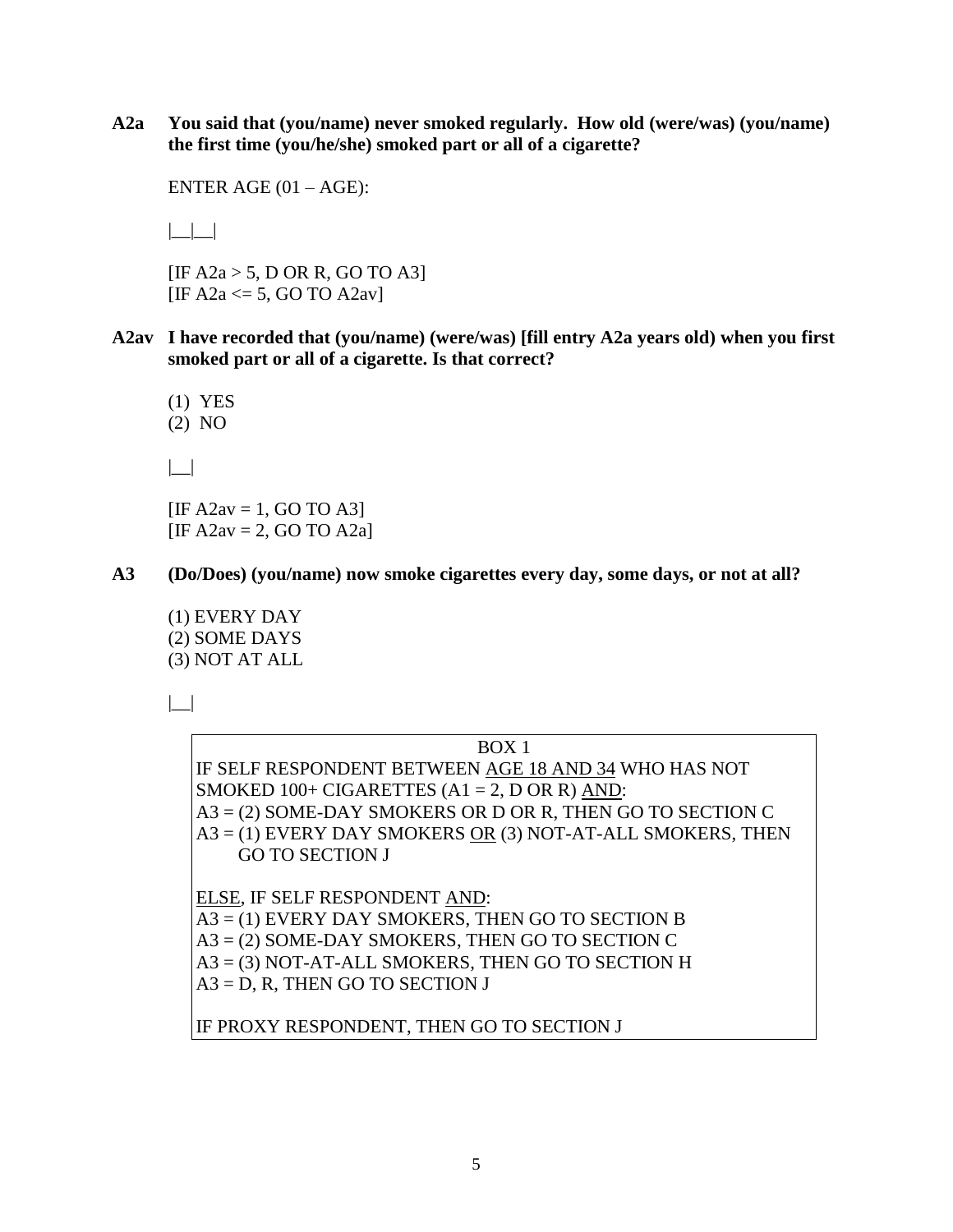#### **SECTION B. EVERY-DAY SMOKER HISTORY/CONSUMPTION SERIES**

#### **B1 On the average, about how many cigarettes do you now smoke each day?**

 FR: ONE PACK USUALLY EQUALS 20 CIGARETTES. IF CONVERTING PACKS TO CIGARETTES, ALWAYS VERIFY CALCULATION WITH RESPONDENT.

ENTER NUMBER OF CIGARETTES PER DAY

 $||$   $||$   $(1-99)$ 

BOX 2

IF  $B1 = D$  OR R, GO TO  $B1a$ IF  $B1 > 40$ , GO TO  $B1v$ ELSE, GO TO B2

- **B1a Would you say that, on average, you now smoke more or less than 20 cigarettes each day?** 
	- (1) MORE (2) LESS (3) ABOUT 20 (ONE PACK)

|\_\_|

[GO TO B2]

- **B1v I have recorded that on the average, you now smoke [fill entry B1] cigarettes a day. Is that correct?**
	- (1) YES

(2) NO

**|\_\_|** 

 $[IF B1v = 1, D OR R, GO TO B2]$  $[IF B1v = 2, GO BACK TO B1 AND CORRECT]$ 

#### **B2 Do you usually smoke menthol or non-menthol cigarettes?**

(1) MENTHOL (2) NON-MENTHOL (3) NO USUAL TYPE

 $| \_$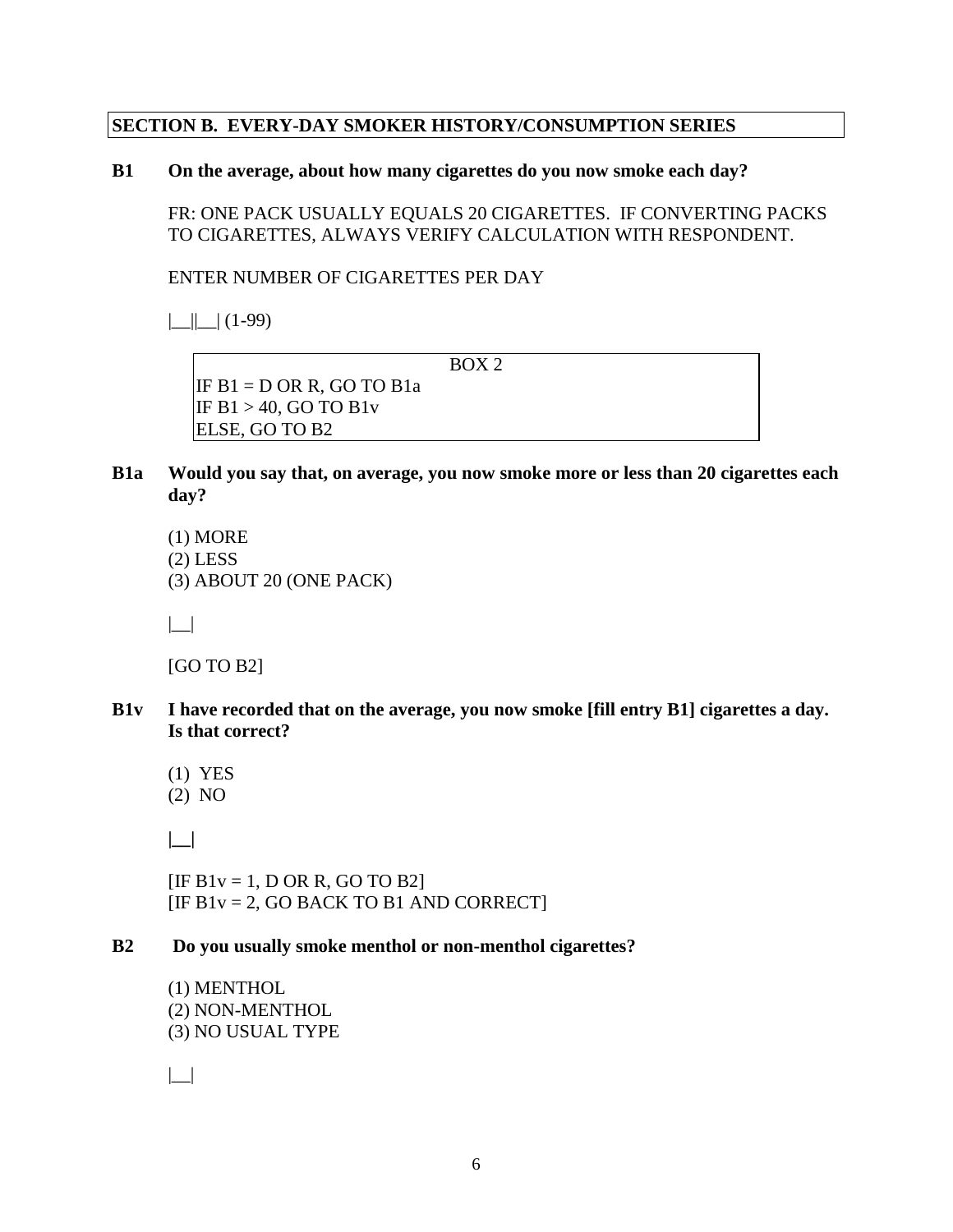#### **B5a How soon after you wake up do you typically smoke your first cigarette of the day?**

 FR: IF NECESSARY, ASK FOR BEST ANSWER IN MINUTES OR HOURS. ENTER (0) IF RESPONDENT INSISTS IT VARIES.

**B5anum** ENTER NUMBER  $|$   $|$   $|$   $|$   $(0 - 90)$ 

**B5aunt** ENTER UNIT REPORTED (1) MINUTES (2) HOURS

 $| \_$ 

BOX 5

IF  $B5a = 0$ , D OR R, GO TO B5b ELSE, GO TO BA6a

- **B5b Would you say you smoke your first cigarette of the day within the first 30 minutes?** 
	- (1) YES (2) NO (3) VARIES— DO NOT READ

|\_\_|

[GO TO BA6a]

#### **BA6a Do you USUALLY BUY your own cigarettes?**

(1) YES (2) NO

|\_\_|

[IF BA6a = 1, GO TO B6a] [IF BA6a = 2, D OR R, GO TO B6e1]

#### **B6a Do you USUALLY buy your cigarettes by the pack or by the carton?**

FR: A CARTON HAS 10 PACKS.

**(**1) PACK (2) CARTON (3) BUY BOTH PACKS AND CARTONS

 $| \_$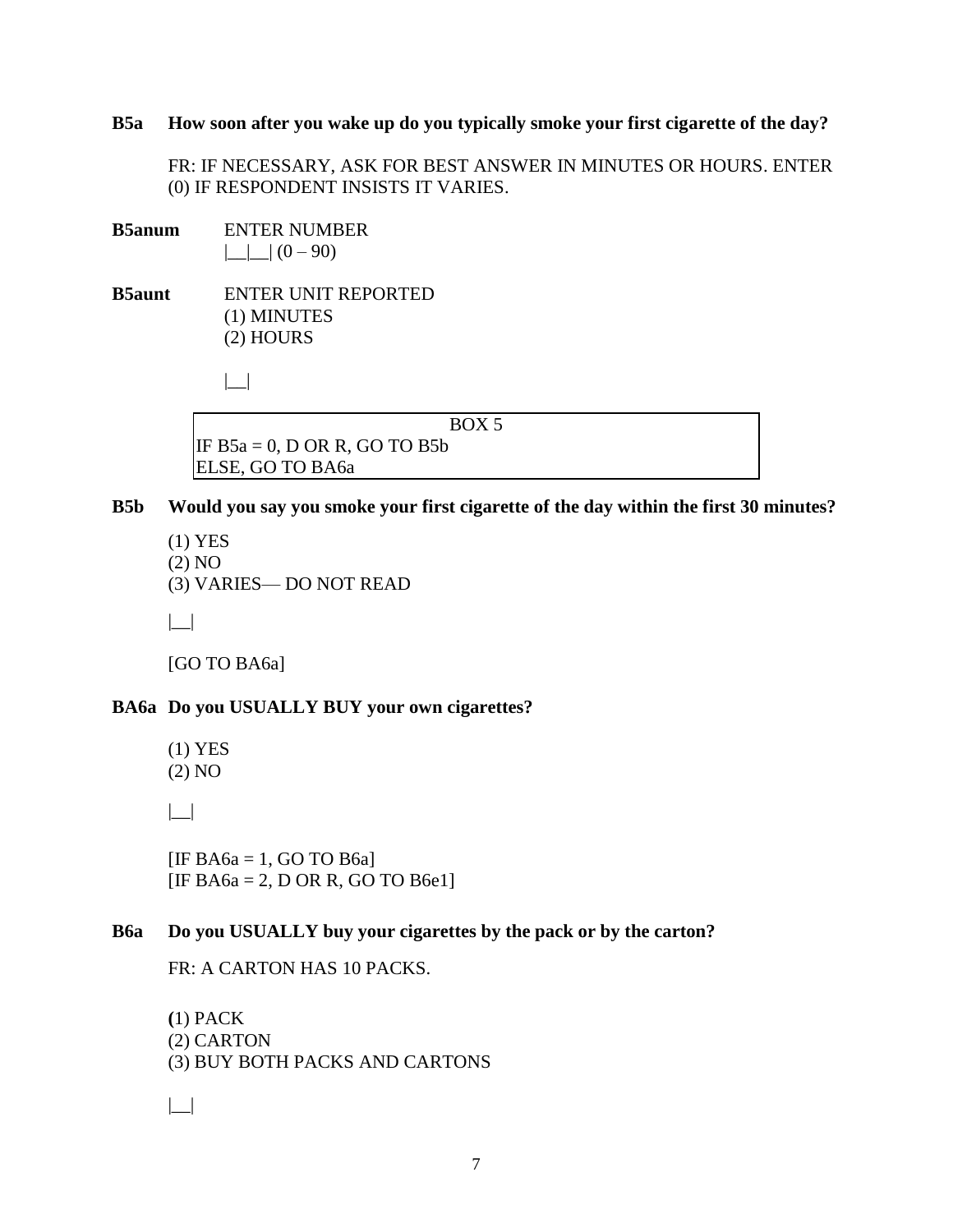BOX 6 IF B6a = 1, 3, D OR R, GO TO B6b IF  $B6a = 2$ , GO TO B6c

#### **B6b/B6b2 What price did you pay for the LAST PACK of cigarettes you bought? Please report the cost after using discounts or coupons.**

FR: "PRICE PER PACK," ENTER "DOLLARS" ON THE FIRST SCREEN (B6b) AND ENTER "CENTS" ON THE NEXT SCREEN (B6b2)

B6b  $\frac{\ }{2}$  (0-99) B6b2 **.\_\_ \_\_**(0-99)

[GO TO B6c4]

#### **B6c/B6c2 What price did you pay for the LAST CARTON of cigarettes you bought? Please report the cost after using discounts or coupons.**

 FR: "PRICE PER CARTON," ENTER "DOLLARS" ON THE FIRST SCREEN (B6c) AND ENTER "CENTS" ON THE NEXT SCREEN (B6c2)

B6c  $\text{\$}$  \_\_ \_(0-999) B6c2 **.\_\_ \_\_**(0-99)

[GO TO B6c4]

**B6c4 Did you use coupons, rebates, or any other special promotions when you bought your LAST (fill appropriate term here from B6a responses…=1 or 3 or D or R, fill "PACK"; =2, fill "CARTON") of cigarettes?** 

(1) YES (2) NO

**|\_\_|** 

[GO TO B6d]

- **B6d/B6d1 Did you buy your LAST (fill appropriate term here from B6a responses…=1 or 3 or D or R fill "PACK"; =2 fill "CARTON") of cigarettes in (fill respondent's state of residence) or in some other state?** 
	- (1) IN RESPONDENT'S STATE OF RESIDENCE
	- (2) IN SOME OTHER STATE (INCLUDING DC)
	- (3) BOUGHT SOME OTHER WAY (INTERNET, OTHER COUNTRY, INDIAN RESERVATION)

**|\_\_|**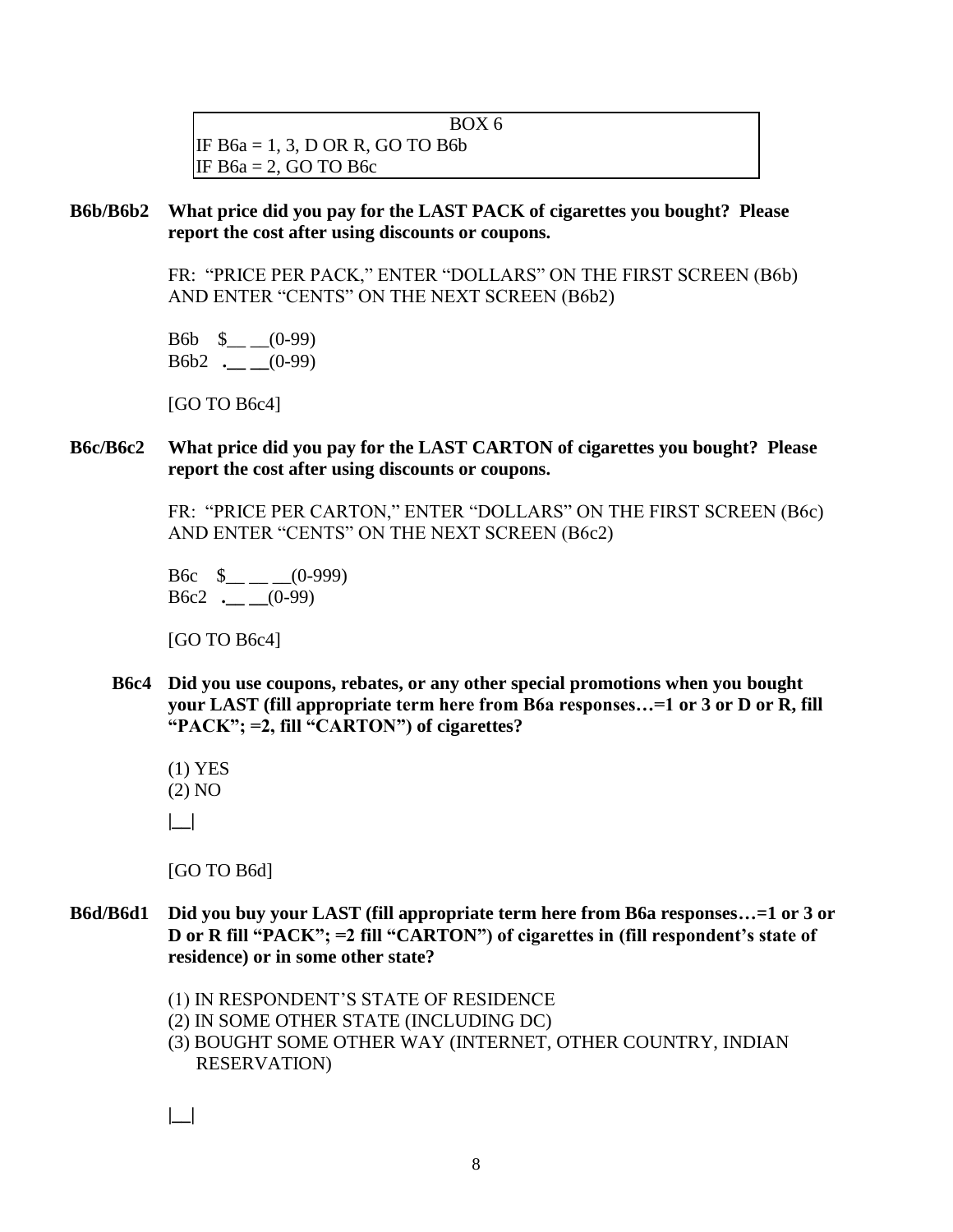BOX 7 IF B6d1 =1 ENTER AUTOMATICALLY RESPONDENT'S STATE OF RESIDENCE IN B6d2, GO TO B6d3 IF  $B6d = 2$ , GO TO  $B6d2$ IF B6d=3, GO TO B6dOTH ELSE, GO TO B6e1

**B6d2 In what other state did you buy your LAST (fill appropriate term here from B6a responses …= 1, 3, D or R, fill "PACK"; = 2, fill "CARTON") of cigarettes?** 

**|\_\_|\_\_|** ENTER STATE ABBREVIATION –TEXT OF AT MOST 2 CHARACTERS -

**[**GO TO B6d3]

- **B6d3 Did you buy your LAST (fill appropriate term here from B6a responses…= 1, 3, D or R, fill "PACK"; = 2, fill "CARTON") of cigarettes from an Indian reservation?** 
	- (1) YES
	- (2) NO

[GO TO B6e1]

**B6dOTH Was the "Other Way" in which you purchased your LAST (fill appropriate term here from B6a responses …= 1, 3, D or R, fill "PACK"; = 2 fill "CARTON") of cigarettes:** 

FR: READ THE FIRST THREE CHOICES

(1) In a foreign country or a duty-free shop (2) From an Indian reservation OR (3) By mail-order, phone or internet (4) SOME OTHER WAY (NOT READ**)** 

 **|\_\_|** 

[GO TO B6e1]

#### **B6e1 In the LAST 2 months, have you bought any SINGLE or INDIVIDUAL cigarettes?**

 FR: RESPONDENT MAY REFER TO IT AS A "LOOSIE" OR "LOOSE OUT OF THE PACK."

(1) YES (2) NO

 $| \_$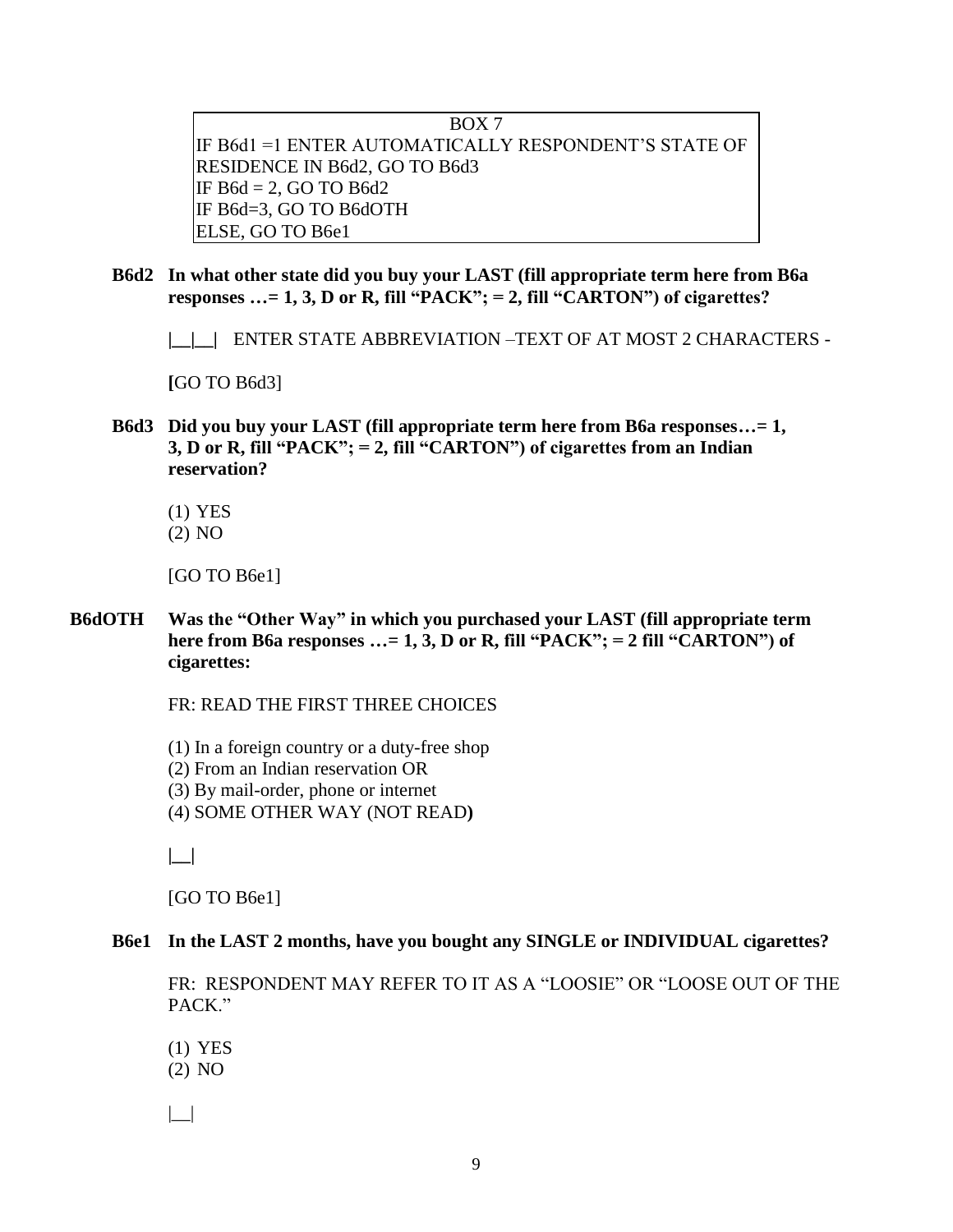$[IF B6e1 = 1, GO TO B6e31]$  $[IF B6e1 = 2, D OR R, GO TO B6e4]$ 

#### **B6e31 Did you buy your LAST SINGLE or INDIVIDUAL cigarette in (fill respondent's state of residence) or in some other state or other country?**

(1) In respondent's state of residence

(2) In some other state (including DC)

(3) In another country

(4) BOUGHT SOME OTHER WAY (INTERNET, ETC.)

 $| \cdot |$ 

BOX 7B IF B6e31 = 1, ENTER AUTOMATICALLY RESPONDENT'S STATE OF RESIDENCE IN B6e32, GO TO B6e4 ELSE IF B6e $31 = 2$  OR 3, GO TO B6e $32$ ELSE, GO TO B6e4

#### **B6e32 In what OTHER state or country did you buy your LAST SINGLE OR INDIVIDUAL cigarette?**

FR: SPELL OUT THE STATE OR COUNTRY NAME.

ENTER A TEXT OF AT MOST 40 CHARACTERS.

[GO TO B6e4]

#### **B6e4 In the LAST 2 months, have you bought loose tobacco to roll-your-own cigarettes?**

(1) YES (2) NO

|\_\_|

[GO TO B7c]

#### **Past Smoking Behavior for Everyday Smokers**

#### **B7c For how long have you smoked EVERY DAY?**

FR: READ CHOICES 1-4

- (1) All or nearly all the years you have smoked
- (2) Most of the years you have smoked
- (3) Half of the years you have smoked, OR
- (4) Less than half the years you have smoked
- (5) IF VOLUNTEERED: LESS THAN ONE YEAR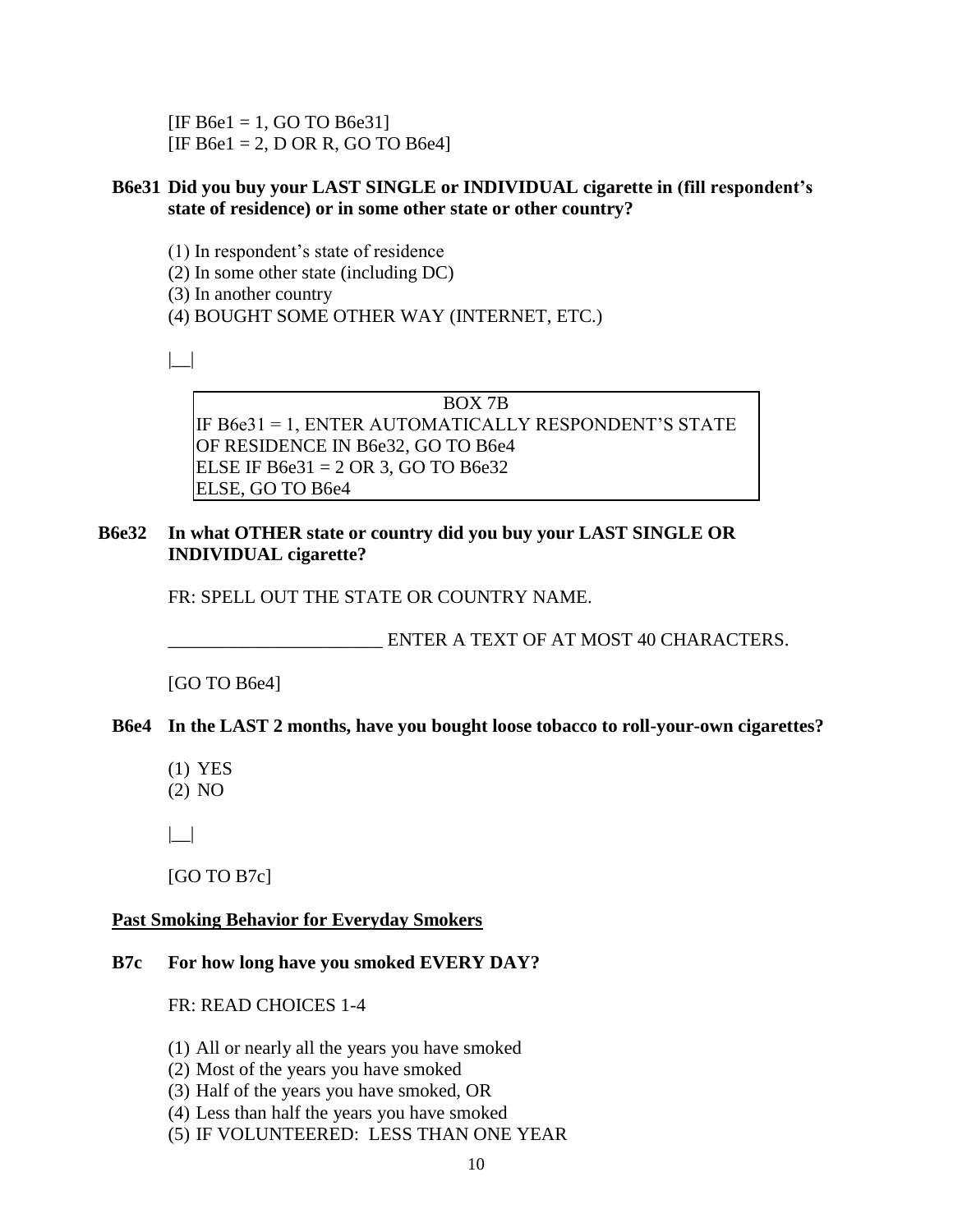**|\_\_|** 

 $[IF B2 = 1, GO TO B7c3]$  $[IF B2 = 2, 3, D OR R, GO TO B7c2]$ 

### **B7c2 Have you EVER smoked MENTHOL cigarettes for 6 months or more?**

(1) YES (2) NO

**|\_\_|** 

[IF B7c2 = 1, THEN GO TO B7c3 AND USE THE APPROPRIATE FILL IN B7c3 ("…did you smoke…..")] [ELSE, GO TO B8]

#### **B7c3 For how long [fill "have you smoked" for those with a B2 = 1/ "did you smoke" for B7c2 = 1] MENTHOL cigarettes?**

FR: READ CHOICES 1-4

- (1) All or nearly all the years you have smoked
- (2) Most of the years you have smoked
- (3) Half of the years you have smoked, or
- (4) Less than half the years you have smoked
- (5) IF VOLUNTEERED: LESS THAN ONE YEAR

**|\_\_|** 

[GO TO B8]

#### **B8 Around this time 12 MONTHS AGO, were you smoking cigarettes every day, some days, or not at all?**

(1) EVERY DAY (2) SOME DAYS (3) NOT AT ALL

 **|\_\_|** 

```
[IF B8 = 1, GO TO B9][IF B8 = 2, GO TO B10A][IF B8 = 3, D OR R, GO TO DIR (3RD QUESTION IN QUIT ATTEMPT SECTION)]
```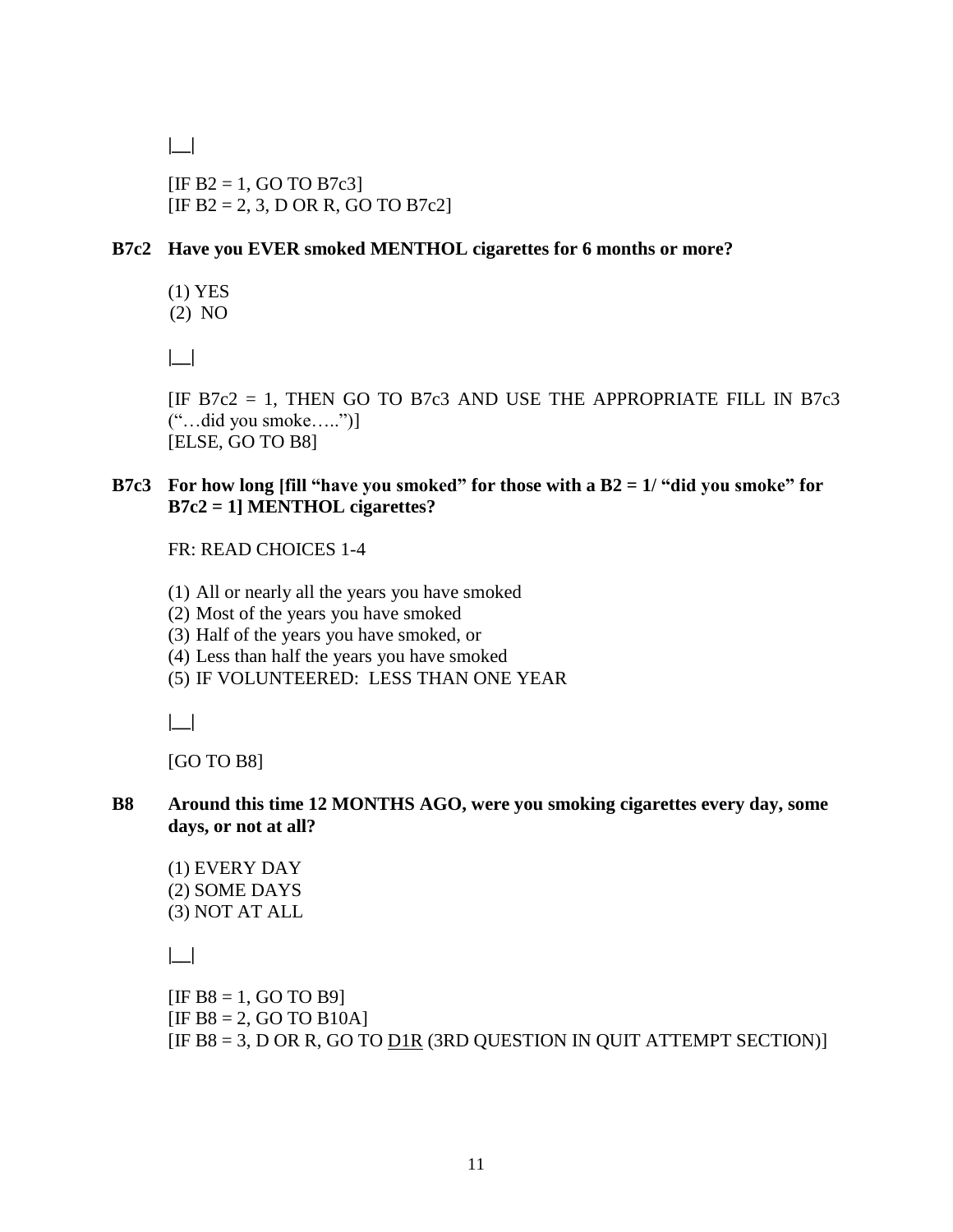#### **B9 Around this time 12 MONTHS AGO, on the average, about how many cigarettes did you smoke each day?**

 FR: ONE PACK USUALLY EQUALS 20 CIGARETTES. IF CONVERTING PACKS TO CIGARETTES, ALWAYS VERIFY CALCULATION WITH RESPONDENT.

ENTER NUMBER OF CIGARETTES PER DAY

 $||$   $||$   $(1-99)$ 

BOX 7C IF B9 = D OR R, GO TO D1R (3rd QUESTION IN QUIT ATTEMPT SECTION) IF B9 > 40, GO TO B9v ELSE, GO TO D1R (3rd QUESTION IN QUIT ATTEMPT SECTION)

- **B9v I have recorded that on the average, you smoked [fill entry B9] cigarettes a day 12 months ago. Is that correct?**
	- (1) YES

(2) NO

**|\_\_|** 

 $[IF B9v = 2, GO BACK TO B9 AND CORRECT]$ [IF B9v =1, D OR R, GO TO D1R (3rd QUESTION IN QUIT ATTEMPT SECTION)]

#### **B10a Around this time 12 MONTHS AGO, on how many of the 30 days in the month did you smoke cigarettes?**

FR: ENTER (0) FOR NONE

 $\lfloor \underline{\hspace{1cm}} \rfloor$  Range 0-30

#### BOX 7D

IF B $10a = 0$  OR 30, GO TO B $10av$ ELSE, GO TO B10b

#### **B10av You said that you smoked cigarettes some days. Is that correct?**

 (1) YES (2) NO |\_\_|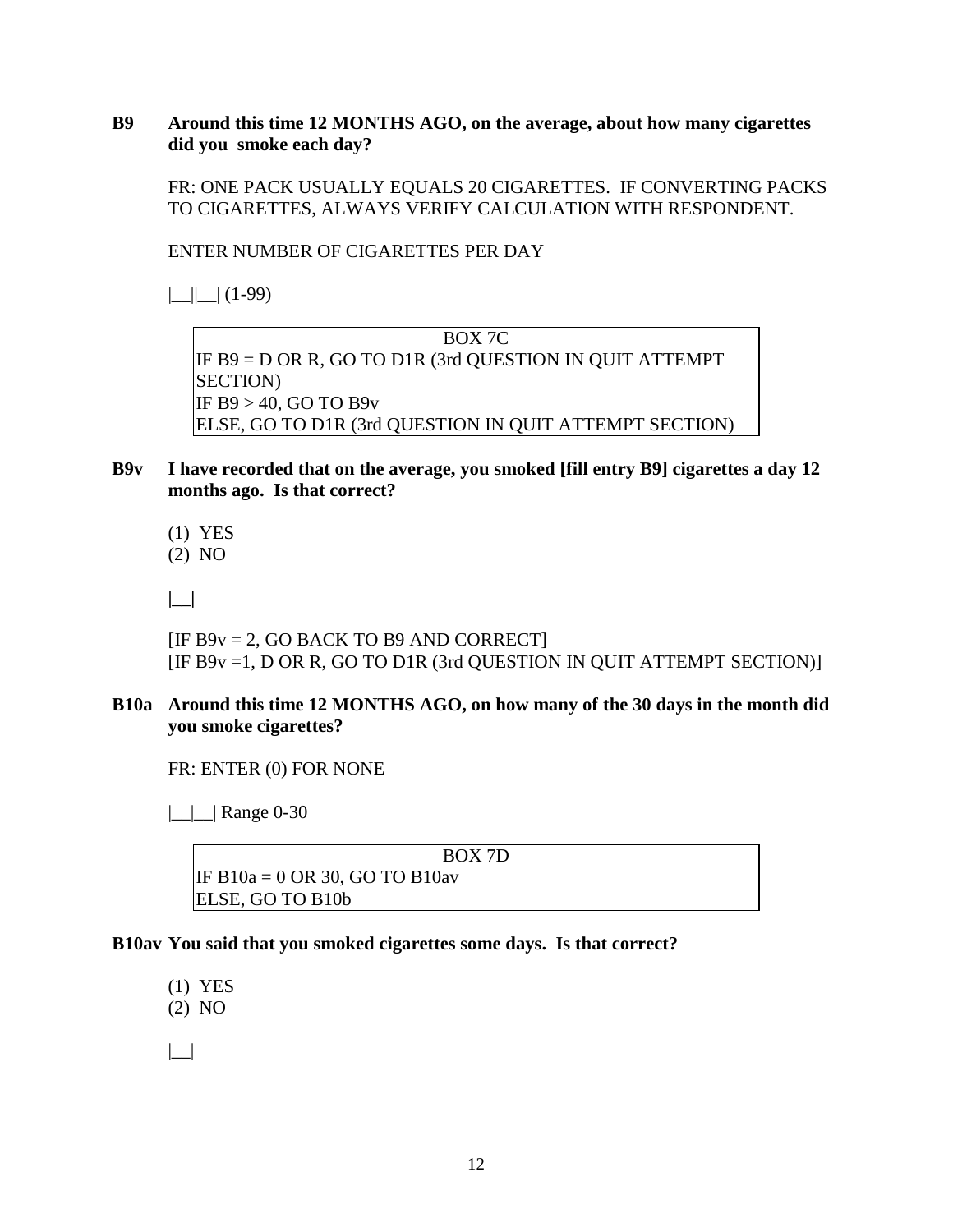BOX 7E IF (B10av = 1 AND B10a = 30), OR B10av = D, R, GO TO B10b IF  $B10av = 1$  AND  $B10a = 0$ , GO TO D1R (3rd QUESTION IN QUIT ATTEMPT SECTION) IF B10av = 2, GO BACK TO B8 AND CORRECT

**B10b On the average, on those [If B10a = 1-30 (Fill entry B10a days) If B10a = D, R (Fill days you smoked)], how many cigarettes did you usually smoke each day?** 

FR: WE ARE STILL TALKING ABOUT "AROUND THIS TIME 12 MONTHS AGO"

 $|$   $|$   $|$   $|$   $(1-99)$ 

 $[IF B10b > 40, GO TO B10bv]$ [ELSE, GO TO D1R (3rd QUESTION IN QUIT ATTEMPT SECTION)]

- **B10bv I have recorded that on the average, when you smoked on those [fill entry B10a] days, you smoked [fill entry B10b] cigarettes a day. Is that correct?** 
	- (1) YES (2) NO

 **|\_\_|** 

[IF B10bv = 2, GO BACK TO B10b AND CORRECT] [ELSE, EVERY-DAY SMOKERS (A3 = 1) GO TO D1R (3rd QUESTION IN QUIT ATTEMPT SECTION)]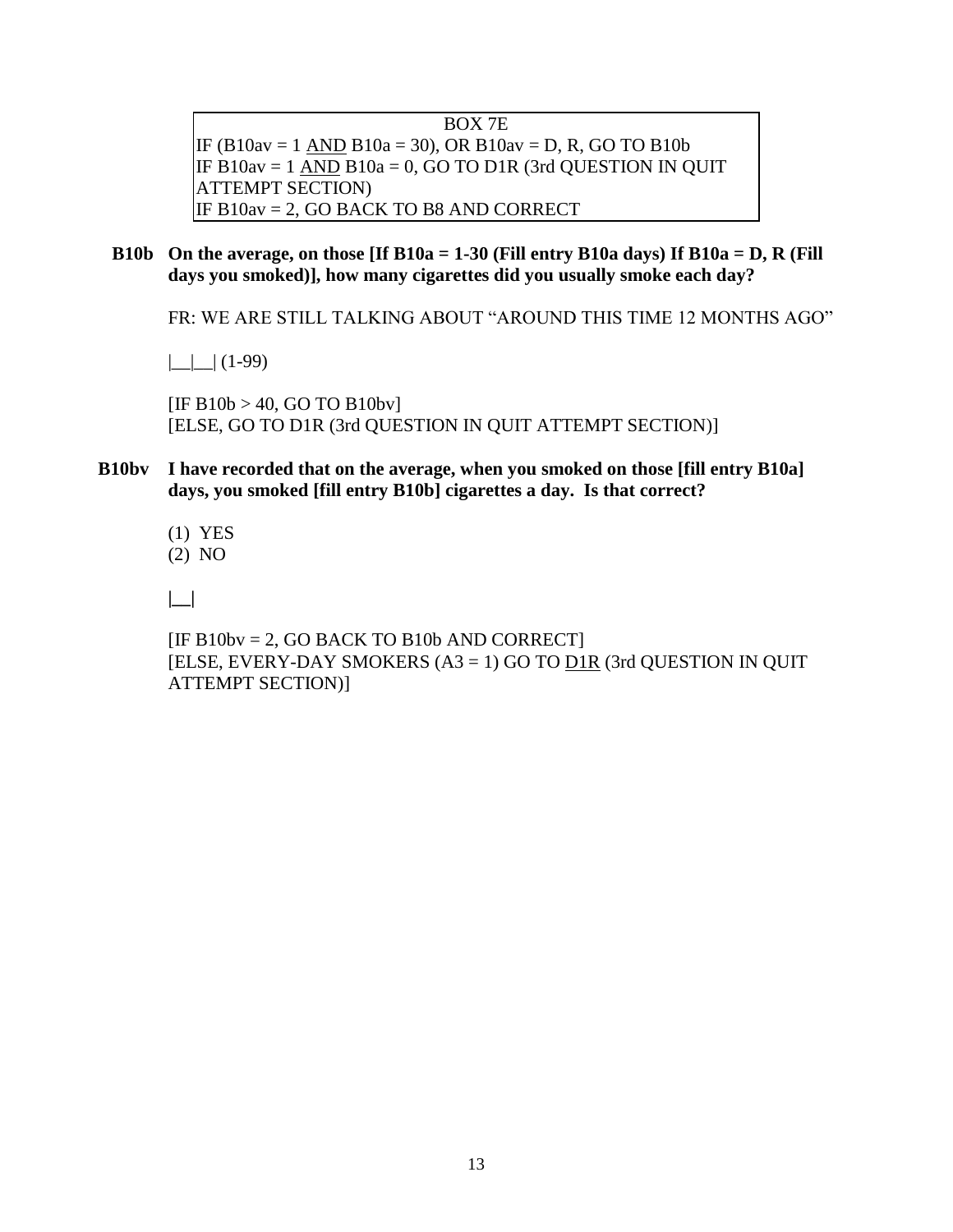#### **SECTION C. SOME-DAY SMOKER SERIES**

#### **C1 On how many of the past 30 days did you smoke cigarettes?**

FR: ENTER (0) FOR NONE

 $\Box$  (0-30)

BOX 9 IF RESPONDENT BETWEEN AGE 18 AND 34 WHO HAS NOT SMOKED  $100+$  CIGARETTES (A1 = 2, D OR R) AND NOW SMOKES SOME DAYS  $(A3 = 2, D \text{ OR } R)$ , GO TO SECTION J

ELSE, IF C $1 = 0$  OR 30, GO TO C1v ELSE, IF  $C1 = D$  OR R, GO TO  $C1i$ ELSE, GO TO C1a

- **C1v You said that you smoked cigarettes some days. Is that correct?**
	- (1) YES (2) NO
	-

|\_\_|

BOX 10 IF C1v = 1 AND C1 = 30, GO TO C1a IF C1v = 1 AND C1 = 0, GO TO C2 IF  $C1v = 2$ , GO TO A3 IF  $C1v = D$  OR R, GO TO  $C1a$ 

- **C1i Would you say you smoked on AT LEAST 12 DAYS in the past 30 days?** 
	- (1) YES
	- (2) NO

 $| \_|$ 

**C1a On the average, on those [C1 days IF entry for C1 NE D/R, OR "AT LEAST 12 days" IF C1i = 1 YES] days, how many cigarettes did you usually smoke each day?**

 $\Box$  IF < = (LESS THAN OR EQUAL TO) 40, THEN GO TO C2

 $[IF C1a > 40, GO TO C1av]$  $[IF C1a = D OR R, GO TO C2]$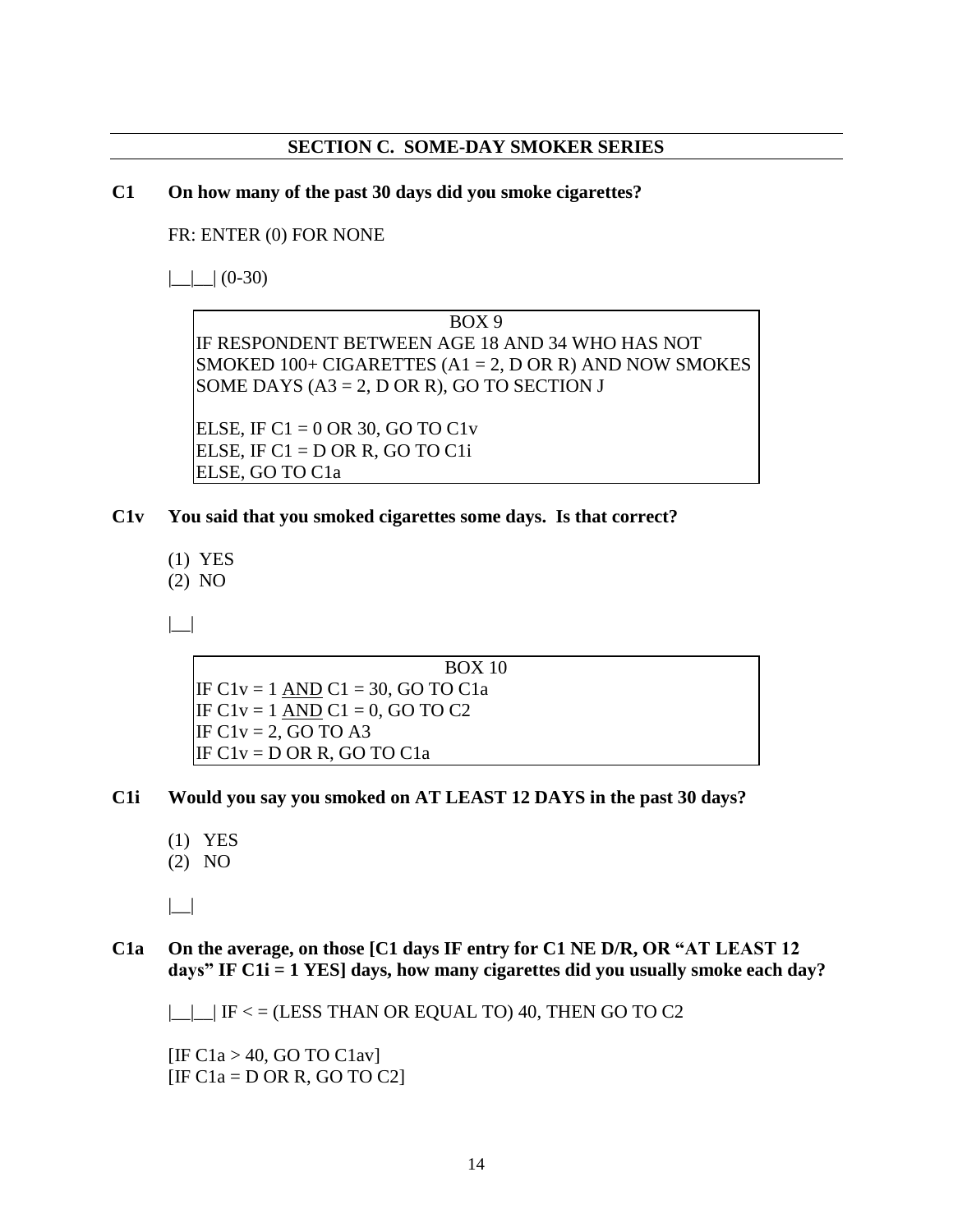**C1av I have recorded that on the average, when you smoked on those [C1 / AT LEAST 12] days, you smoked [C1a] cigarettes a day. Is that correct?**

 (1) YES (2) NO

**|\_\_|**

 $[IF Clav = 1, D OR R, GO TO C2]$  $[IF Clav = 2, GO TO Cla]$ 

**C2 Do you usually smoke menthol or non-menthol cigarettes?**

(1) MENTHOL (2) NON-MENTHOL (3) NO USUAL TYPE

|\_\_|

[GO TO C5a]

- **C5a On the days that you smoke, how soon after you wake up do you typically smoke your first cigarette of the day?** FR: IF NECESSARY, ASK FOR BEST ANSWER IN MINUTES OR HOURS. ENTER (0) IF RESPONDENT INSISTS IT VARIES
- **C5anum** ENTER NUMBER  $|\_$   $|$   $(0 - 90)$

**C5aunt** ENTER UNIT REPORTED (1) MINUTES (2) HOURS  $| \_$ 

BOX 13

IF  $C5a = 0$ , D OR R, GO TO  $C5b$ ELSE, GO TO CA6a

**C5b On the days that you smoke, would you say you smoke your first cigarette of the day within the first 30 minutes?**

(1) YES (2) NO (3) VARIES— DO NOT READ  $| \_$ 

[GO TO CA6a]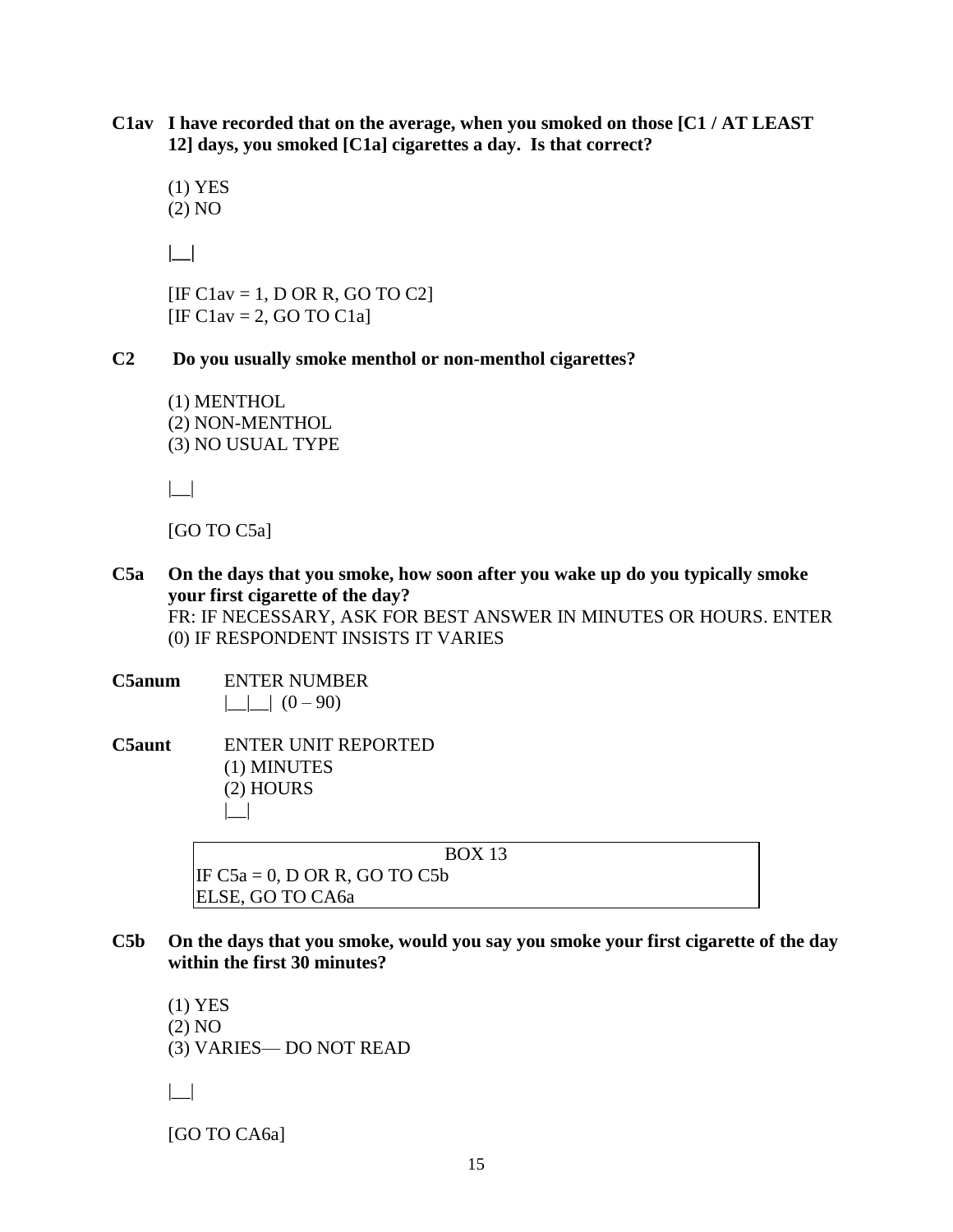**CA6a Do you USUALLY BUY your own cigarettes?**

(1) YES (2) NO

 $| \_$ 

 $[IF C<sub>A6a</sub> = 1, GO TO C<sub>6a</sub>]$  $[IF C<sub>A6a</sub> = 2, D OR R, GO TO C6e1]$ 

#### **C6a Do you USUALLY buy your cigarettes by the pack or by the carton?**

FR: A CARTON HAS 10 PACKS

(1) PACK (2) CARTON (3) BUY BOTH PACKS AND CARTONS

|\_\_|

BOX 14 IF  $C6a = 1, 3, D$  OR R, GO TO  $C6b$ IF C6a = 2, GO TO C6c

#### **C6b/C6b2 What price did you pay for the LAST PACK of cigarettes you bought? Please report the cost after using discounts or coupons.**

FR: PRICE PER PACK

 \$**\_\_\_** \_\_\_ C6b (0-99) ENTER DOLLARS PORTION OF THE PRICE PER PACK **.**\_\_\_ \_\_\_ C6b2 (0-99) ENTER THE CENTS PORTION OF THE PRICE PER PACK

[GO TO C6c4 ]

#### **C6c/C6c2 What price did you pay for the LAST carton of cigarettes you bought? Please report the cost after using discounts or coupons.**

FR: PRICE PER CARTON

\$\_\_ \_\_ \_\_ C6c (0-999) ENTER THE DOLLARS PORTION OF THE PRICE PER CARTON **.**\_\_ \_\_ C6c2 (0-99) ENTER THE CENTS PORTION OF THE PRICE PER CARTON

[GO TO C6c4]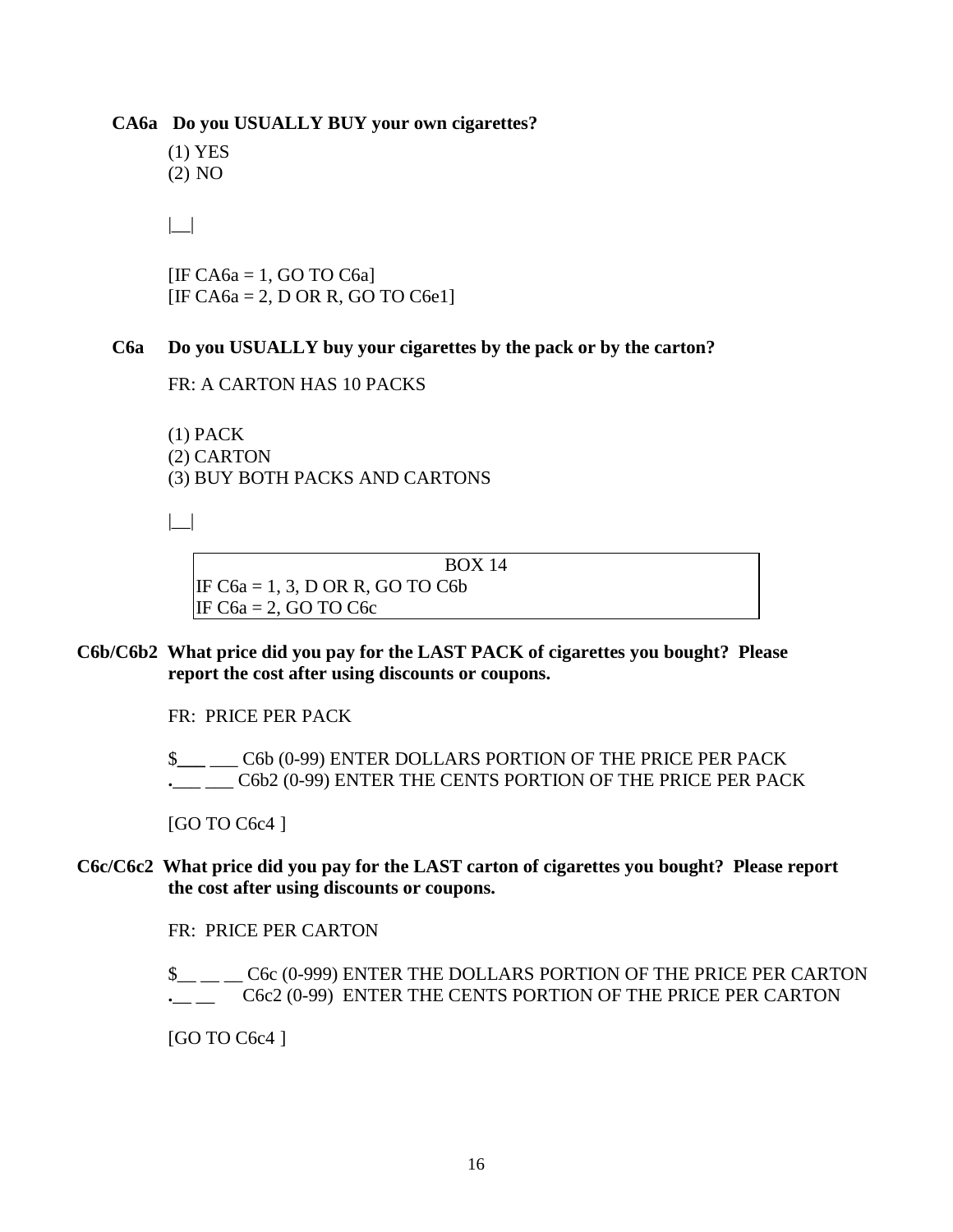- **C6c4 Did you use coupons, rebates, or any other special promotions when you bought your LAST (fill appropriate term here from C6a responses…= 1 or 3 or D or R, fill "PACK"; = 2, fill "CARTON") of cigarettes?**
	- (1) YES (2) NO **|\_\_|**

[GO TO C6d1]

- **C6d1 Did you buy your LAST (fill appropriate term here from C6a responses …= 1, 3, D or R, fill "PACK"; = 2, fill "CARTON") of cigarettes in [fill respondent's state of residence] or in some other state?** 
	- (1) IN RESPONDENT'S STATE OF RESIDENCE
	- (2) IN SOME OTHER STATE (INCLUDING DC)
	- (3) BOUGHT SOME OTHER WAY (INTERNET, OTHER COUNTRY, INDIAN RESERVATION...)

 $| \_$ 

BOX 15 IF C6d1 =1, ENTER AUTOMATICALLY RESPONDENT'S STATE OF RESIDENCE IN C6d2, GO TO C6d3 ELSE IF  $C6d1 = 2$ , GO TO  $C6d2$ ELSE IF  $C6d1 = 3$ , GO TO C6dOTH ELSE, GO TO C6e1

**C6d2 In what other state did you buy your LAST (fill appropriate term here: pack/carton from C6a responses … = 1, 3, D or R, fill "PACK"; = 2, fill "CARTON") of cigarettes?** 

|\_\_|\_\_| ENTER 2 CHARACTER STATE ABBREVIATION

[GO TO C6d3]

**C6d3 Did you buy your LAST (fill appropriate term here from C6a responses … = 1, 3, D or R, fill "PACK"; = 2, fill "CARTON") of cigarettes from an Indian reservation?**

(1) YES (2) NO |\_\_|

[GO TO C6e1]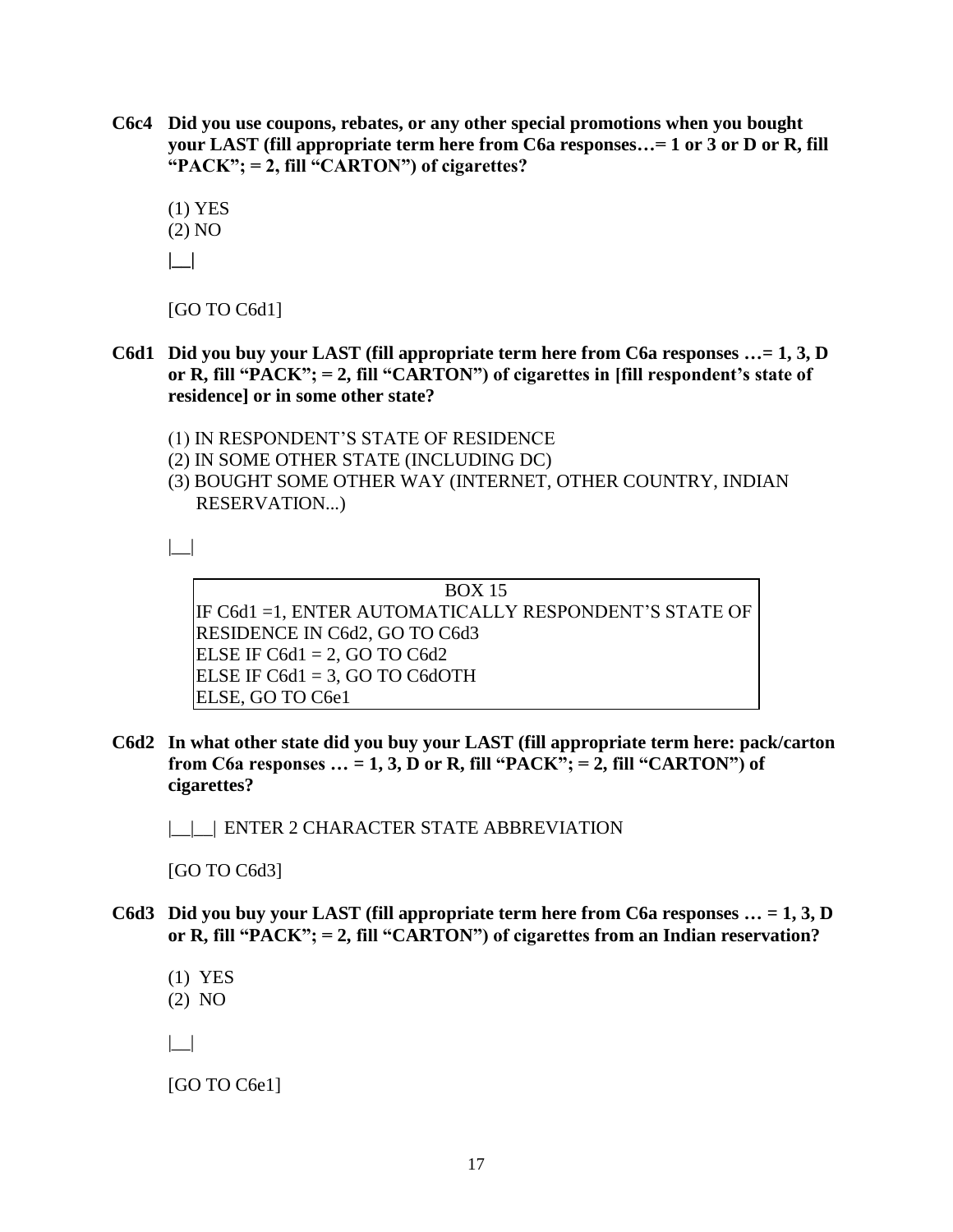**C6dOTH Was the "Other Way" in which you purchased your LAST (fill appropriate term**  here from C6a responses ...= 1, 3, D or R, fill "PACK"; = 2, fill "CARTON") of **cigarettes…**

FR: READ THE FIRST THREE CHOICES

(1) In a foreign country or a duty-free shop (2) From an Indian reservation or (3) By mail-order, phone or internet (4) SOME OTHER WAY (NOT READ)

**|\_\_|** 

[GO TO C6e1]

#### **C6e1 In the LAST 2 months, have you bought any SINGLE or INDIVIDUAL cigarettes?**

 FR: RESPONDENT MAY REFER TO IT AS A "LOOSIE" OR "LOOSE OUT OF THE PACK.

- (1) YES (BOUGHT)
- (2) NO (DID NOT BUY)

 $[IF C6e1 = 1, GO TO C6e31]$  $[IF C6e1 = 2, D OR R, GO TO C6e4]$ 

#### **C6e31 Did you buy your LAST SINGLE or INDIVIDUAL cigarette in [fill respondent's state of residence] or in some other state or other country?**

- (1) IN RESPONDENT'S STATE OF RESIDENCE
- (2) IN SOME OTHER STATE (INCLUDING DC)
- (3) IN ANOTHER COUNTRY
- (4) BOUGHT SOME OTHER WAY (INTERNET, ETC…)

 $| \_$ 

BOX 15B IF C6e31 =1, ENTER AUTOMATICALLY RESPONDENT'S STATE OF RESIDENCE IN C6e32, GO TO C6e4 IF C6e31 = 2 OR 3, GO TO C6e32 ELSE, GO TO C6e4

#### **C6e32 In what OTHER state or other country did you buy your LAST SINGLE OR INDIVIDUAL cigarette?**

FR: SPELL OUT THE STATE OR COUNTRY NAME. ENTER A TEXT OF AT MOST 40 CHARACTERS]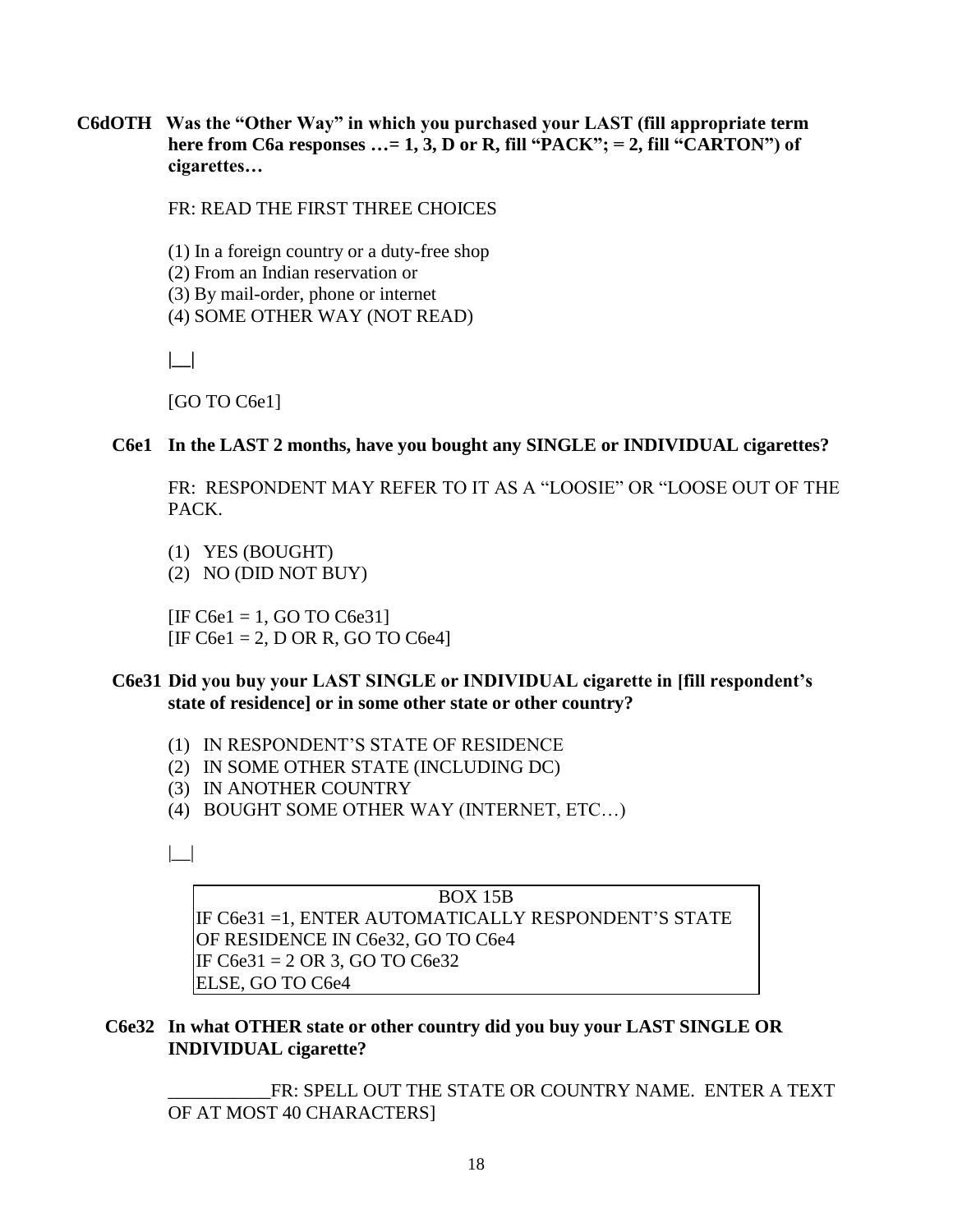[GO TO C6e4]

#### **C6e4 In the LAST 2 months, have you bought loose tobacco to roll-your-own cigarettes?**

- (1) YES
- (2) NO
- $| \_$

[GO TO C7a]

#### **Past Smoking Behavior for Some-Day Smokers**

#### **C7a Have you EVER smoked cigarettes EVERY DAY for at least 6 months?**

- (1) YES
- (2) NO

 **|\_\_|**

 $[IF C7a = 1, GO TO C7d]$  $[IF C7a = 2, D OR R, AND IF C2 = 1, GO TO C7d3]$ [ELSE IF C7a = 2, D OR R, AND C2 = 2, 3, D OR R, GO TO C7d2]

#### **C7d For how long did you smoke EVERY DAY?**

#### FR: READ CHOICES 1-4

(1) All or nearly all the years you have smoked

- (2) Most of the years you have smoked
- (3) Half of the years you have smoked, OR
- (4) Less than half the years you have smoked
- (5) IF VOLUNTEERED: LESS THAN ONE YEAR

**|\_\_|** 

 $[IF C2 = 1, GO TO C7d3]$  $[IF C2 = 2, 3, D OR R, GO TO C7d2]$ 

#### **C7d2 Have you EVER smoked MENTHOL cigarettes for 6 months or more?**

(1) YES (2) NO

 **|\_\_|**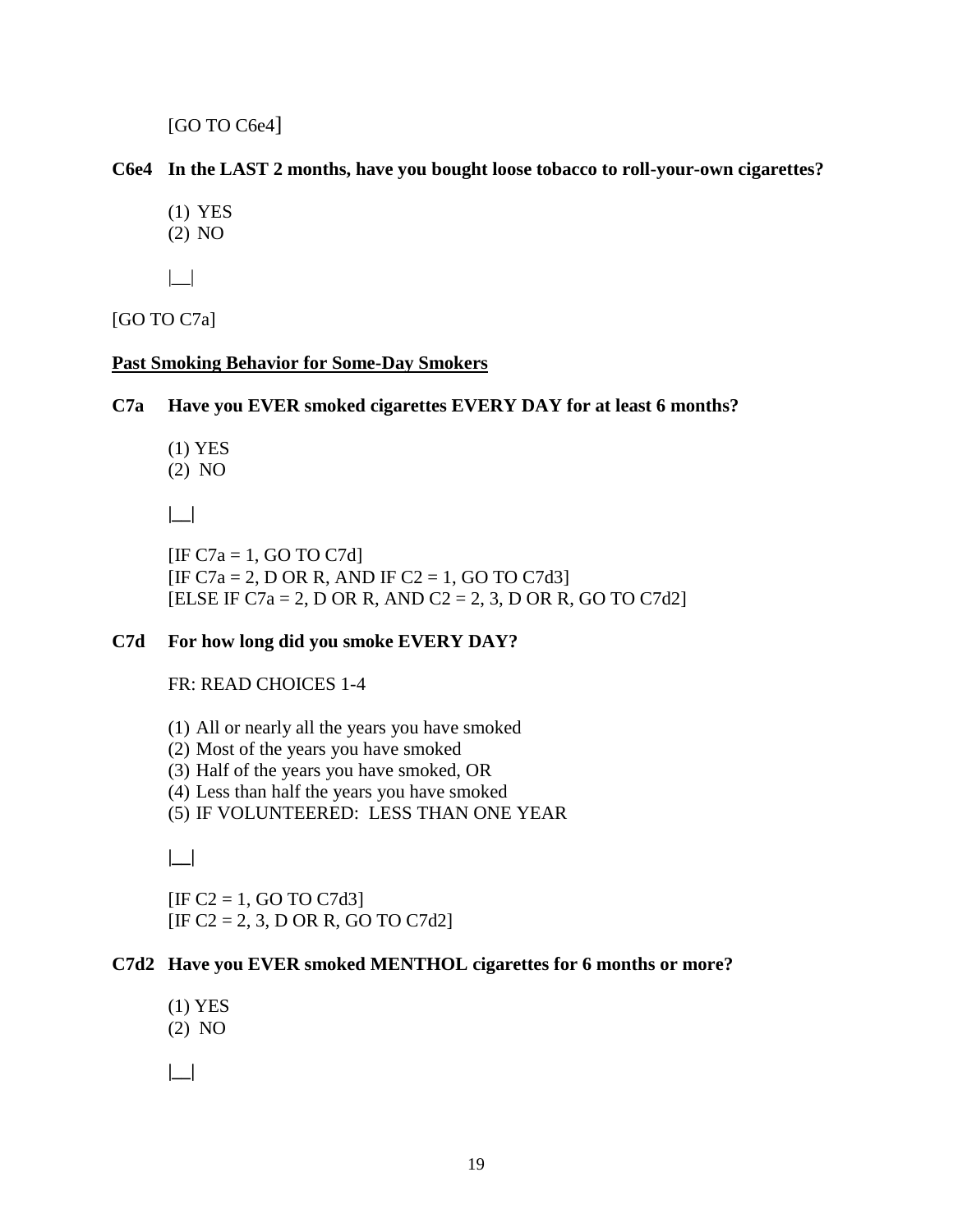$[IF C7d2 = 1, THEN GO TO C7d3 and fill C7d3 with "did you smoke"]$  $[IF C7a = 2, D OR R, GO TO C8]$ [ELSE, GO TO C7e]

#### C7d3 For how long [fill "have you smoked" for  $C2 = 1$  / fill "did you smoke" for  $C7d2 = 1$ ] **MENTHOL cigarettes?**

FR: READ CHOICES 1-4

- (1) All or nearly all the years you have smoked
- (2) Most of the years you have smoked
- (3) Half of the years you have smoked, OR
- (4) Less than half the years you have smoked

(5) IF VOLUNTEERED: LESS THAN ONE YEAR

 $| \_$ 

 $[IF C7a = 2, D OR R, GO TO C8]$ [ELSE, GO TO C7e]

**C7e When you last smoked every day, on average how many cigarettes did you smoke each day?**

FR: ENTER NUMBER OF CIGARETTES EACH DAY

 $|$   $|$   $|$   $(1-99)$  $[IF C7e < = 40, GO TO C8]$ 

 $[IF C7e > 40, GO TO C7ev]$  $[IF C7e = D OR R, GO TO C8]$ 

**C7ev I have recorded that when you last smoked every day, on the average you smoked [fill entry C7e] cigarettes each day. Is that correct?** 

(1) YES (2) NO

 **|\_\_|**

 $[IF C7ev = 1, D OR R, GO TO C8]$  $[IF C7ev = 2, GO TO C7e]$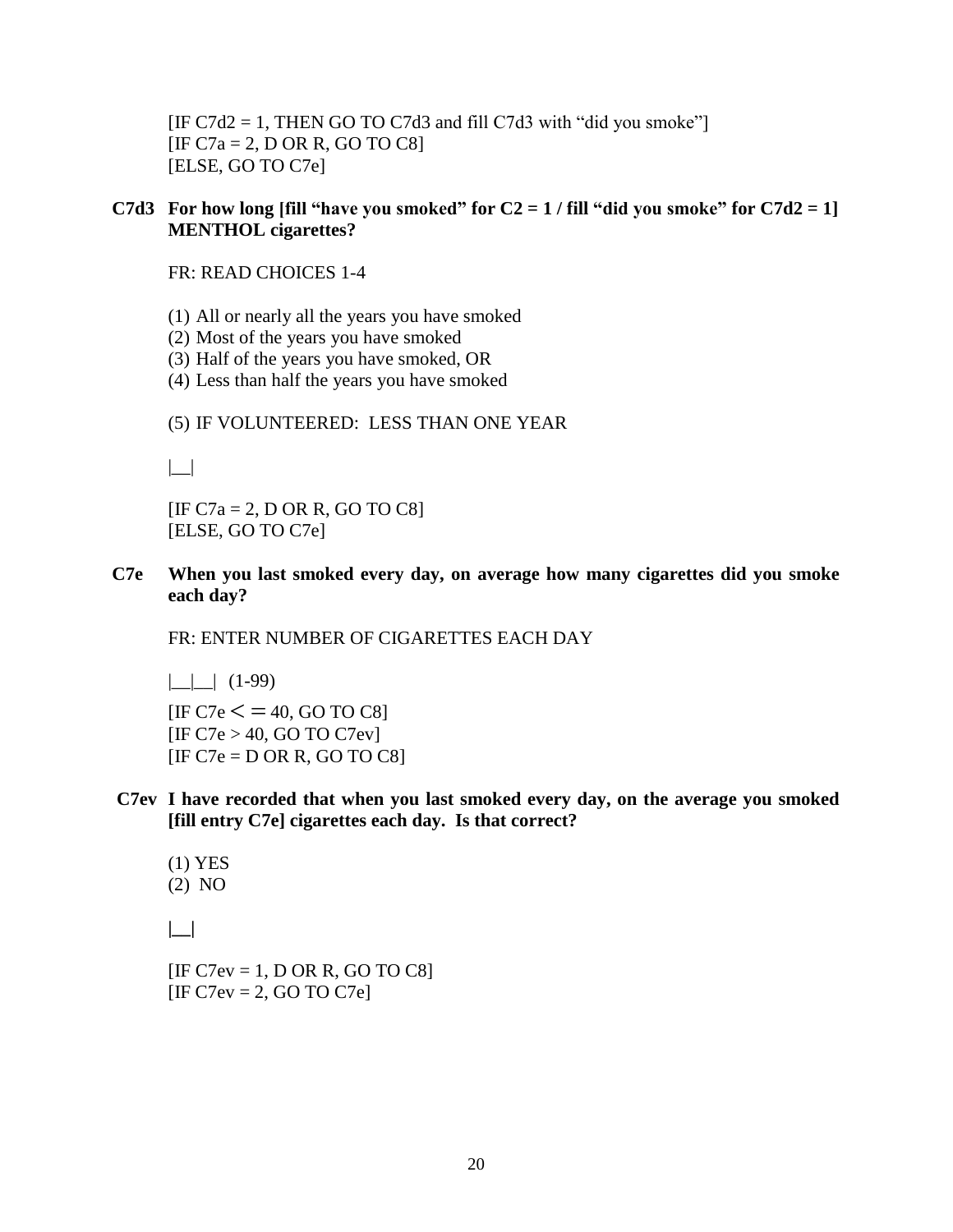#### **C8 Around this time 12 MONTHS AGO, were you smoking cigarettes every day, some days, or not at all?**

(1) Every day (2) Some days (3) Not at all

|\_\_|

 $[IF C8 = 1, GO TO C9]$  $[IF C8 = 2, GO TO C10a]$  $[IF C8 = 3, D OR R, GO TO BOX 18]$ 

#### **C9 Around this time 12 MONTHS AGO, on the average, about how many cigarettes did you smoke each day?**

FR: ONE PACK USUALLY EQUALS 20 CIGARETTES. IF CONVERTING PACKS TO CIGARETTES, ALWAYS VERIFY CALCULATION WITH RESPONDENT.

ENTER NUMBER OF CIGARETTES PER DAY

 $|||||(1-99)$ 

BOX16B IF  $C9 = D$  OR R, GO TO BOX 18 IF  $C9 > 40$ , GO TO  $C9v$ ELSE, GO TO BOX 18

- **C9v I have recorded that on the average, you smoked [fill entry C9] cigarettes a day 12 months ago. Is that correct?**
	- (1) YES (2) NO

**|\_\_|**

 $[IF C9v = 1, D OR R, GO TO BOX 18]$  $[IF C9v = 2, GO TO C9]$ 

**C10a Around this time 12 MONTHS AGO, on how many of the 30 days in the month did you smoke cigarettes?**

FR: ENTER (0) FOR NONE

 $|$   $|$   $|$   $(0 - 30)$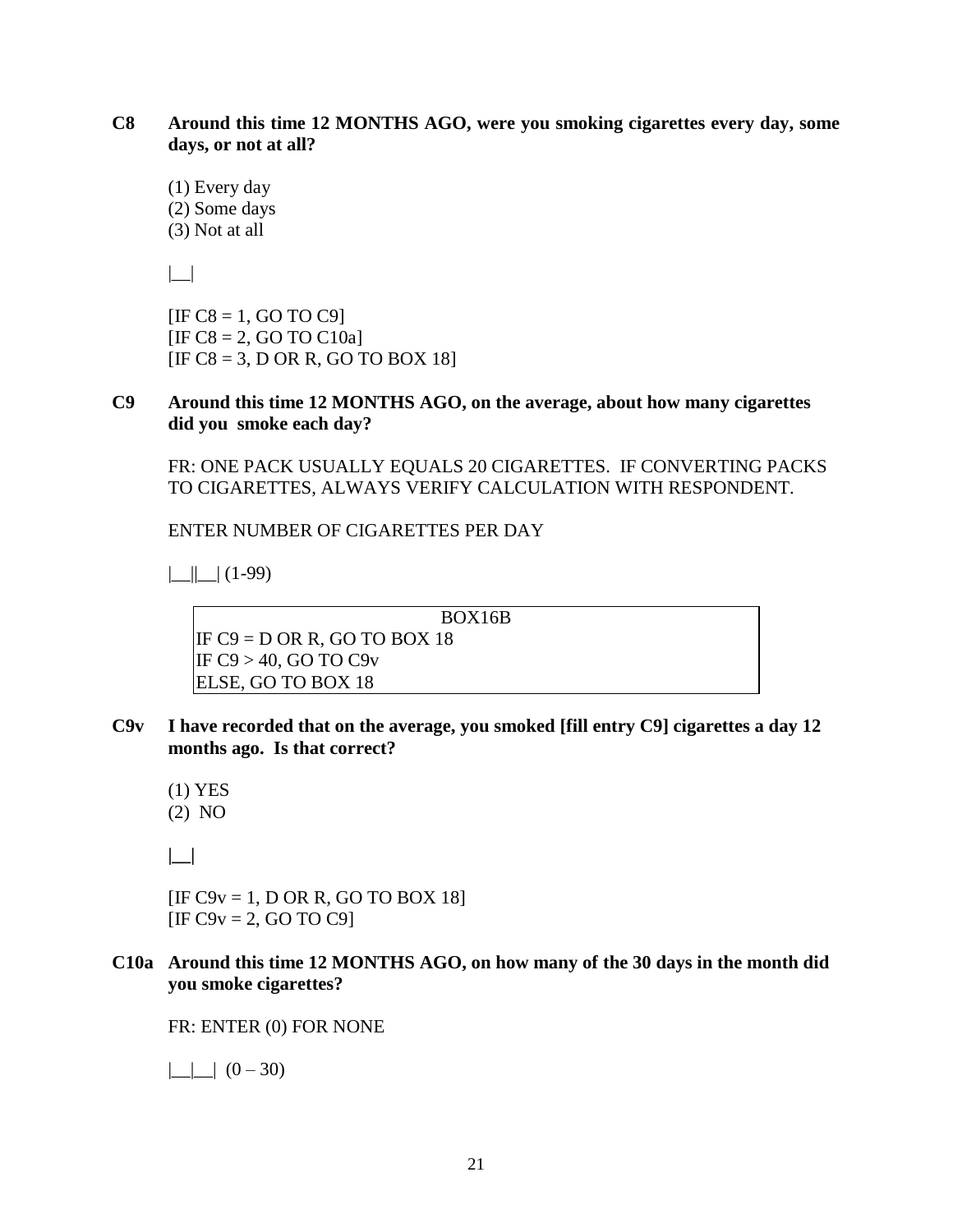BOX 16C

IF C10a = 0 OR 30, GO TO C10av If  $C10a = D$  OR R, GO TO  $C10b$ ELSE, GO TO C10b

**C10av You said that you smoked cigarettes some days. Is that correct?**

- (1) YES
- (2) NO

**|\_\_|**

BOX 16D IF (C10av = 1 AND C10a= 30), OR C10av = D OR R, GO TO C10b ELSE, IF C $10$ av = 1 AND C $10a = 0$ , GO TO BOX 18 ELSE, IF C10av = 2, GO TO C8 AND CORRECT ELSE, GO TO C10b

**C10b On the average, on those [fill entry C10a days; If C10a=D OR R, then fill with "days you smoked"], how many cigarettes did you usually smoke each day?**

**We are still talking about "around this time 12 months ago."**

 $\Box$ | (1-99)

 $[IF C10b < = 40, GO TO BOX 18]$  $[IF C10b > 40, GO TO C10bv]$  $[IF C10b = D OR R, GO TO BOX 18]$ 

- **C10bv I have recorded that on the average, when you smoked on those [fill entry C10a days; If C10a = D OR R, then fill with "days you smoked"], you smoked [fill entry C10b] cigarettes a day. Is that correct?**
	- (1) YES (2) NO

**|\_\_|**

 $[IF C10bv = 2, GO TO C10b AND CORRECT]$ 

BOX 18 IF ENTRY IN  $C1$  > = 12 DAYS IN THE PAST 30 DAYS, GO TO D1R  $(3<sup>rd</sup>$  question in Section D) ELSE, IF C1i = 1, GO TO D1R  $(3<sup>rd</sup>$  question in Section D) ELSE, IF ENTRY IN C1 < 12, GO TO Da ELSE, IF  $C1i = 2$ , D OR R, GO TO Da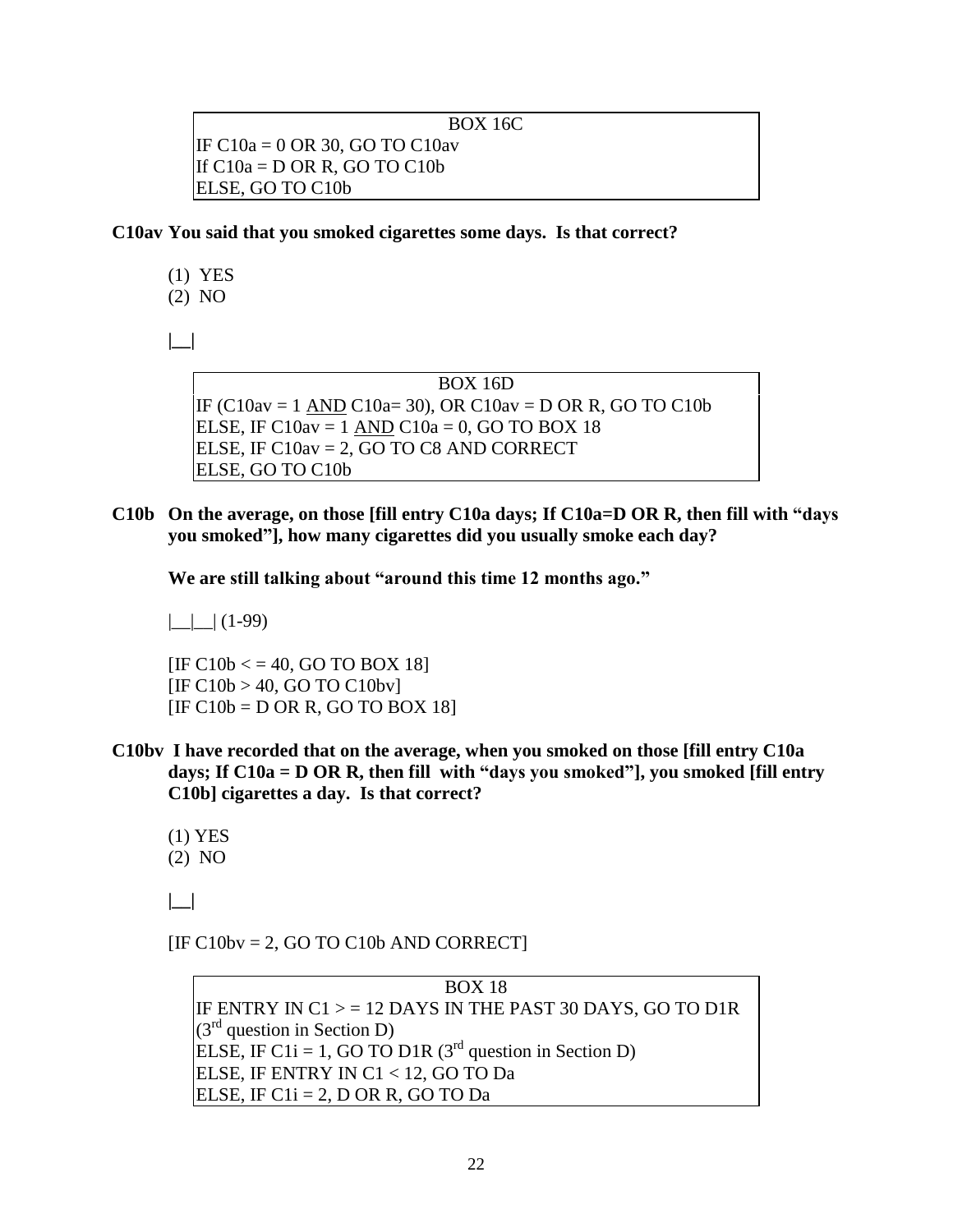#### **SECTION D. PAST 12-MONTH QUIT ATTEMPTS FOR CURRENT EVERY-DAY AND SOME-DAY SMOKERS**

#### **PAST 12-MONTH QUIT ATTEMPTS FOR SOME-DAY SMOKERS SMOKING <12 DAYS IN THE PAST 30 DAYS**

#### **Da During the PAST 12 MONTHS, have you TRIED to QUIT smoking COMPLETELY?**

(1) YES

(2) NO

|\_\_|

 $[IF Da = 1, GO TO D3b]$  $[IF Da = 2, D OR R, GO TO Db]$ 

#### **Db Have you EVER TRIED to QUIT smoking COMPLETELY?**

(1) YES (2) NO

|\_\_|

[GO TO F1a]

#### **PAST 12-MONTH QUIT ATTEMPTS FOR EVERY-DAY AND SOME-DAY SMOKERS >=12 DAYS DURING THE PAST 30 DAYS**

**Quit attempts of 1 day or longer:** 

- **D1R During the PAST 12 MONTHS, have you stopped smoking for ONE DAY or longer BECAUSE YOU WERE TRYING TO QUIT SMOKING?**
	- (1) YES (2) NO

 *|\_\_|*

 $[IF D1R = 1, GO TO D3]$  $[IF D1R = 2, DOR R, GO TO D7R]$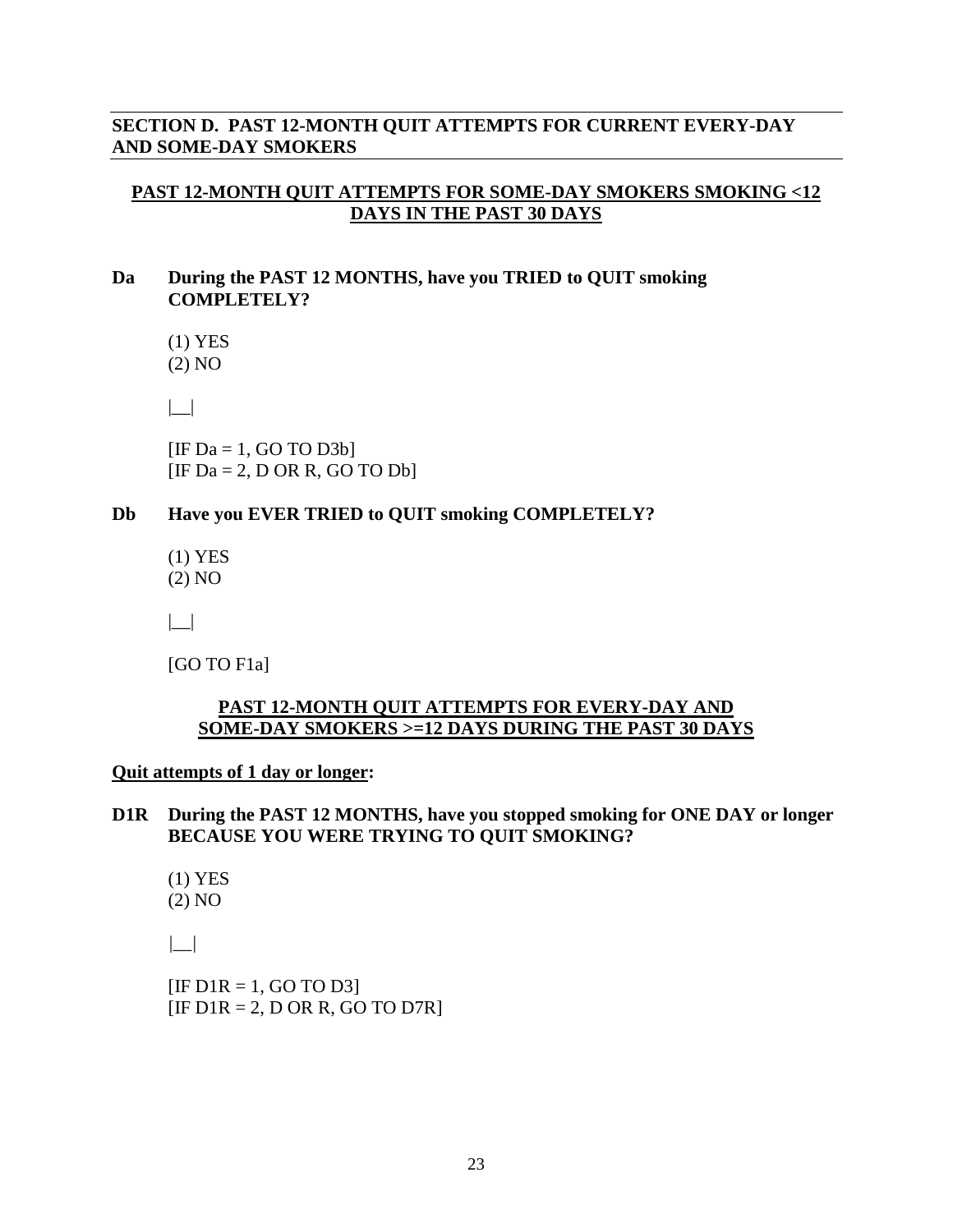**D3 How many TIMES during the past 12 months have you stopped smoking for one day or longer BECAUSE YOU WERE TRYING TO QUIT SMOKING?** 

FR: READ CHOICES

- (1) Once (1 time)
- (2) 2-3 times
- (3) 4 or more times

 *|\_\_|*

BOX 19

IF  $D3 = D$  OR R, GO TO  $D3b$ ELSE, IF  $D3 = 1$ , GO TO D6 ELSE, IF  $D3 = 2$  OR 3, GO TO D6c

**D3b Would you say that during the past 12 months it was MORE THAN 3 TIMES that you…[***fill* **"have stopped smoking for one day or longer BECAUSE YOU WERE TRYING TO QUIT SMOKING?" IF D3 = D, R;** *fill* **"TRIED to QUIT smoking COMPLETELY?"** IF  $Da = 1$ 

 (1) YES (2) NO

 *|\_\_|*

[GO TO D<sub>6c</sub>]

**D6 During the PAST 12 MONTHS, what is the LENGTH of time of this single quit attempt where you stopped smoking because you were TRYING to quit smoking?** 

FR NOTE: IF QUIT ATTEMPT BEGAN MORE THAN 12 MONTHS AGO BUT ENDED WITHIN THE PAST 12 MONTHS, COUNT ALL OF IT.

**D6num** ENTER NUMBER (1 - 99)

 $|\_$ 

**D6unt** ENTER UNIT REPORTED

(1) DAYS (2) WEEKS (3) MONTHS (4) YEARS

 *|\_\_|*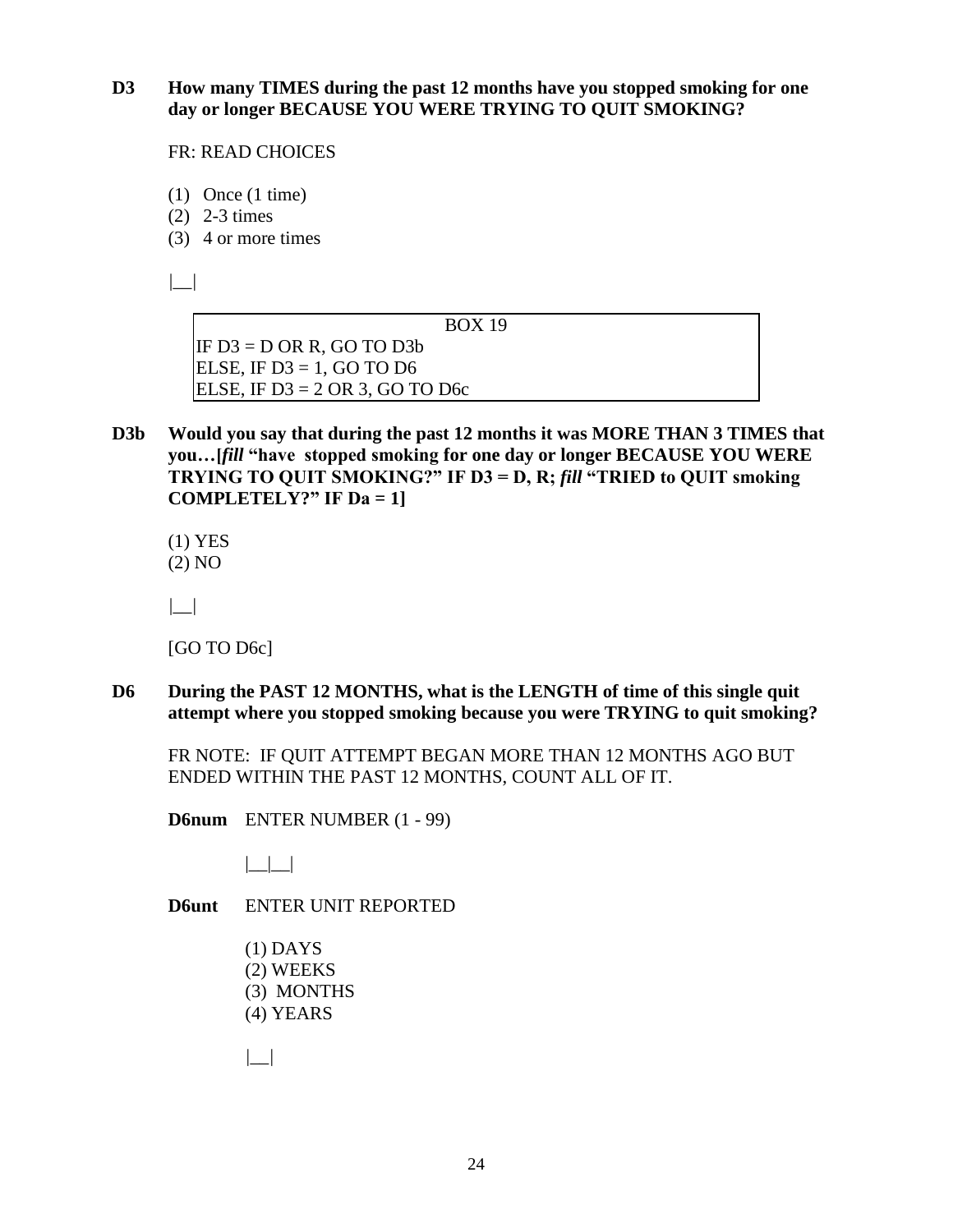BOX 20 IF D6num AND/OR D6unt = D OR R, GO TO D6b IF D6num  $>18$  AND D6unt = 2, GO TO D6v IF D6num > 12 AND D6unt=3, GO TO D6v IF [D6num](mailto:D6@NUM)  $>2$  AND [D6unt](mailto:D6@UNT) = 4, GO TO D6v ELSE, GO TO SECTION E

**D6v I have recorded that the length of time of this single quit attempt where you stopped smoking in the past 12 months because you were TRYING to quit smoking was [fill entry [D6num](mailto:D6@num) and D6unt]? Is that correct?**

(1) YES

(2) NO

*|\_\_|*

[IF D6y = 1, GO TO SECTION E BOX 21]  $[IF D6v = 2, GO TO D6num]$ 

#### **D6b Was it more or less than one week?**

(1) MORE (2) LESS (3) ONE WEEK

 **|\_\_|**

[GO TO SECTION E, BOX 21]

**D6c Thinking of those attempts during the past 12 months, what was the length of time of the ONE attempt that lasted the longest?**

FR NOTE: IF QUIT ATTEMPT BEGAN MORE THAN 12 MONTHS AGO BUT ENDED WITHIN THE PAST 12 MONTHS, COUNT ALL OF IT.

**D6cnum** ENTER NUMBER (1 - 99)

 $|_{-}|_{-}|_{-}|$ 

**D6cunt** ENTER UNIT REPORTED

- (1) DAYS (2) WEEKS (3) MONTHS (4) YEARS
- *|\_\_|*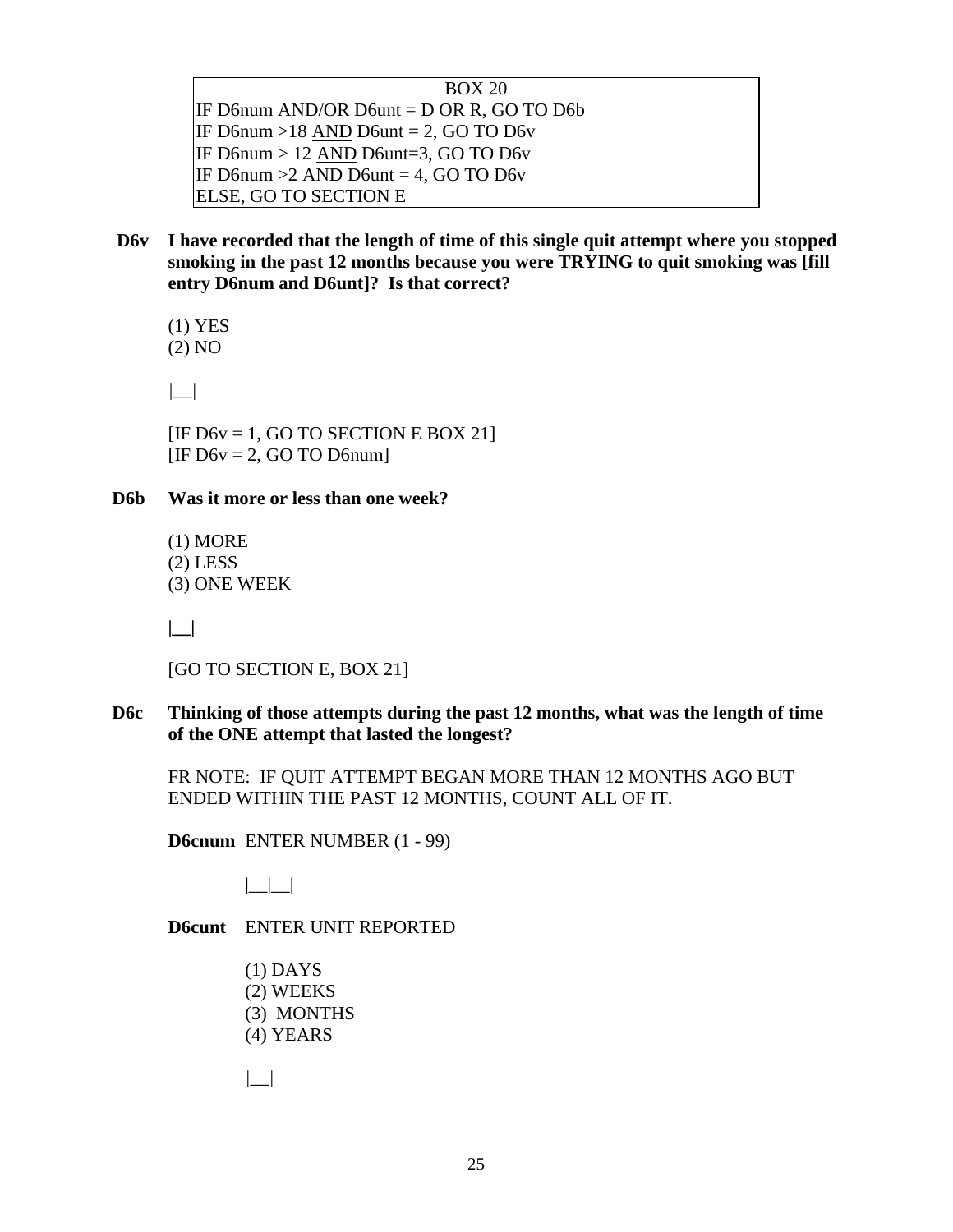| <b>BOX 20B</b>                                 |  |
|------------------------------------------------|--|
| IF D6cnum AND/OR D6cunt = $D$ OR R, GO TO D6c2 |  |
| IF D6cnum >18 AND D6cunt = 2, GO TO D6cv       |  |
| IF D6cnum $> 12$ AND D6cunt = 3, GO TO D6cv    |  |
| IF D6cnum $>2$ AND D6cunt = 4, GO TO D6cv      |  |
| ELSE, GO TO SECTION E, BOX 21                  |  |

**D6cv I have recorded that the length of time of your LONGEST single quit attempt where you stopped smoking in the past 12 months because you were TRYING to quit smoking was [fill entry [D6cnum](mailto:D6@num) and D6cunt]? Is that correct?**

(1) YES

(2) NO

*|\_\_|*

[IF D6cv = 1, GO TO SECTION E BOX 21]  $[IF D6cv = 2, GO TO D6cnum]$ 

#### **D6c2 Was it more or less than one week?**

(1) MORE (2) LESS (3) ONE WEEK

 $|_{-}|$ 

[GO TO SECTION E, BOX 21]

#### **Quit attempts of less than a day (if no quit attempts lasting for one DAY or more):**

**D7R DURING THE PAST 12 MONTHS, have you made a serious attempt to stop smoking because you were TRYING to quit – even if you stopped for less than a day?**

(1) YES (2) NO

*|\_\_|*

 $[IF D7R = 1, GO TO SECTION E, BOX 21]$  $[IF D7R = 2, D OR R, GO TO D8R]$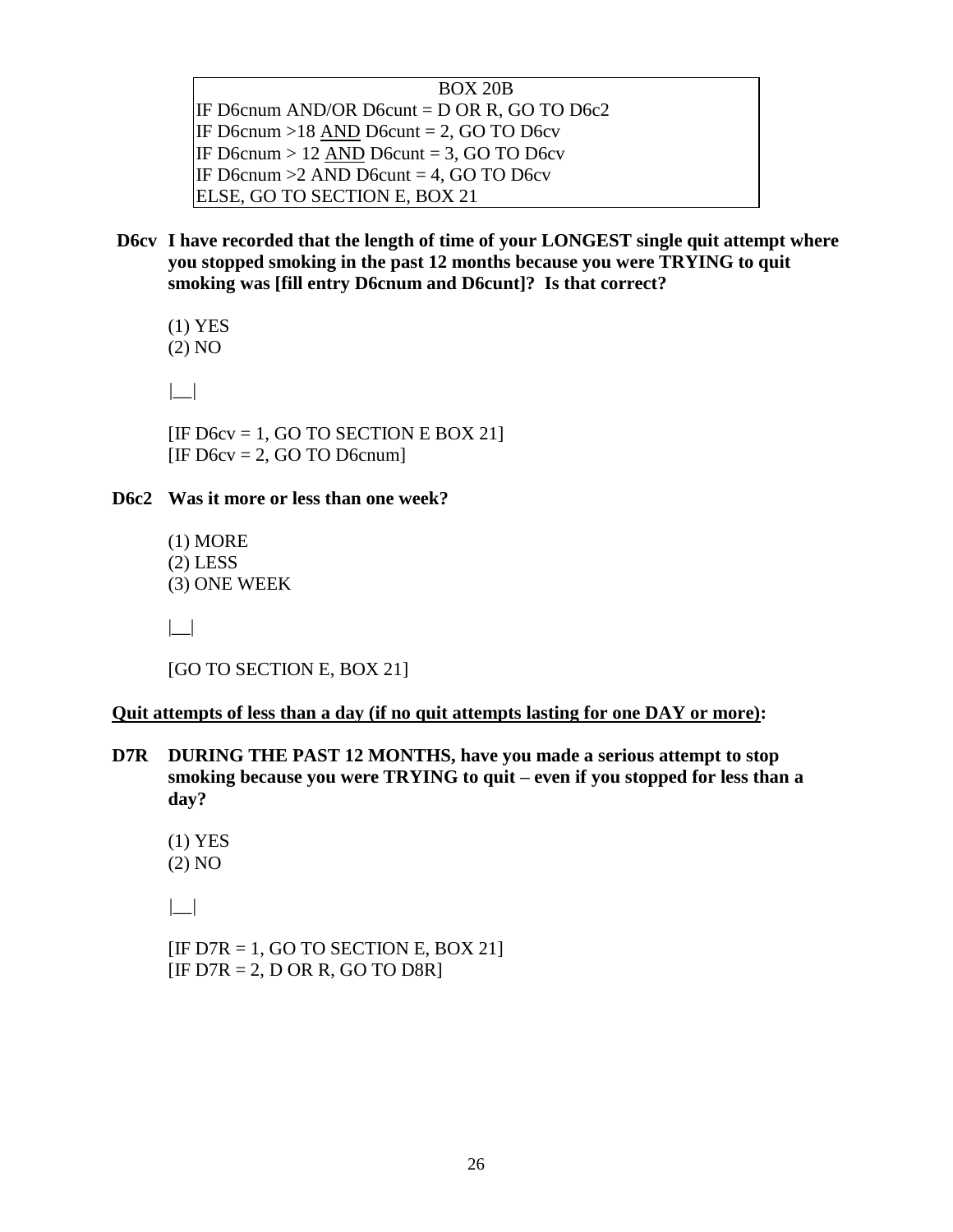**D8R Have you EVER made a serious attempt to stop smoking because you were TRYING to quit – even if you stopped for less than a day?**

(1) YES  $(2)$  NO

*|\_\_|*

[GO TO F1a]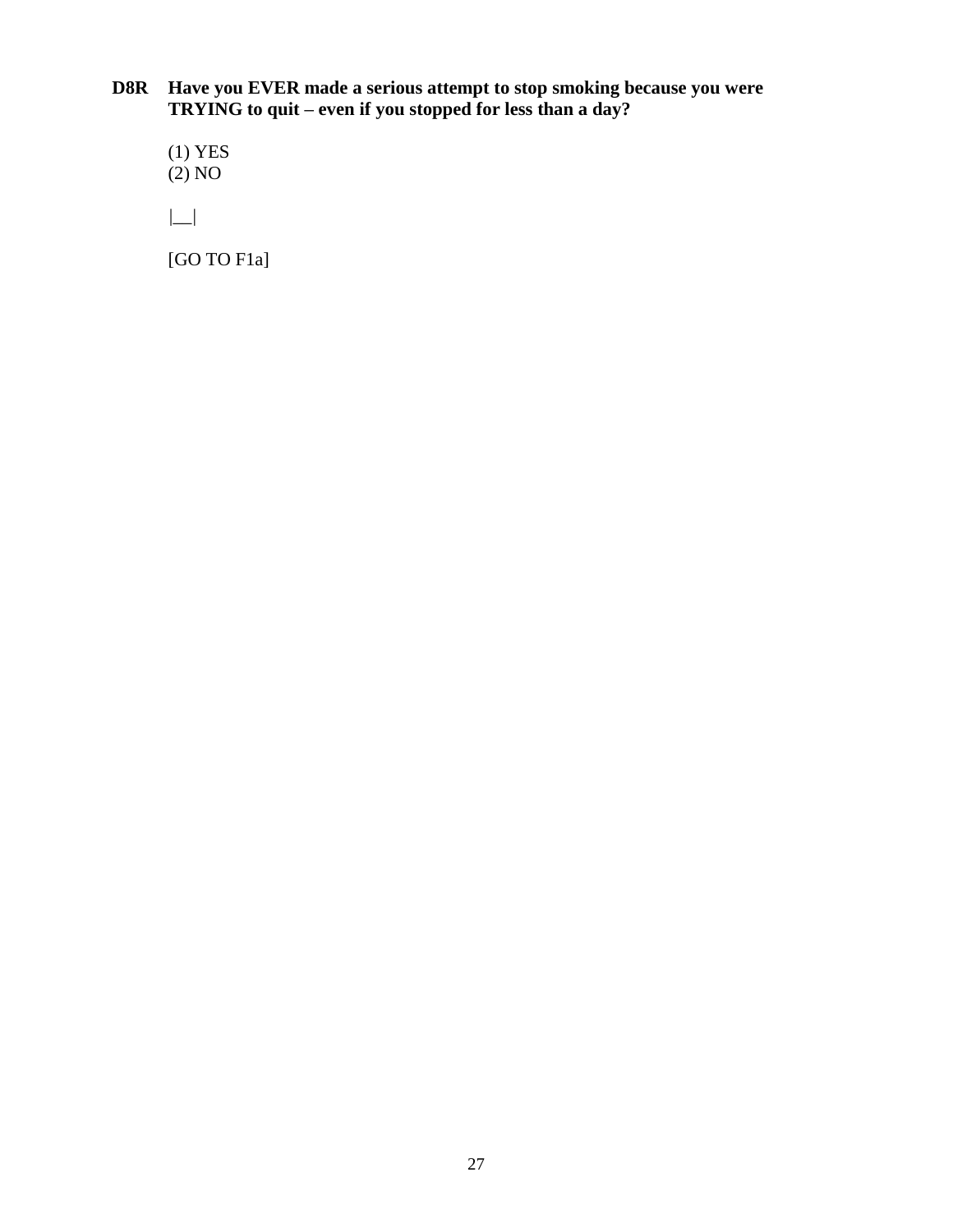#### **SECTION E. METHODS USED DURING PAST (12-MONTH) QUIT ATTEMPTS (EVERY-DAY AND SOME-DAY SMOKERS)**

BOX 21 IF D3 = 1, THEN FILL ALL OF E1a, E1b, E1c SERIES WITH "The time" ELSE, FILL ALL OF E1a, E1b, E1c SERIES WITH "The LAST TIME"

#### **E1a Thinking back to the (LAST TIME/time) you tried to QUIT smoking in the past 12 months:**

 **Did you use ANY of the following PRODUCTS:** 

(1) YES

(2) NO

 **E1a123 |\_\_| A NICOTINE ….. patch, gum, lozenge, nasal spray or inhaler?**

FR: REPEAT THE WORD "NICOTINE" AS NEEDED FOR EACH OF THOSE NICOTINE PRODUCTS

#### **E1a7ab |\_\_| A prescription pill, called Chantix, Varenicline, Zyban, Bupropion, or Wellbutrin?**

FR: CHANTIX IS PRONOUNCED ["CHAN-tix"] AND VARENICLINE IS PRONOUNCED ["va-REN-i-cleen"]. FR: ZYBAN IS PRONOUNCED ["ZYE-ban"], BUPROPION IS PRONOUNCED ["byoo-PROE-pee-on"] AND WELLBUTRIN IS PRONOUNCED ["well-byoo-trin"].

#### **E1b Thinking back to the (LAST TIME/time) you tried to QUIT smoking in the past 12 months:**

 **Did you use ANY of the following:** 

(1) YES

(2) NO

- **E1b1 |\_\_| A telephone help line or quit line?**
- **E1b2 |\_\_| One-on-one IN-PERSON counseling by a health professional?**
- E1b3 | | A stop smoking clinic, class, or support group?
- **E1b5 |\_\_| Internet or web-based program or tool including smartphone apps and text messaging programs?**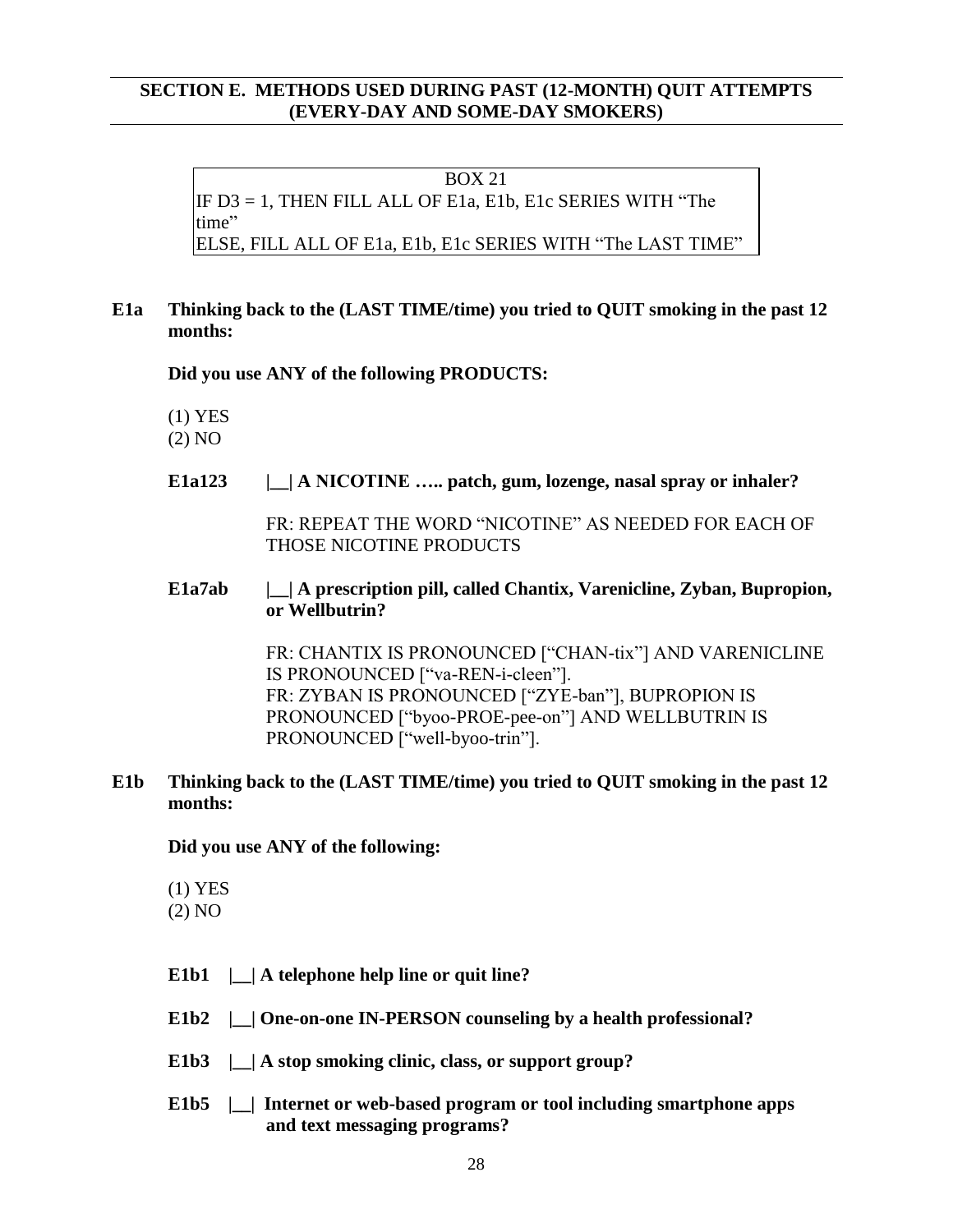#### **E1c The (LAST TIME / time) you tried to QUIT smoking in the past 12 months: Did you do ANY of the following:**

FR: FOR THIS QUESTION, RE-READ STEM PERIODICALLY

(1) YES

(2) NO

- **E1c2 |\_\_| Try to quit by SWITCHING to smokeless tobacco such as chewing tobacco, snuff, or snus***?* FR: PRONOUNCE "SNUS" TO RHYME WITH "GOOSE."
- **E1c2b |\_\_| Try to quit by SWITCHING to regular cigars, cigarillos, little filtered cigars or ANY pipes filled with tobacco?** FR: IF ASKED "ANY PIPES FILLED WITH TOBACCO" INCLUDES EITHER OR BOTH "REGULAR/TRADITIONAL" PIPES AND "WATER OR HOOKAH" PIPES --AS LONG AS THEY ARE FILLED WITH TOBACCO. ALSO, CIGARS SHOULD BE FILLED WITH TOBACCO.

 $[IF E1c2b = 2, D OR R, GO TO E1c2c]$ [ELSE, GO TO E1c2d]

**E1c2c |\_\_| Try to quit by SWITCHING to electronic or E-cigarettes? You may also know them as vape-pens, e-hookahs, vapes or mods. Some popular brands include NJOY, Blu, Logic, Vuse and JUUL (***PRONOUNCED LIKE "JEWEL"***).**

[GO TO F1a]

- **E1c2d Did you switch to……..?**
	- (1) YES
	- (2) NO

**E1c2d1 |\_\_| Cigars, cigarillos, little filtered cigars** 

**E1c2d2 |\_\_| Regular pipes filled with tobacco** 

**E1c2d3 |\_\_| Water or hookah {pronounced who-kah} pipes filled with tobacco**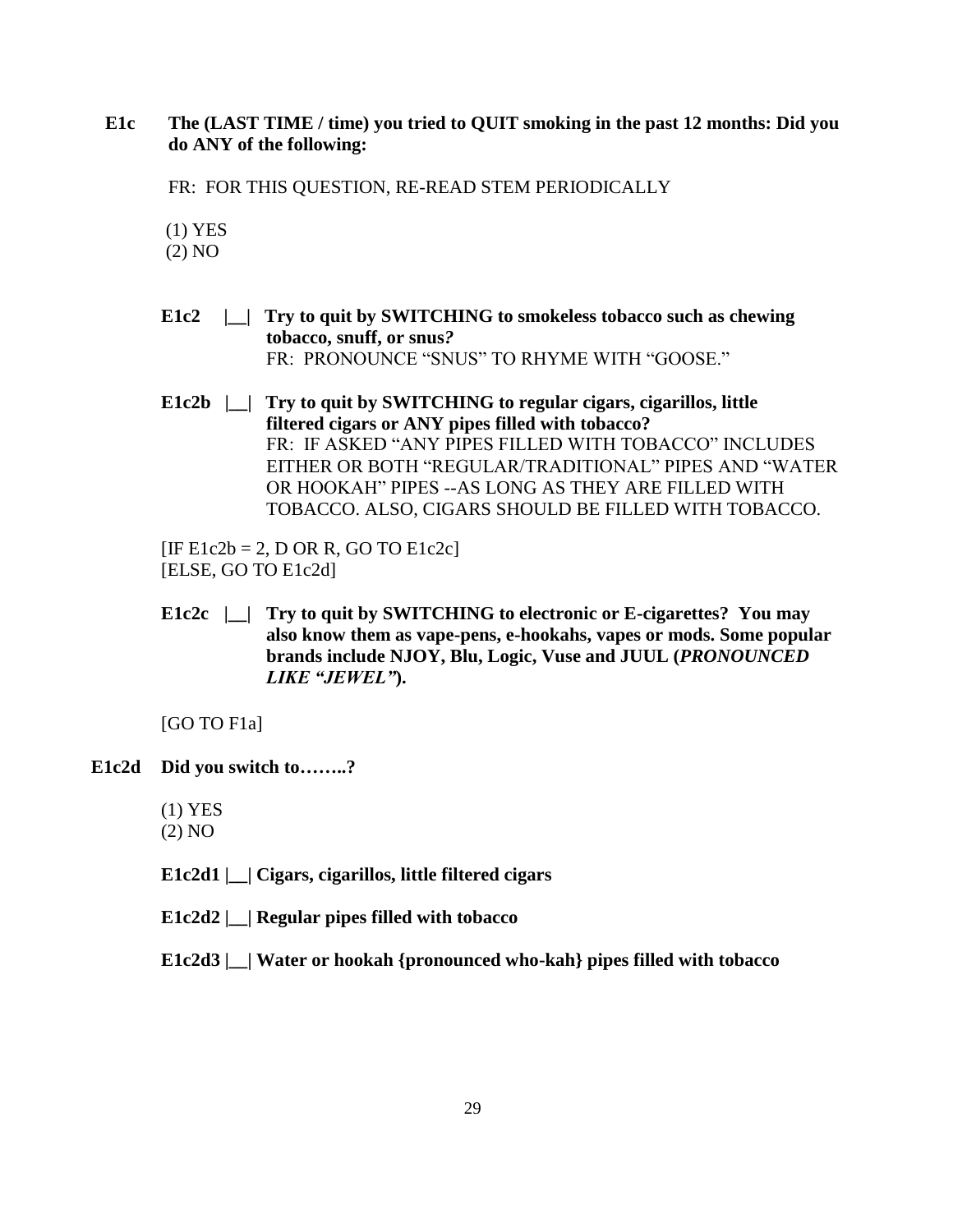**E1cZ2c The (LAST TIME/ time) you tried to quit smoking in the past 12 months, did you try to quit by SWITCHING to electronic or E-cigarettes? You may also know them as vape-pens, e-hookahs, vapes or mods. Some popular brands include NJOY, Blu, Logic, Vuse and JUUL (***PRONOUNCED LIKE "JEWEL"***).**

(1) YES (2) NO

**|\_\_|** 

[GO TO F1a]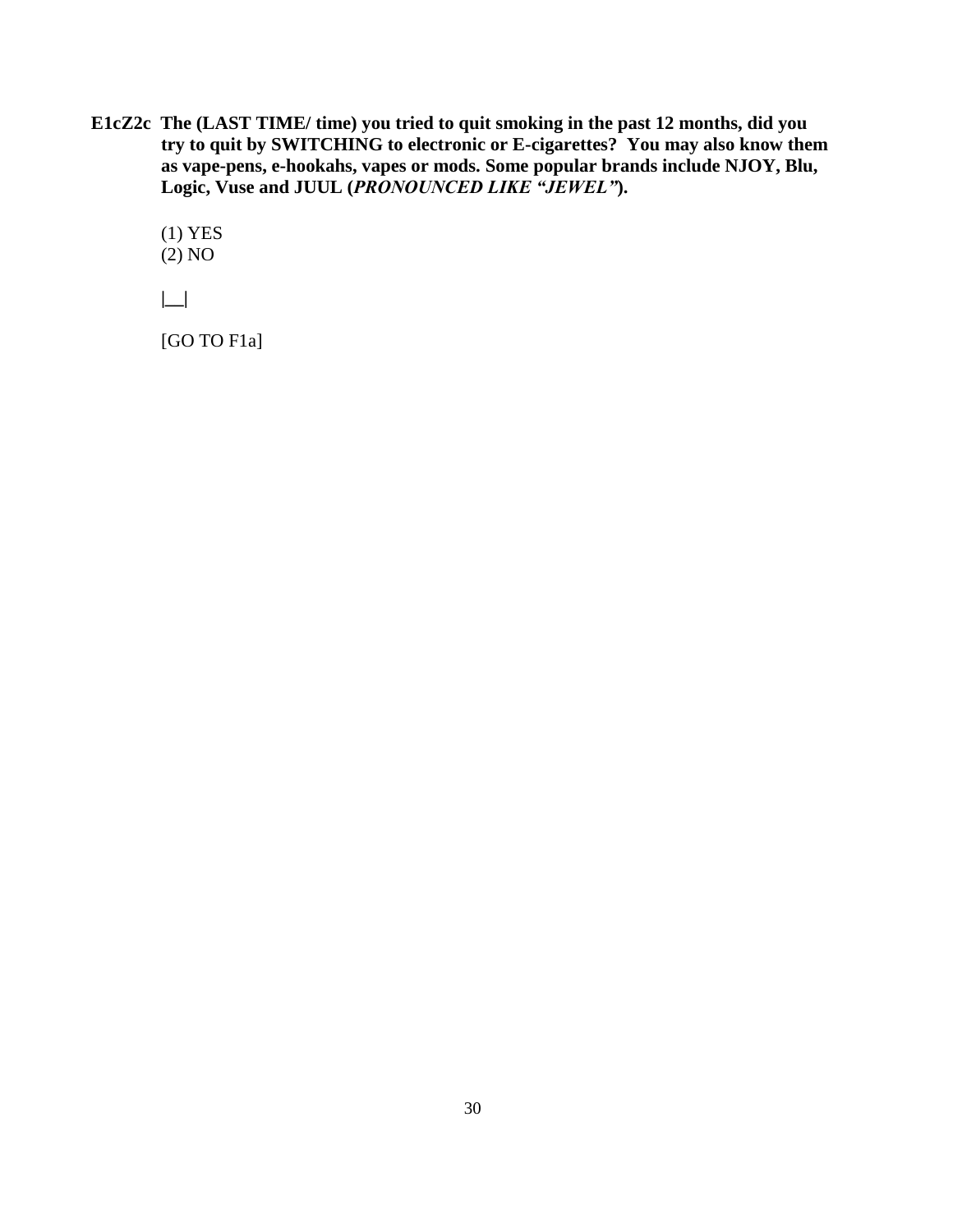#### **SECTION F. DOCTOR/DENTIST ADVICE TO STOP SMOKING --- CURRENT AND SOME-DAY SMOKERS**

#### **F1a In the PAST 12 MONTHS have you SEEN a medical doctor?**  FR: RESPONDENTS SHOULD ANSWER "YES" IF THEY VISITED THEIR DOCTOR FOR ANY MEDICAL REASON (NOT ONLY FOR SMOKING RELATED REASONS).

 (1) YES (2) NO

 *|\_\_|* 

 $[IF F1a = 1, GO TO F1b]$  $[IF F1a = 2, D OR R, GO TO G1]$ 

#### **F1b During the PAST 12 MONTHS, did any medical doctor ADVISE you to stop smoking?**

 (1) YES (2) NO

 *|\_\_|* 

[GO TO G1]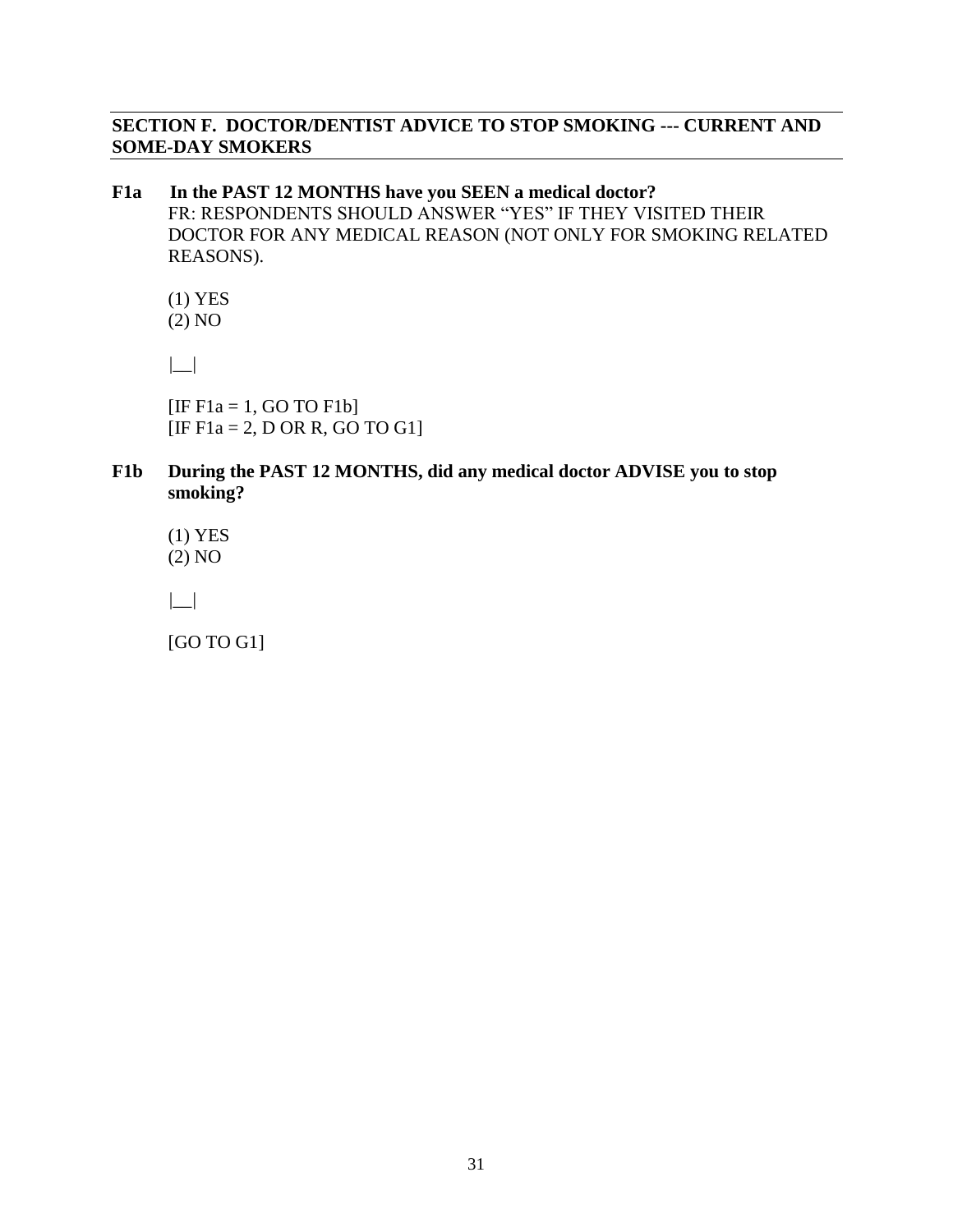#### **SECTION G. STAGES OF CHANGE – EVERY DAY/SOME-DAY SMOKERS**

**G1 Are you seriously considering quitting smoking within the next 6 months?** 

 (1) YES (2) NO

 *|\_\_|* 

 $[IF G1 = 1, GO TO G2]$  $[IF G1 = 2, D OR R, GO TO G3]$ 

**G2 Are you planning to quit within the next 30 days?** 

 (1) YES (2) NO

 *|\_\_|* 

[GO TO G3]

**G3 Overall, on a scale from 1 to 10 where 1 is NOT AT ALL interested and 10 is EXTREMELY interested, how interested are you in quitting smoking?**

FR: Enter a numeric value between 1 and 10.

 $| \_$ 

 $[IF G3 = 1, GO TO SECTION J]$ [ELSE, GO TO G4]

**G4 If you did try to quit smoking altogether in the next 6 months, how LIKELY do you think you would be to succeed --- not at all, a little likely, somewhat likely or very likely?** 

 (1) NOT AT ALL (2) A LITTLE LIKELY (3) SOMEWHAT LIKELY (4) VERY LIKELY

|\_\_|

[ALL EVERY DAY/SOME DAY SMOKERS  $(A3 = 1 \text{ OR } 2)$  GO TO SECTION J]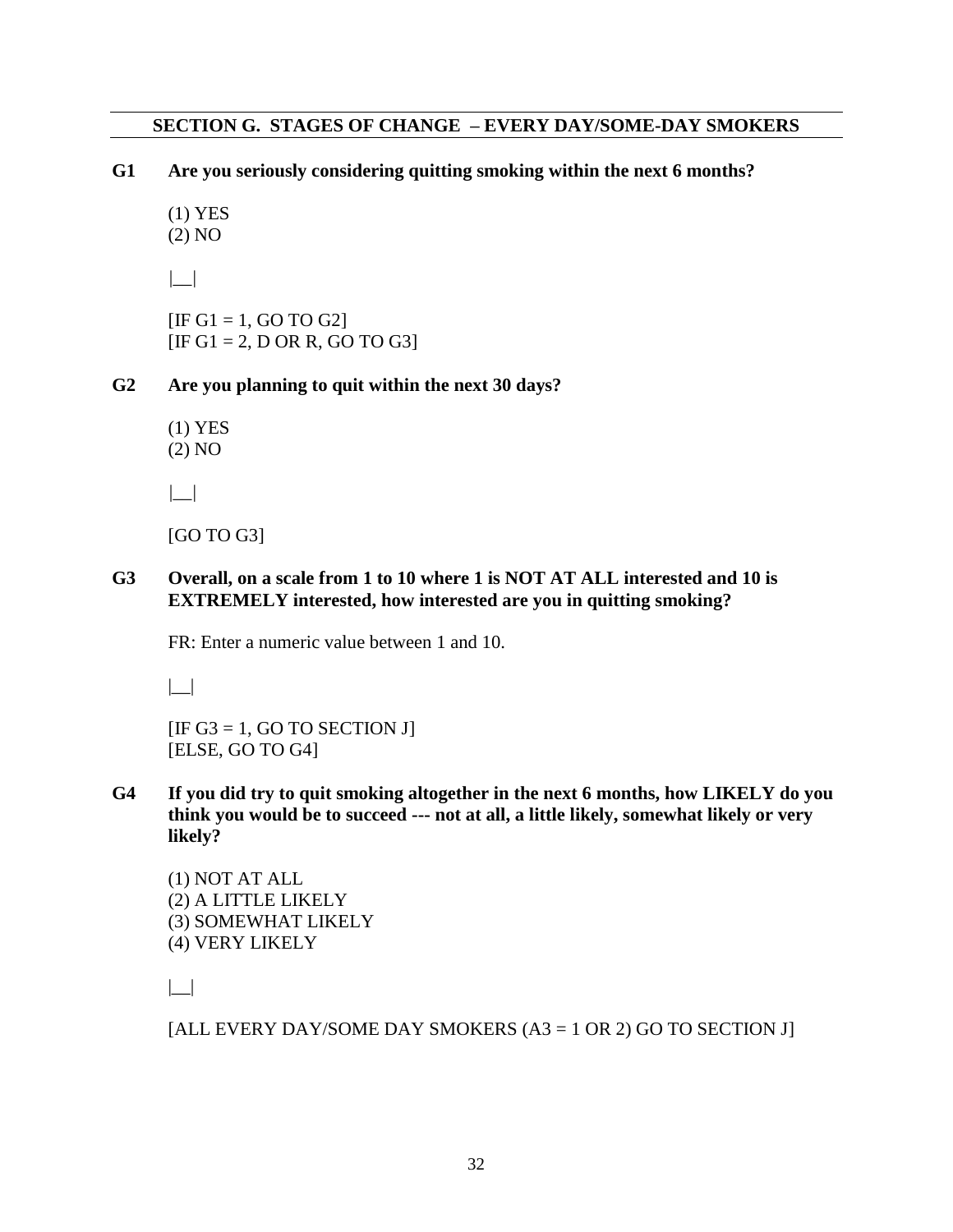#### **SECTION H. FORMER SMOKER SECTION**

#### **H1NUM/UNT About how long has it been since you COMPLETELY quit smoking cigarettes?**

# **H1NUM** ENTER NUMBER

 $|$   $|$   $|$  (1-99)

### **H1UNT** ENTER UNIT REPORTED

- (1) DAYS
- (2) WEEKS
- (3) MONTHS
- (4) YEARS

 $| \cdot |$ 

BOX 24 IF H1NUM> 18 AND H1UNT= 2, GO TO H1v IF H1NUM  $>$  30 AND H1UNT = 3, GO TO H1v IF H1NUM > (AGE - [ENTRY A2]) AND H1UNT= 4, THEN GO TO H1ERR ELSE IF H1NUM/UNT IS LESS THAN 5 MONTHS (OR EQUIVALENT), GO TO H1B ELSE GO TO H2

#### **H1ERR** \*\*\* FR DO NOT READ \*\*\*

 It was reported (in item A2) that this person first started smoking greater than [fill AGE - (entry to A2)] years ago. Response of [fill entry H1NUM/UNT] (in item H1NUM/UNT) is inconsistent.

(B) Back to correct

|\_\_|

[GO TO H1NUM]

**H1v I have recorded that it has been about [fill entry [H1NUM](mailto:H1@num) and H1UNT] since you completely quit smoking cigarettes? Is that correct?**

 (1) YES (2) NO

 *|\_\_|*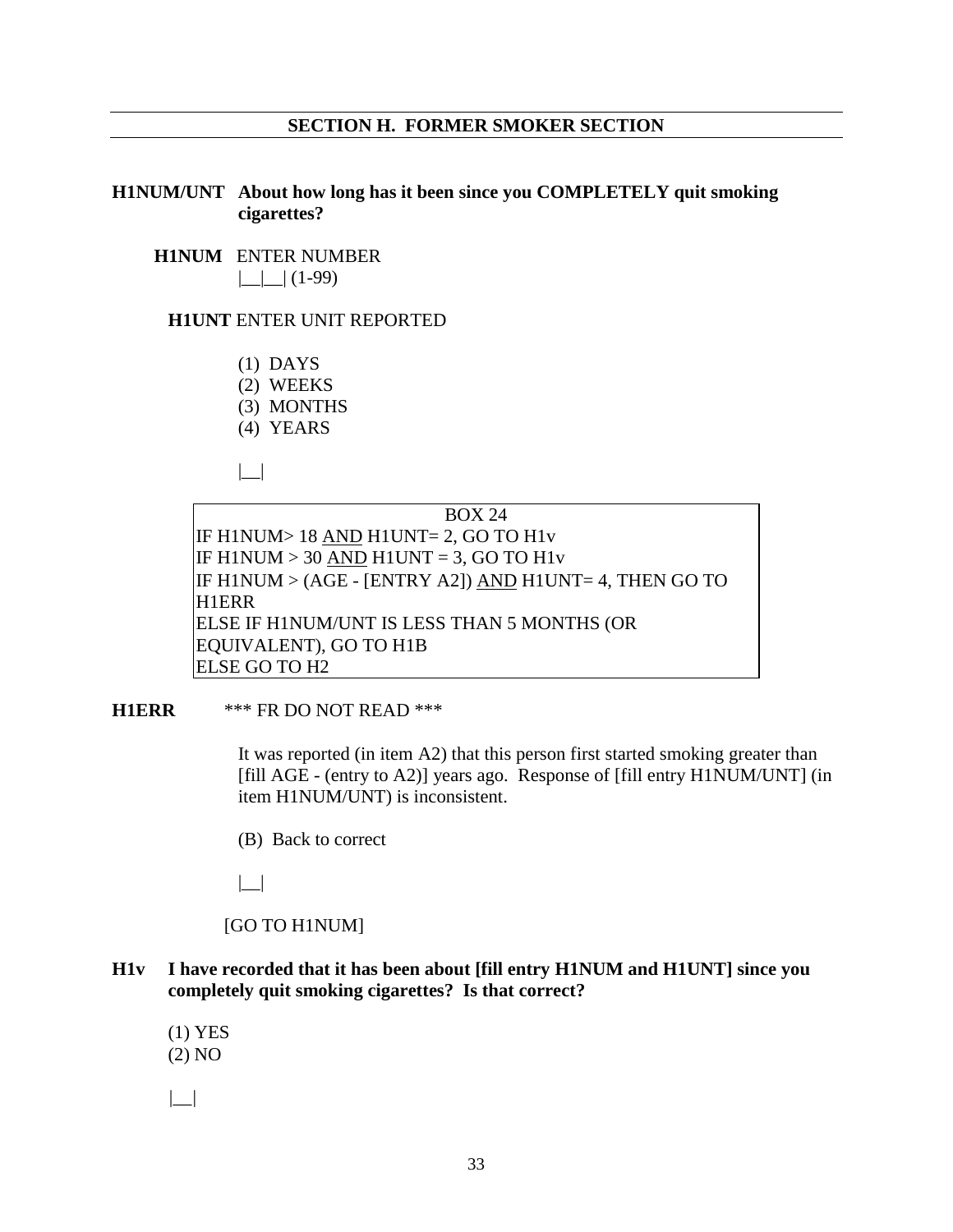[IF H1v = 1 AND IF H1NUM/UNT IS LESS THAN 5 MONTHS (OR EQUIVALENT), GO TO H1B]  $[ELSE IF H1v = 1, GO TO H2]$  $[IF H1v = 2, GO TO H1NUM]$ 

**H1B In the PAST 12 months, was [enter duration from H1NUM/UNT] the longest time you stopped smoking cigarettes because you were trying to quit?**

(1) YES (2) NO

*|\_\_|*

 $[IF H1B = 2, GO TO H1C]$ [ELSE, IF  $H1B = 1$ , D OR R, GO TO H2]

**H1C During the PAST 12 MONTHS, what WAS the LONGEST length of time you stopped smoking because you were TRYING to quit smoking?**

#### **OR**

**Thinking of your attempts to quit during the past 12 months, what was the length of time of the ONE attempt that lasted the longest?**

FR: IF QUIT ATTEMPT BEGAN MORE THAN 12 MONTHS AGO BUT ENDED WITHIN THE PAST 12 MONTHS, COUNT ALL OF IT.

**H1Cnum** ENTER NUMBER

 $|$   $|$   $|$   $(1 - 99)$ 

- **H1Cunt** ENTER UNIT REPORTED
	- (1) DAYS (2) WEEKS (3) MONTHS (4) YEARS
	- **|\_\_|**

**BOX 25** IF H1Cnum AND/OR H1Cunt = D OR R, GO TO H2 IF H1Cnum  $> 18$  AND H1Cunt = 2, GO TO H1Cv IF H1Cnum  $> 12$  AND H1Cunt = 3, GO TO H1Cv IF [H1Cnum](mailto:D6@NUM)  $> 2$  AND [H1Cunt](mailto:D6@UNT) = 4, GO TO H1Cv ELSE, GO TO H2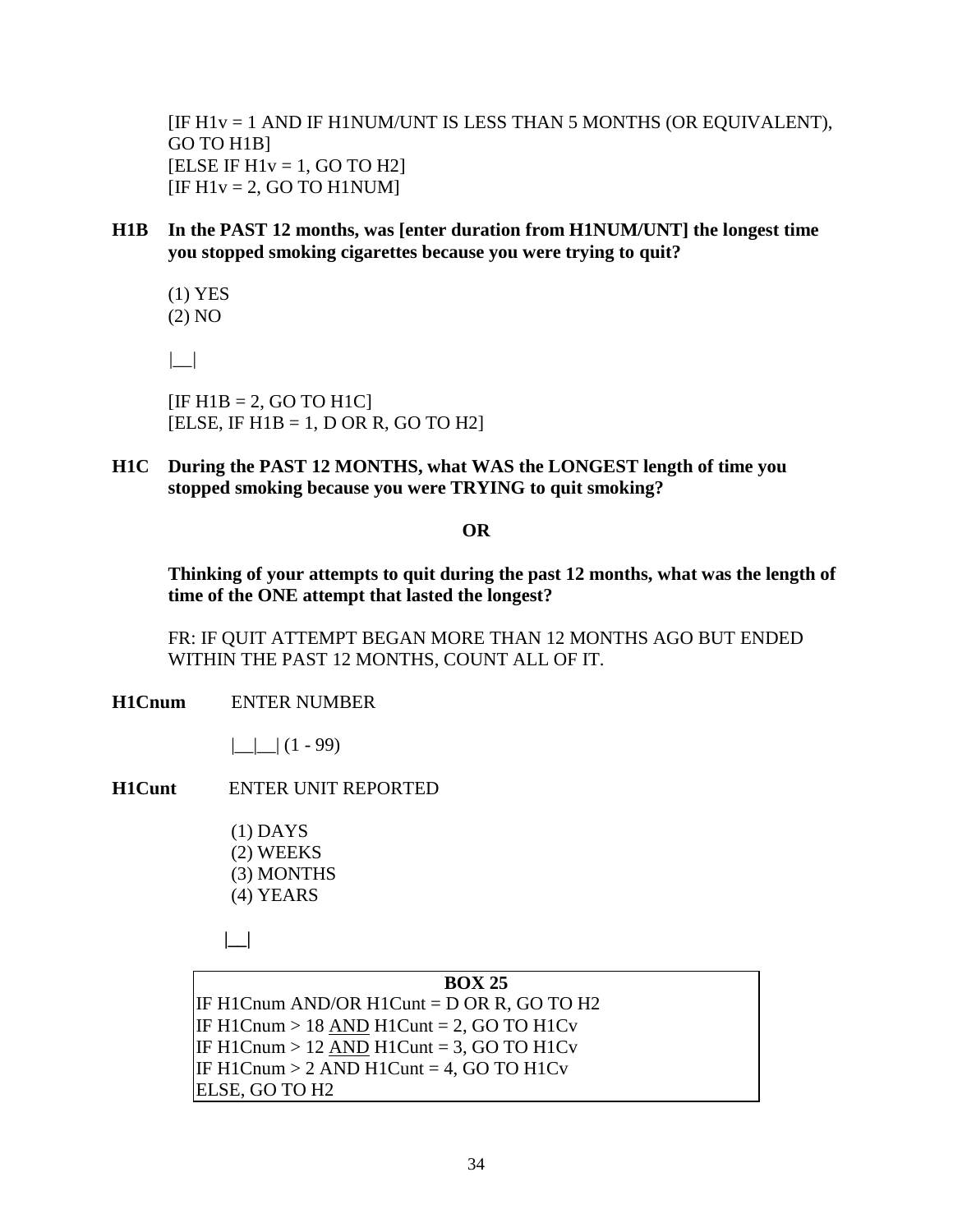**H1Cv I have recorded that the LONGEST length of time you stopped smoking in the past 12 months because you were TRYING to quit smoking was [fill entry [H1C num](mailto:D6@num) and H1Cunt]? Is that correct?**

(1) YES (2) NO

*|\_\_|*

 $[IF H1CV = 1, GO TO H2]$  $[IF H1CV = 2, GO TO H1Cnum]$ 

**H2 Have you EVER smoked cigarettes EVERY DAY for at least 6 months?**

(1) YES (2) NO

*|\_\_|*

 $[IF H2 = 1, GO TO H5]$  $[IF H2 = 2, D OR R, GO TO BOX 26]$ 

#### **H5 For how long did you smoke EVERY DAY?**

FR: READ FIRST 4 CHOICES

(1) All or nearly all the years you have smoked

(2) Most of the years you have smoked

(3) Half of the years you have smoked, or

(4) Less than half the years you have smoked

(5) IF VOLUNTEERED: LESS THAN ONE YEAR

**|\_\_|**

#### **H5a When you last smoked every day, on average how many cigarettes did you smoke each day?**

FR: ENTER NUMBER OF CIGARETTES EACH DAY

 $|$   $|$   $(1-99)$ 

[IF H5a  $\lt$  = 40, D OR R, GO TO BOX 26 [IF H5a  $>$  40, GO TO H5av]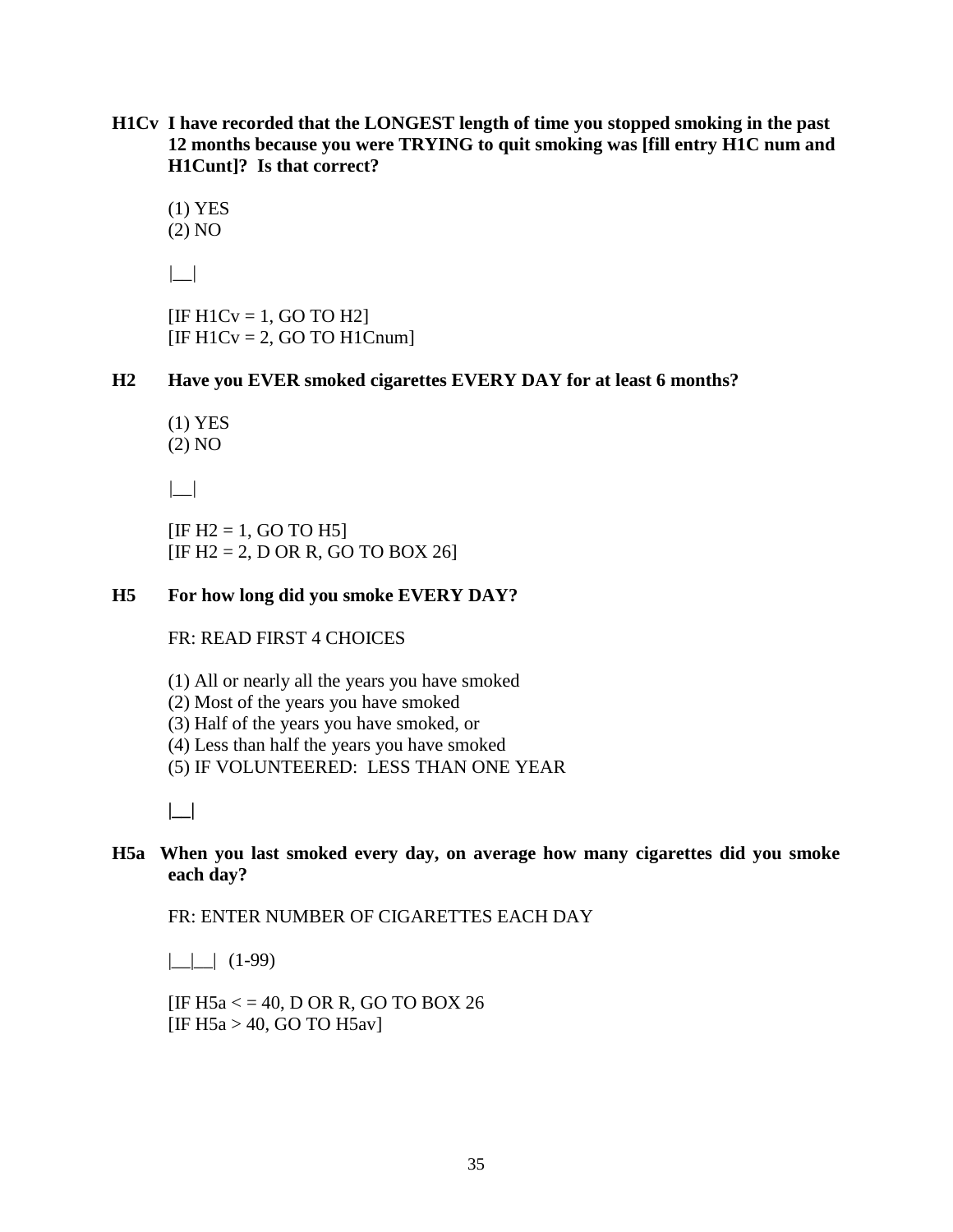**H5av I have recorded that when you last smoked every day, on the average you smoked [fill entry H5a] cigarettes each day. Is that correct?**

(1) YES (2) NO

*|\_\_|*

[IF H5av = 1, GO TO BOX 26]  $[IF H5av = 2, GO TO H5a]$ 

BOX 26

IF  $H1 \leq$  (LESS THAN OR EQUAL TO) 1 YEAR (12 MONTHS, 52) WEEKS, 99 DAYS), GO TO H6 ELSE, GO TO H11a

#### **H6 Around this time 12 MONTHS AGO, were you smoking cigarettes every day, some days, or not at all?**

(1) Every day (2) Some days (3) Not at all

|\_\_|

 $[IF H6 = 1, GO TO H6A]$  $[IF H6 = 2, GO TO H6B]$ [IF  $H6 = 3$ , D OR R, GO TO  $H6C2$ ]

#### **H6A Around this time 12 MONTHS AGO, on the average, about how many cigarettes did you smoke each day?**

FR: ONE PACK USUALLY EQUALS 20 CIGARETTES. IF CONVERTING PACKS TO CIGARETTES, ALWAYS VERIFY CALCULATION WITH RESPONDENT.

ENTER NUMBER OF CIGARETTES PER DAY

 $||$   $||$   $(1-99)$ 

BOX 26A

IF H6A > 40, GO TO H6Av ELSE, GO TO H6C2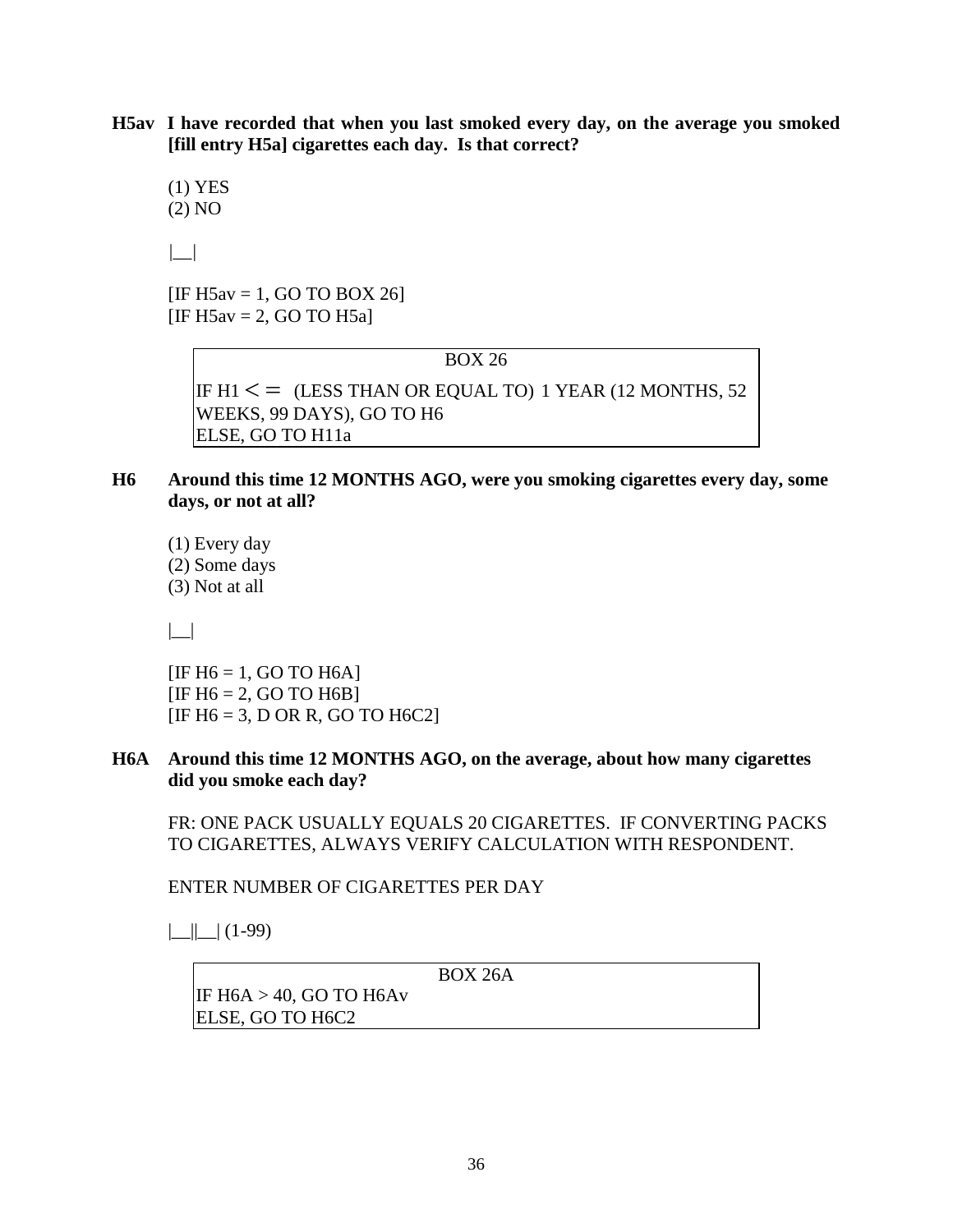**H6Av I have recorded that on the average, you smoked [fill entry H6A] cigarettes a day 12 months ago. Is that correct?**

(1) YES (2) NO

*|\_\_|*

 $[IF H6Av = 1, GO TO H6C2]$  $[IF H6Av = 2, GO TO H6A TO CORRECT]$ 

**H6B Around this time 12 MONTHS AGO, on how many of 30 days in the month did you smoke cigarettes?**

FR: ENTER (0) FOR NONE

 $|$   $|$   $|$  (0-30)

BOX 26B IF  $H6B = 0$  OR 30, THEN GO TO  $H6Bv$ ELSE, GO TO H6C

**H6Bv You said that you smoked cigarettes some days. Is that correct?**

(1) YES (2) NO

*|\_\_|*

BOX 26C IF  $H6Bv = 1$  AND  $H6B = 30$ , GO TO H6C ELSE, IF  $H6Bv = 1$  AND  $H6B = 0$ , GO TO  $H6C2$ ELSE, IF  $H6Bv = 2$ , GO TO H6

**H6C On the average, on those [fill entry H6B] days, how many cigarettes did you usually smoke each day?**

**We are still talking about "around this time 12 months ago".**

**|\_\_|\_\_|** 

 $[IF H6C < = 40, DOR R, GO TO H6C2]$ [ELSE, GO TO H6Cv]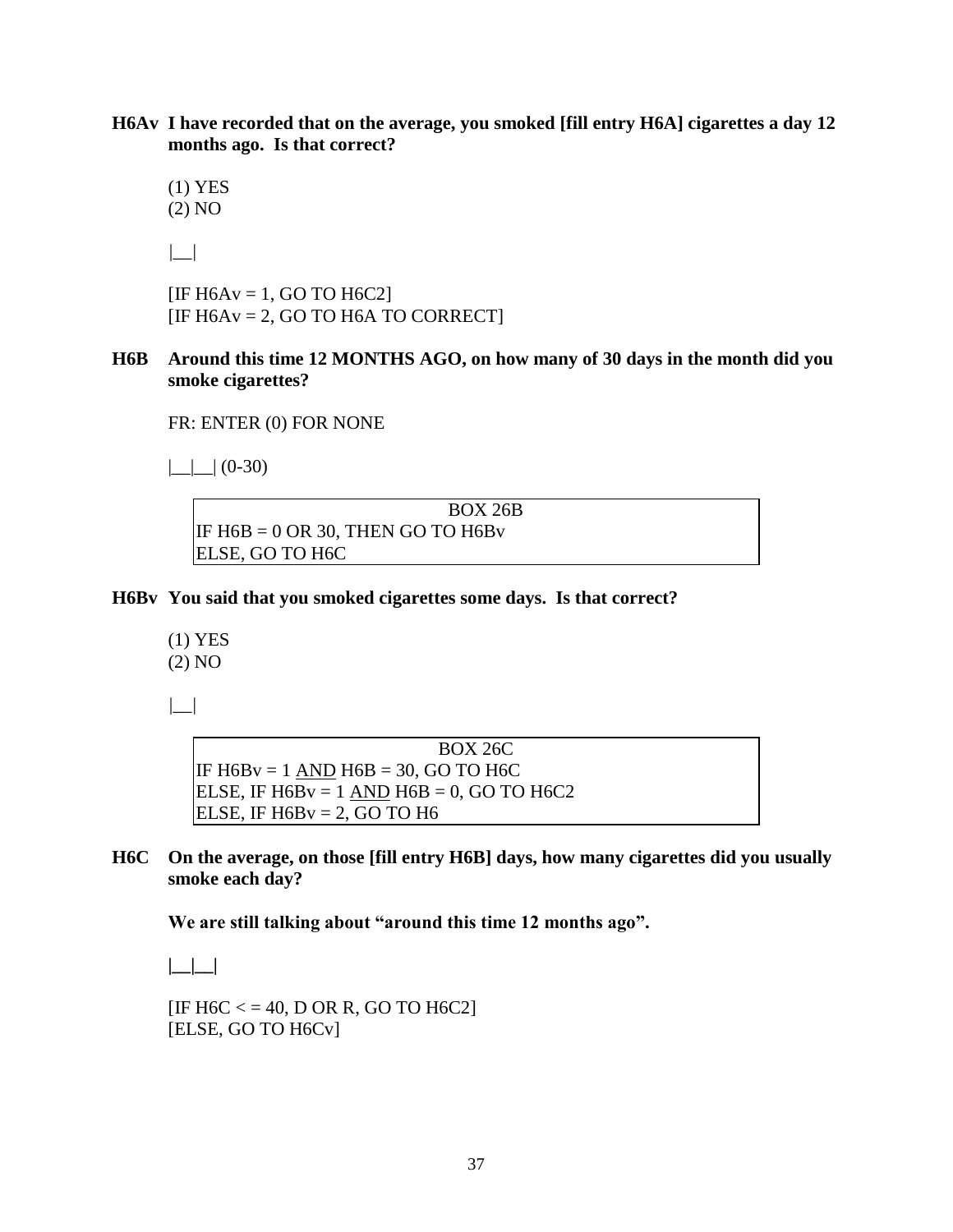**H6Cv I have recorded that on the average, when you smoked on those [fill entry H6B] days, you smoked [fill entry H6C] cigarettes a day. Is that correct?**

(1) YES (2) NO

*|\_\_|*

 $[IF H6CV = 2, GO TO H6C]$ [IF H6Cv = 1, GO TO H6C2**]**

**H6C2 Thinking back to the 12 MONTHS BEFORE YOU QUIT SMOKING CIGARETTES, during that time, did you usually smoke menthol or non-menthol cigarettes?**

(1) MENTHOL (2) NON-MENTHOL (3) NO USUAL TYPE

 $| \_$ 

 $[IF H6C2 = 1, GO TO H6C5]$  $[IF H6C2 = 2, 3, D OR R, GO TO H6C4]$ 

#### **H6C4 Have you EVER smoked MENTHOL cigarettes for 6 months or more?**

(1) YES (2) NO

*|\_\_|*

 $[IF H6C4 = 1, GO TO H6C5]$ [ELSE, GO TO H6d]

#### **H6C5 For how long did you smoke MENTHOL cigarettes?**

#### FR: READ FIRST 4 CHOICES

(1) All or nearly all the years you have smoked

(2) Most of the years you have smoked

(3) Half of the years you have smoked, or

(4) Less than half the years you have smoked

(5) IF VOLUNTEERED: LESS THAN ONE YEAR

**|\_\_|**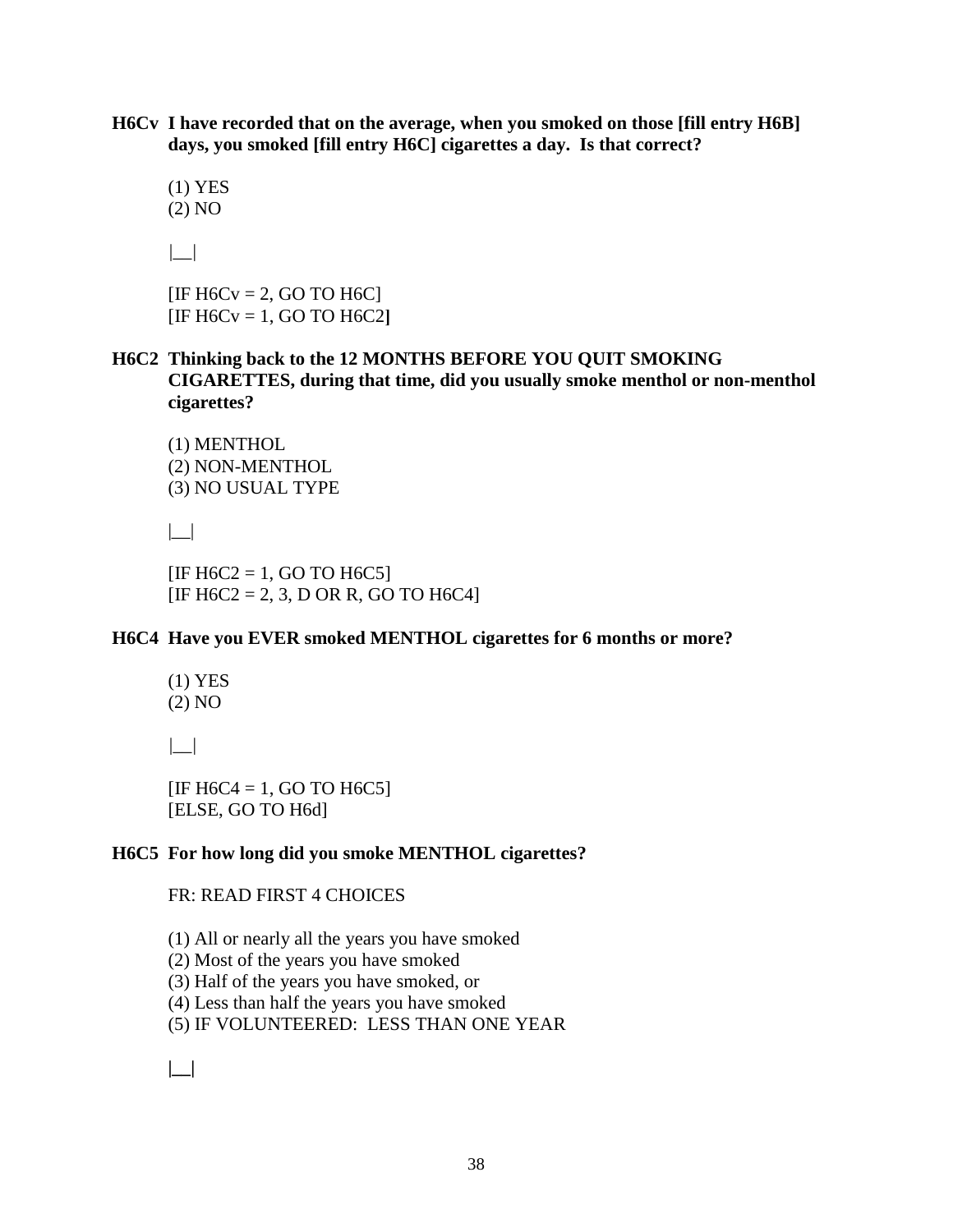**H6d Now I would like to ask about HOW you went about completely quitting smoking. When you quit smoking completely, did you use ANY of the following PRODUCTS:** 

- (1) YES (2) NO
- **H6d123 |\_\_| A NICOTINE…patch, gum, lozenge, nasal spray or inhaler?** FR: REPEAT THE WORD "NICOTINE" *AS NEEDED* FOR EACH OF THOSE NICOTINE PRODUCTS
- **H6d7ab |\_\_| A prescription pill, called Chantix, Varenicline, Zyban, Bupropion, or Wellbutrin?**  FR: CHANTIX IS PRONOUNCED ["CHAN-tix"] AND VARENICLINE IS PRONOUNCED ["va-REN-i-cleen"] ZYBAN IS PRONOUNCED ["ZYE-ban"], BUPROPION IS PRONOUNCED ["byoo-PROE-pee-on"] AND WELLBUTRIN IS PRONOUNCED ["well-byoo-trin"].

#### **H6e1 When you quit smoking completely, did you use ANY of the following:**

- (1) YES
- (2) NO
- **H6e1 |\_\_| A telephone help line or quit line?**
- **H6e2 |\_\_| One-on-one IN-PERSON counseling by a health professional?**
- **H6e3 |\_\_| A stop smoking clinic, class, or support group?**
- **H6e5 |\_\_| Internet or a web-based program or tool including smartphone apps and text messaging programs?**
- **H6F When you quit smoking completely, did you do ANY of the following, whether or not you think they were effective:**
	- FR: FOR THIS QUESTION, RE-READ STEM PERIODICALLY
	- (1) YES

(2) NO

- **H6Fa2 |\_\_| Try to quit by SWITCHING to smokeless tobacco such as chewing tobacco, snuff, or snus?** FR:PRONOUNCE "SNUS" TO RHYME WITH "GOOSE."
- **H6Fa2b |\_\_| Try to quit by SWITCHING to regular cigars, cigarillos, little filtered cigars or ANY pipes filled with tobacco?** FR NOTE: IF ASKED "ANY PIPES FILLED WITH TOBACCO" INCLUDES EITHER OR BOTH "REGULAR/TRADITIONAL" PIPES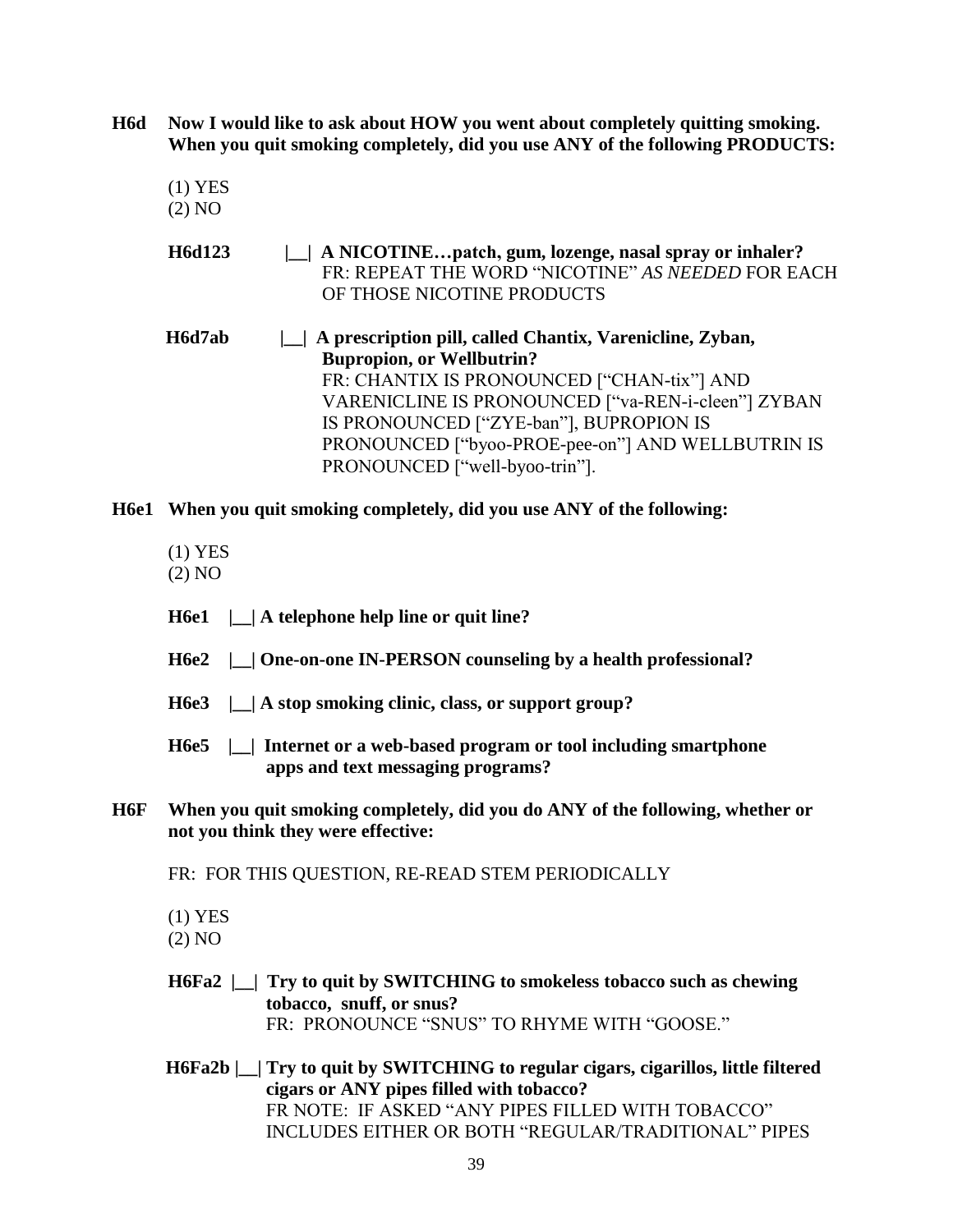AND "WATER OR HOOKAH" PIPES --AS LONG AS THEY ARE FILLED WITH TOBACCO. ALSO, CIGARS SHOULD BE FILLED WITH TOBACCO.

[IF H6Fa2b = 2, D OR R, GO TO H6Fa2c] [ELSE, GO TO H6Fa2d]

**H6Fa2c |\_\_| Try to quit by SWITCHING to electronic or E-cigarettes? You may also know them as vape-pens, e-hookahs, vapes or mods. Some popular brands include NJOY, Blu, Logic, Vuse and JUUL (***PRONOUNCED LIKE "JEWEL"***).**

[GO TO H61a]

**H6Fa2d Did you switch to………..?**

- (1) YES
- (2) NO

**H6Fa2d1 |\_\_| Cigars, cigarillos, little filtered cigars** 

**H6Fa2d2 |\_\_| Regular pipes filled with tobacco** 

 **H6Fa2d3 |\_\_| Water or hookah {pronounced who-kah} pipes filled with tobacco** 

- **H6FaZ2c When you quit smoking completely, did you try to quit by SWITCHING to electronic or E-cigarettes? You may also know them as vape-pens, e-hookahs, vapes or mods. Some popular brands include NJOY, Blu, Logic, Vuse and JUUL (***PRONOUNCED LIKE "JEWEL"***).**
	- (1) YES
	- (2) NO

**|\_\_|** 

[GO TO H61a]

**H61a In the 12 MONTHS BEFORE you COMPLETELY quit smoking, did you SEE a medical doctor?** 

FR: RESPONDENTS SHOULD ANSWER "YES" IF THEY VISITED THEIR DOCTOR FOR ANY MEDICAL REASON (NOT ONLY FOR SMOKING RELATED REASONS).

(1) YES (2) NO

**|\_\_|**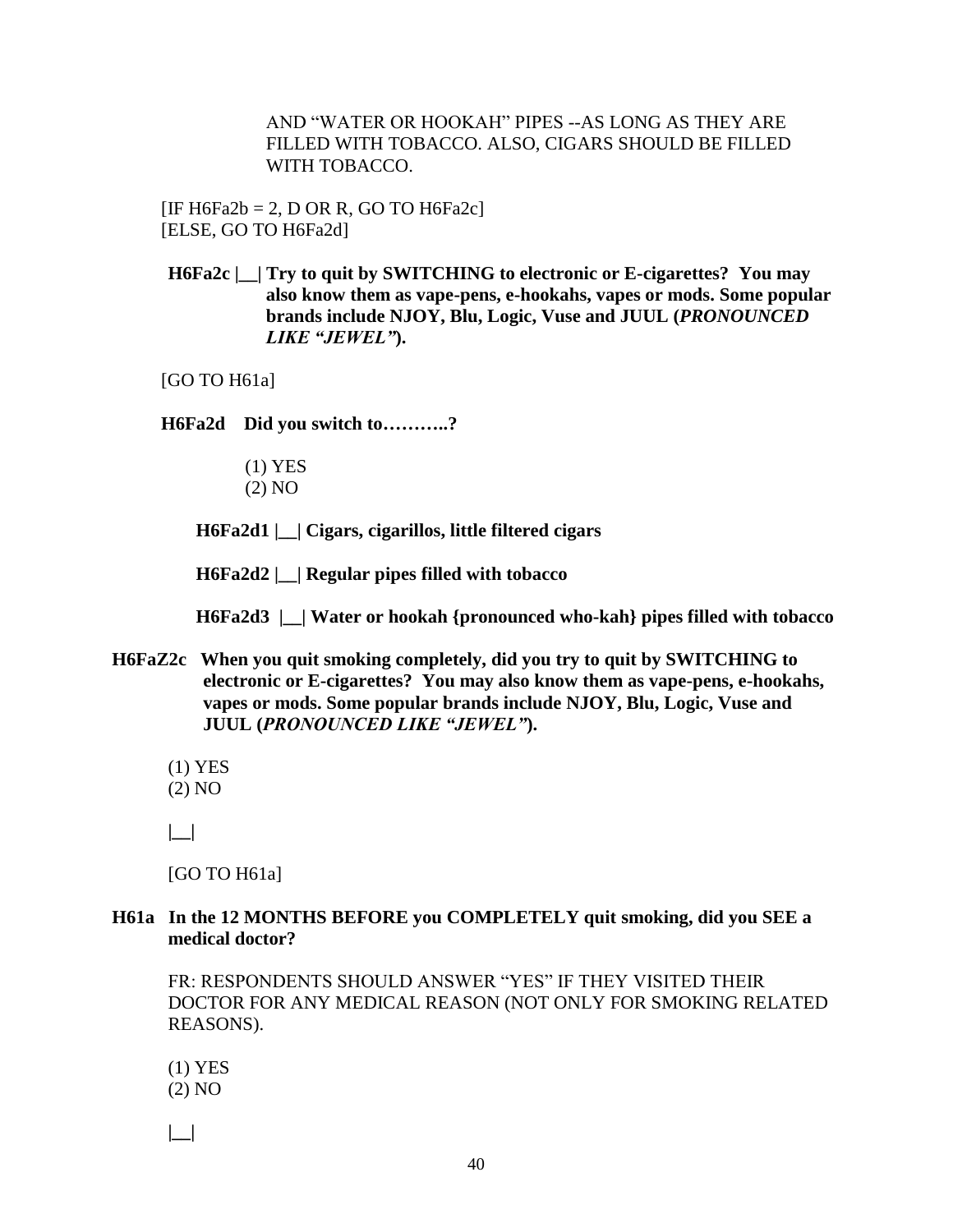$[IF H61a = 1, GO TO H61b]$ **[**IF H61a = 2, D OR R, GO TO H8a]

**H61b During the 12 MONTHS BEFORE you completely quit smoking, did any medical doctor ADVISE you to stop smoking?**

(1) YES (2) NO

**|\_\_|** 

[GO TO H8a]

**H8a During the 12 MONTHS before you quit smoking, how soon after you woke up did you typically smoke your first cigarette of the day?**

FR: IF NECESSARY, ASK FOR BEST ANSWER IN MINUTES OR HOURS ENTER (0) IF RESPONDENT INSISTS IT VARIES

**H8aNUM** ENTER NUMBER

 $| \cdot | (0 - 90)$ 

**H8aUNT** ENTER UNIT REPORTED (1) MINUTES (2) HOURS

|\_\_|

BOX 29 IF  $H8aNUM = 0$ , D OR R, GO TO  $H8b$ ELSE, GO TO SECTION J

**H8b During the 12 months before you quit smoking, would you say you smoked your first cigarette of the day within the first 30 minutes of awakening?**

(1) YES (2) NO (3) VARIES— DO NOT READ  $| \_|$ 

[GO TO SECTION J]

[The menthol questions are repeated again below for those who stopped smoking greater than 1 year ago (or EQUIVALENT), OR H1 = D, R -- as indicated in Box 26. NOTE, in July 2018 and January 2019, IF H2 = 1, then H11a,c,d were NOT asked. For items H11a,c,d, response code -8,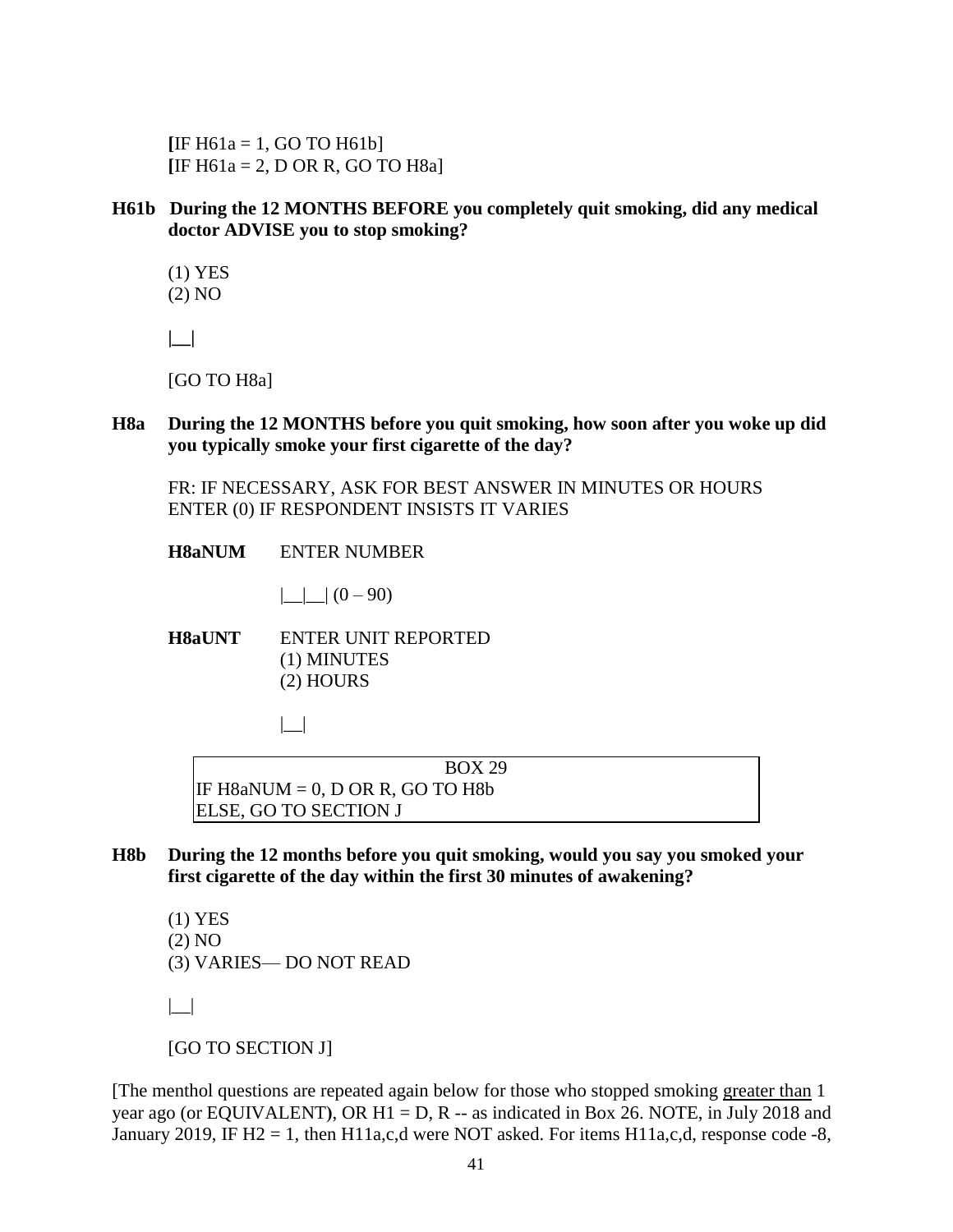"Not applicable due to instrument error," is applicable to July 2018 and January 2019 data only. This code does NOT apply to the May 2019 data, for which the instrument was corrected.]

#### **H11a Thinking back to the 12 MONTHS BEFORE YOU COMPLETELY QUIT SMOKING CIGARETTES, during that time, DID YOU USUALLY SMOKE menthol or non-menthol cigarettes?**

- (1) MENTHOL
- (2) NON-MENTHOL
- (3) NO USUAL TYPE

 $| \cdot |$ 

 $[IF H11a = 1, GO TO H11d]$  $[IF H11a = 2, 3, D OR R, GO TO H11c]$ 

#### **H11c Have you EVER smoked MENTHOL cigarettes for 6 months or more?**

(1) Yes (2) No

|\_\_|

 [IF H11c= 1, GO TO H11d] [ELSE, GO TO SECTION J]

#### **H11d For how long did you smoke MENTHOL cigarettes?**

FR: READ FIRST 4 CHOICES

(1) All or nearly all the years you have smoked

(2) Most of the years you have smoked

(3) Half of the years you have smoked, or

(4) Less than half the years you have smoked

(5) IF VOLUNTEERED: LESS THAN ONE YEAR

**|\_\_|** 

[SKIP TO SECTION J]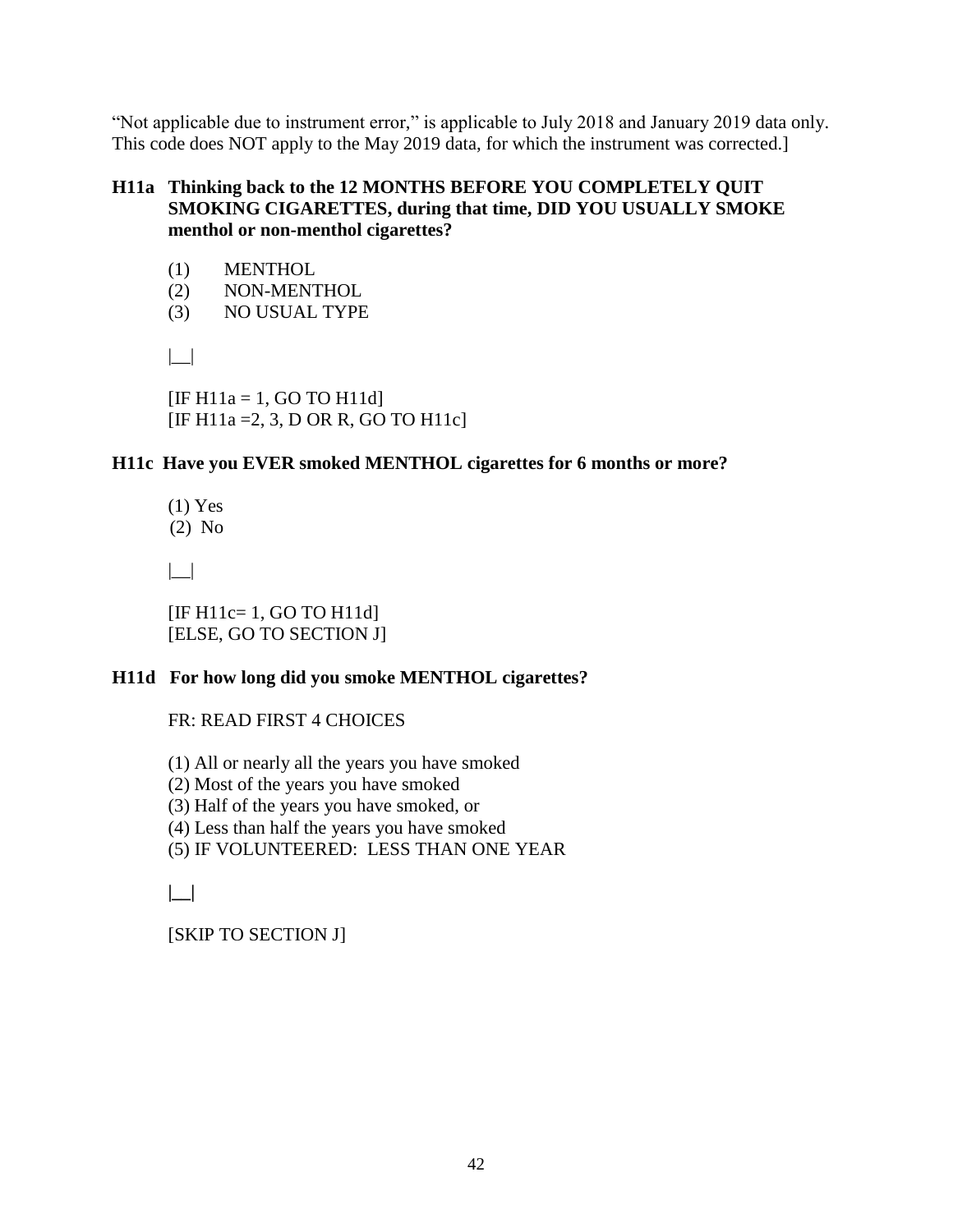#### **SECTION J. OTHER TOBACCO USE – ALL RESPONDENTS**

#### **J The next questions are about the use of tobacco other than in cigarettes.**

PRESS 1 TO CONTINUE

**J1a (Have/Has) (you/name) EVER used any of the following EVEN ONE TIME?** 

(1) YES (2) NO

 **J1a1** | | …A regular cigar or cigarillo (in Spanish use "medium size cigar" instead **of the word "cigarillo") OR a little filtered cigar?** 

#### **FR: IF ASKED, "cigar smoking" ONLY INCLUDES CIGAR TOBACCO. IT DOES NOT INCLUDE SMOKING CIGARS ONLY WITH MARIJUANA (OR "BLUNTS"), HASHISH OR OTHER SUBSTANCES.**

**FR: Regular cigars** ARE DIFFERENT FROM **little filtered cigars**. THEY CAN BE **large cigars**, OR SMALLER IN SIZE SUCH AS **cigarillos** (IN SPANISH USE "medium size cigars" INSTEAD OF THE WORD "cigarillos" HERE.) THEY ARE USUALLY SOLD INDIVIDUALLY OR IN PACKS OF **2 OR 3.** SOME COMMON BRANDS ARE BLACK AND MILD'S, SWISHER SWEETS CIGARILLOS, AND PHILLIES BLUNTS, BUT THERE ARE OTHERS.

**FR**: **Little filtered cigars** ARE DIFFERENT FROM **regular cigars and cigarillos** (in Spanish use "medium size cigars" instead of word "cigarillos" here). THEY RESEMBLE CIGARETTES IN SIZE, AND ARE OFTEN SOLD IN PACKS OF 20. THEY ARE USUALLY BROWN IN COLOR AND HAVE A SPONGY FILTER LIKE A CIGARETTE. SOME COMMON BRANDS ARE PRIME TIME, WINCHESTER AND CHEYENNE LITTLE FILTERED CIGARS, BUT THERE ARE OTHERS.

**\_\_\_\_\_\_\_\_\_\_\_\_\_\_\_\_\_\_\_\_\_\_\_\_\_\_\_\_\_\_\_\_\_\_\_\_\_\_\_\_\_\_\_\_\_\_\_\_\_\_\_\_\_\_\_\_\_\_\_\_\_\_\_\_\_\_\_\_\_\_\_\_\_\_\_** 

#### **J1a2 |\_\_| …A regular pipe filled with tobacco**

**FR:** IF ASKED, "**pipe smoking**" ONLY INCLUDES PIPE TOBACCO. IT DOES NOT INCLUDE SMOKING HASHISH, MARIJUANA, CRACK, OR OTHER SUBSTANCES IN A PIPE. DO NOT INCLUDE WATER PIPES/HOOKAHS {who - kahs OR OTHER NAMES: SHISHA/NARGHILE/ARGILEH, OR HUBBLE-BUBBLE

#### **J1a3 |\_\_| …A water pipe or hookah {pronounced: who-kah} pipe filled with tobacco?**

**FR:** IF ASKED, "**water pipe or hookah {who -kah} pipe smoking**" ONLY INCLUDES PIPE TOBACCO. IT DOES NOT INCLUDE SMOKING HASHISH, MARIJUANA, CRACK, OR OTHER SUBSTANCES IN A PIPE. A WATER PIPE OR HOOKAH {who -kah} PIPE IS ALSO REFERRED TO AS A SHISHA, NARGHILE, ARGILEH OR HUBBLE-BUBBLE.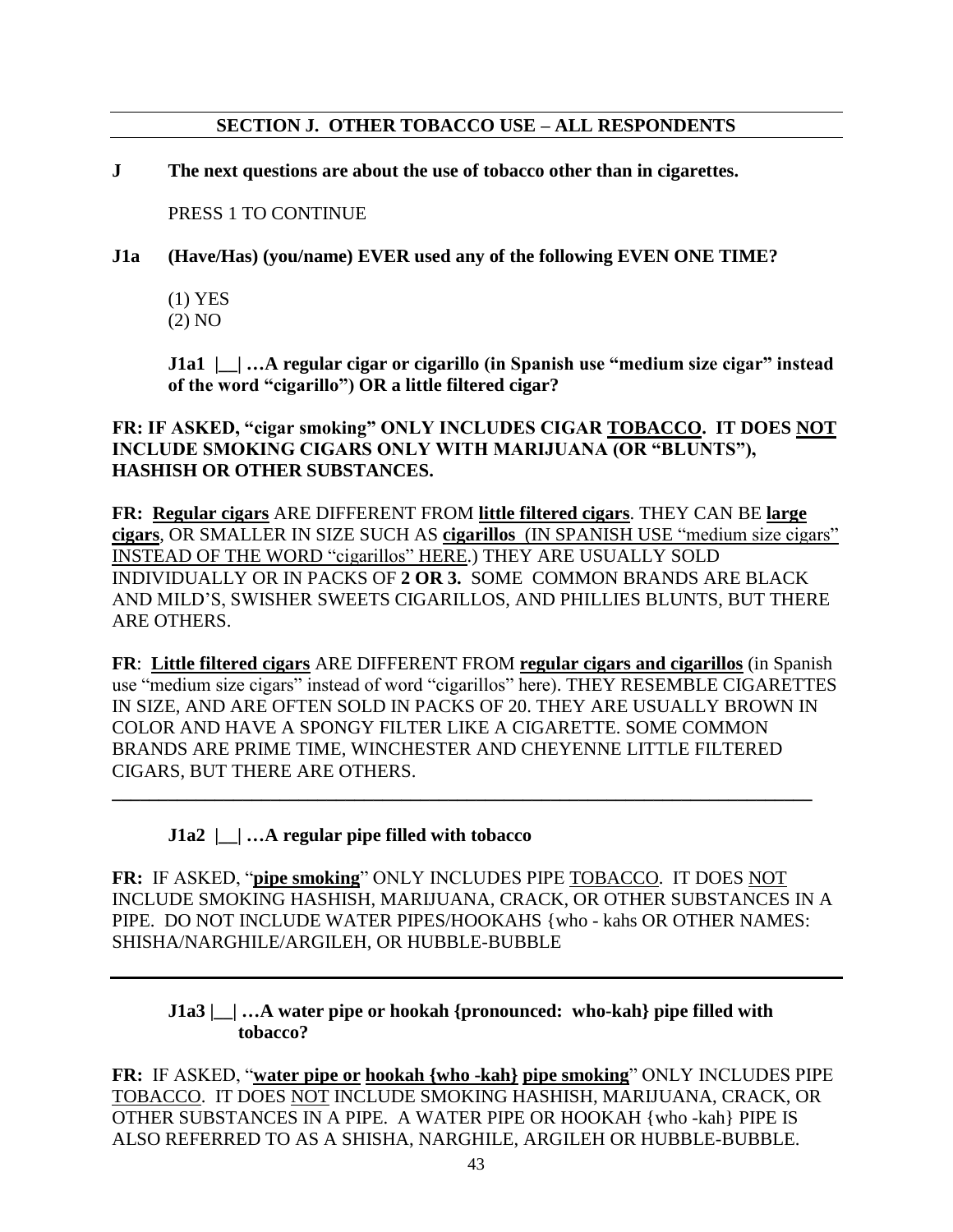**J1A3.5 INTRO: The next question is about electronic or e-cigarettes. You may also know them as vape-pens, e-hookahs, vapes or mods. Some look like cigarettes, and others look like pens or are rectangular or box-shaped. These are battery-powered, usually contain liquid nicotine, and produce vapor instead of smoke. Some popular brands include NJOY, Blu, Logic, Vuse and JUUL (***PRONOUNCED LIKE "JEWEL"***).**

**J1a3.5 (Have/Has)(you/name) EVER used E-cigarettes EVEN ONE TIME?**

(1) YES

(2) NO

**|\_\_|**

FR: E-CIGARETTES AND SIMILAR PRODUCTS CAN BE BOUGHT AS ONE-TIME, DISPOSABLE PRODUCTS, AS RE-USABLE KITS WITH A CARTRIDGE, OR WITH REFILLABLE TANKS. THESE ITEMS CONTAIN A NICOTINE AND/OR FLAVORED LIQUID. SOME OF THESE PRODUCTS LOOK LIKE REGULAR CIGARETTES OR PENS, AND SOME ARE RECTANGULAR OR BOX-SHAPED. POPULAR BRANDS INCLUDE NJOY, BLU, LOGIC VUSE, AND JUUL (*PRONOUNCED LIKE "JEWEL)*. **\_\_\_\_\_\_\_\_\_\_\_\_\_\_\_\_\_\_\_\_\_\_\_\_\_\_\_\_\_\_\_\_\_\_\_\_\_\_\_\_\_\_\_\_\_\_\_\_\_\_\_\_\_\_\_\_\_\_\_\_\_\_\_\_\_\_\_\_\_\_**

# FR: PRONOUNCE "SNUS" TO RHYME WITH "GOOSE."

#### **J1a4 INTRO The next question is about smokeless tobacco products which are used in the mouth.**

## **J1a4 (Have/Has) (you/name) EVER used any of the following EVEN ONE TIME?**

(1) YES

(2) NO

**J1a4 |\_\_| …SMOKELESS tobacco, such as moist snuff, dip, spit, chew tobacco or snus?**

FR: **Snuff or dip** IS COMMONLY PLACED BETWEEN THE GUM AND LIP AND SOLD IN ROUND CANS IN --A LOOSE FORM OR A POUCH THAT LOOKS LIKE A SMALL TEA-BAG; COMMON BRANDS ARE SKOAL, COPENHAGEN AND GRIZZLY BUT THERE ARE OTHERS.

**Chewing or spit tobacco** (ALSO TWIST, PLUG OR SCRAP) IS USUALLY PLACED IN THE SIDE OF THE MOUTH AND CHEWED AND OFTEN SOLD IN WALLET-SIZED POUCHES; COMMON BRANDS ARE REDMAN, LEVI- GARRETT, AND BEECH-NUT, BUT THERE ARE OTHERS.

**Snus** IS A SPITLESS TOBACCO PRODUCT THAT MAY BE SOLD IN A TIN OR SLIDEPAK IN A LOOSE FORM OR IN SMALL TEABAG-LIKE POUCHES; COMMON BRANDS ARE CAMEL SNUS, MARLBORO SNUS, AND SKOAL SNUS.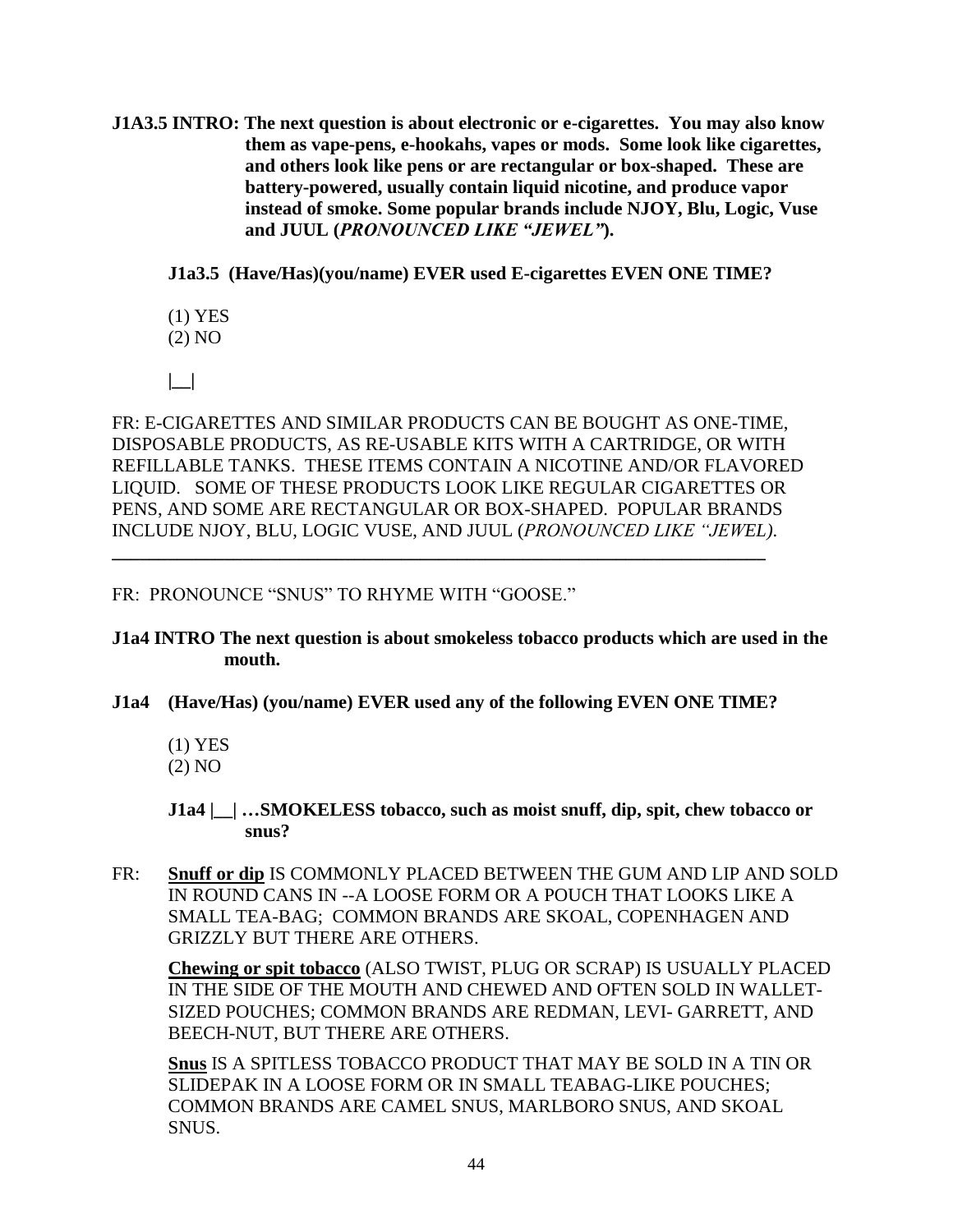**J1a5 INTRO: The next question is about another type of tobacco called dissolvable tobacco. You don't smoke dissolvable tobacco products--they are made of finely ground tobacco often flavored that dissolves in your mouth.**

**J1a5 (Have/Has)(you/name) EVER used dissolvable tobacco EVEN ONE TIME?**

(1) YES (2) NO

**|\_\_|**

BOX 31 IF (J1a1 THROUGH J1a5 = NO, D or R) AND: IF PROXY RESPONDENT, GO TO S78 IF SELF RESPONDENT, GO TO BOX 34) ELSE IF ANY [J1a1,](mailto:J1a@1) 2, 3, 3.5, 4,  $5 = YES(1) GOTO J2a1-5 FOR$ THOSE PRODUCTS

BOX 32 ASK J2a FOR EACH YES ENTRY IN J1a1 THROUGH J1a5

- **J2a/J2a1-5 (Do you/Does [name]) NOW (smoke/use) [fill entry in J1a = 1] every day, some days or not at all? [J1a1-5 entries: smoke regular cigars, or cigarillos or little filtered cigars…./ smoke a regular pipe filled with tobacco…/smoke a water pipe or hookah pipe filled with tobacco…./ use an e-cigarette / use smokeless tobacco such as moist snuff, dip, spit, chew tobacco or snus / use dissolvable tobacco…. ]**
	- (1) EVERY DAY (2) SOME DAYS
	- (3) NOT AT ALL

|\_\_|

 $[IF (J2a2 = 1 OR 2) AND (J2a3 = 1 OR 2), GO TO J2a3v]$ [ELSE, GO TO BOX 33]

**J2a3v Do you currently smoke BOTH regular pipes AND water pipes or hookah {whokah} pipes?**

(1) YES (2) NO

**|\_\_|**

[IF J2A3V = 2, GO TO J2A2 AND J2A3 TO CORRECT AND THEN PROCEED TO BOX 33]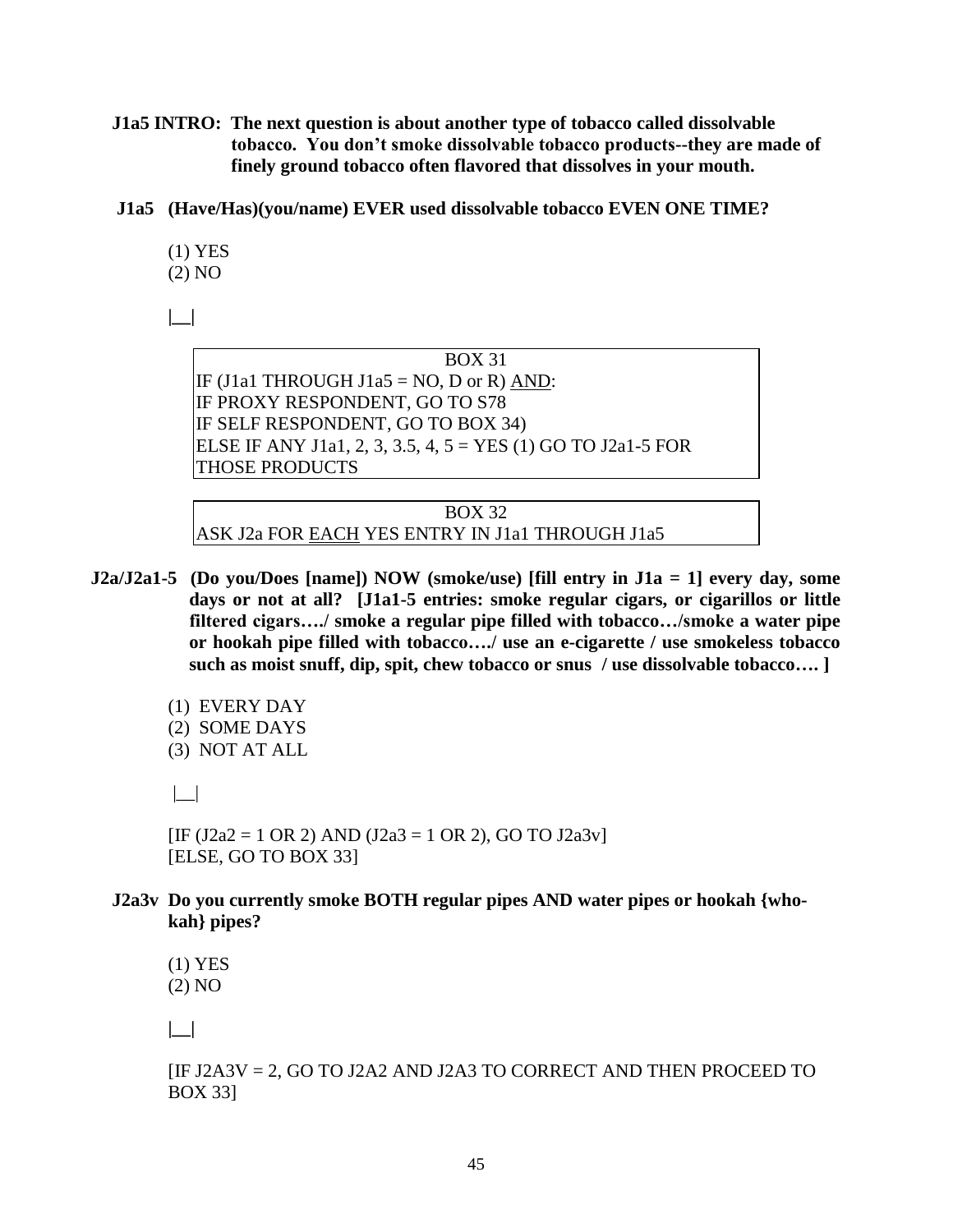|                                  | <b>BOX 33</b>                                                                                                                                                                          |
|----------------------------------|----------------------------------------------------------------------------------------------------------------------------------------------------------------------------------------|
| IF $J2a = 1$ OR 3:               | IF PROXY: IF LAST ENTRY FROM $J1a \rightarrow GO$ TO S78<br>ELSE REPEAT J2a FOR NEXT YES ENTRY IN J1a1 - 5                                                                             |
| IF $J2a=1$ :<br>IF SELF:         | IF J2a4 (SMOKELESS) IS 1 (EVERY DAY) AND LAST ENTRY<br>FROM J1a, GO TO Ja<br>ELSE IF J2a1 (CIGARS) IS 1 (EVERY DAY) AND LAST ENTRY<br>FROM J1a, GO TO Jb                               |
|                                  | ELSE LAST YES ENTRY FROM J1a1-5, THEN GO TO JNflavr                                                                                                                                    |
|                                  | ELSE REPEAT J2a FOR NEXT YES ENTRY IN J1a1-5                                                                                                                                           |
| IF J2a=3;<br>IF SELF:            | IF LAST ENTRY FROM J1a, THEN GO TO Jd<br>ELSE REPEAT J2a FOR NEXT YES ENTRY IN J1a1-5                                                                                                  |
|                                  | FOR EACH ENTRY J2a1-4=3 (NOT AT ALL), ASK HOW LONG HAS IT BEEN SINCE<br>YOU COMPLETELY STOPPED SMOKING // USING<br>CIGARS / PIPES // E-CIGARETTES / SMOKELESS<br>TOBACCO, GO TO Jd1/2. |
|                                  | FOR J2a5=3 (DISSOLVABLE TOBACCO=NOT AT ALL), GO TO SECTION K AFTER<br>FOLLOWING THE APPROPRIATE SKIP PATTERNS FOR<br>$J2a1-4.$                                                         |
| IF $J2a = 2$ : (Someday Smokers) | IF PROXY: IF LAST YES ENTRY FROM J1a1-5, THEN GO TO S78<br>ELSE REPEAT J2a FOR NEXT YES ENTRY IN J1a1-5                                                                                |
| IF SELF:                         | GO TO J2b                                                                                                                                                                              |
|                                  | IF $J2a = D$ OR R (-2 or -3), GO BACK TO J2a for next item (ie. pipes, etc.)<br>IF $J2a = D$ OR R (-2 or -3) AND IF LAST ENTRY FROM J1a1-5, THEN GO TO BOX 34                          |
|                                  | J2b/J2b1-5 On how many of the past 30 days did you (smoke/use) [fill entry J1a1-5]?<br>[ASK SEPARATELY FOR EACH "YES" ENTRY IN J1a AND WITH $J2a = 2$ ]                                |
|                                  | ENTER NUMBER OF DAYS OR ENTER (0) FOR NONE                                                                                                                                             |

**|\_\_||\_\_|** (0-30)

IF [entry in  $J2b = 0$  OR 30], GO TO  $J2b1-5v$ ; ELSE AFTER OBTAINING ALL RELEVANT RESPONSES TO THIS QUESTION, IF SMOKELESS CURRENT USE, GO TO Ja; ELSE IF CIGAR CURRENT USE, GO TO Jb; ELSE IF REGULAR OR HOOKAH PIPE FILLED WITH TOBACCO CURRENT USE OR E-CIGARETTE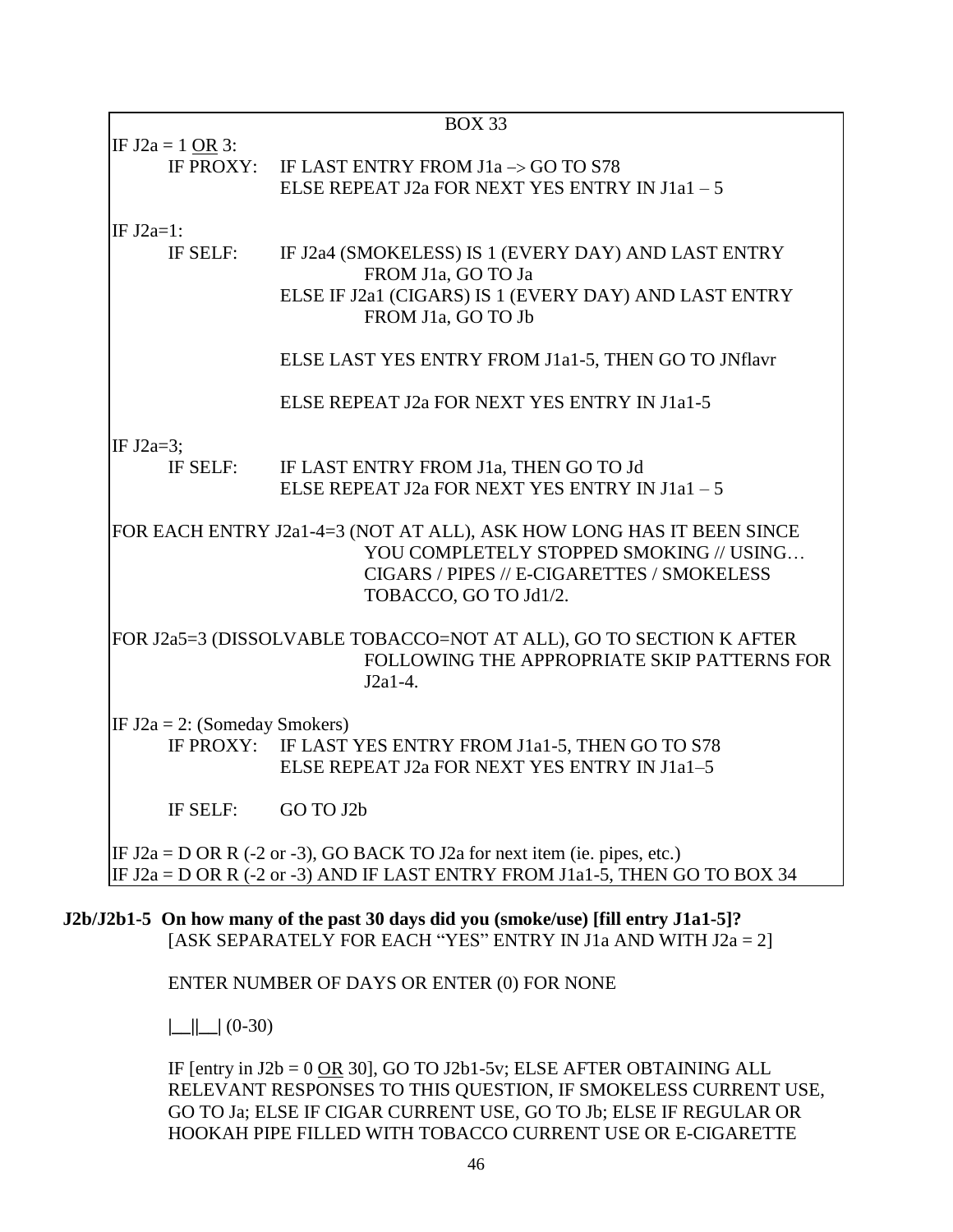CURRENT USE, GO TO JNflavr. [NO FURTHER QUESTIONS ARE ASKED ABOUT DISSOLVABLE USE.] ELSE IF DISSOLVABLES IS THE ONLY NON-CIGARETTE TOBACCO PRODUCT EVER USED  $(J1a5 = 1)$ , GO TO SECTION K.

**J2b1-5v You said that you (smoked/used) [fill entry J1a] some days. Is that correct?** [ASK SEPARATELY FOR EACH "YES" ENTRY IN J1a WITH  $J2b = X(0)$  OR 30]

(1) YES

(2) NO [GO TO RELEVANT J2a1-5 AND CORRECT]

 $| \_$ 

NOTE: THE J2a, J2b, and J2bv (as needed) SERIES IS REPEATED FOR EACH YES ENTRY IN J1a1**-**5 AS APPROPRIATE.

[AFTER OBTAINING ALL RELEVANT RESPONSES TO THESE QUESTIONS (J2a, 2b, 2bv AS APPROPRIATE), IF SMOKELESS CURRENT USE, THEN GO TO Ja; ELSE IF CIGAR CURRENT USE, THEN GO TO Jb; ELSE IF REGULAR OR HOOKAH PIPE FILLED WITH TOBACCO CURRENT USE OR E-CIGARETTE CURRENT USE, GO TO JNflavr.] NO FURTHER QUESTIONS ARE ASKED ABOUT DISSOLVABLE USE. ELSE IF DISSOVABLES ARE THE ONLY NON-CIGARETTE TOBACCO PRODUCT EVER USED, GO TO SECTION K.

**Ja During the PAST 30 days, what BRAND of smokeless tobacco [IF necessary: moist snuff, dip, spit, chew or snus] did you use MOST OFTEN?**

[Allow for filling in coded brand name or code number OR ENTER Brand NAME by clicking on it]

 $| \ \ | \ \ | \ \ (1-21)$ 

IF BRAND IS NOT ON THE LIST, ENTER "21" for OTHER in Ja.

THE UNREAD CODES FOR INTERVIEWER ENTRY ARE:

- 1 BEECH-NUT
- 2 CAMEL SNUS
- 3 COPE
- 4 COPENHAGEN
- 5 GENERAL SNUS
- 6 GRIZZLY
- 7 HUSKY
- 8 KAYAK
- 9 KODIAK
- 10 LEVI GARRETT
- 11 LONGHORN
- 12 MARLBORO SNUS
- 13 RED MAN
- 14 RED MAN GOLDEN BLEND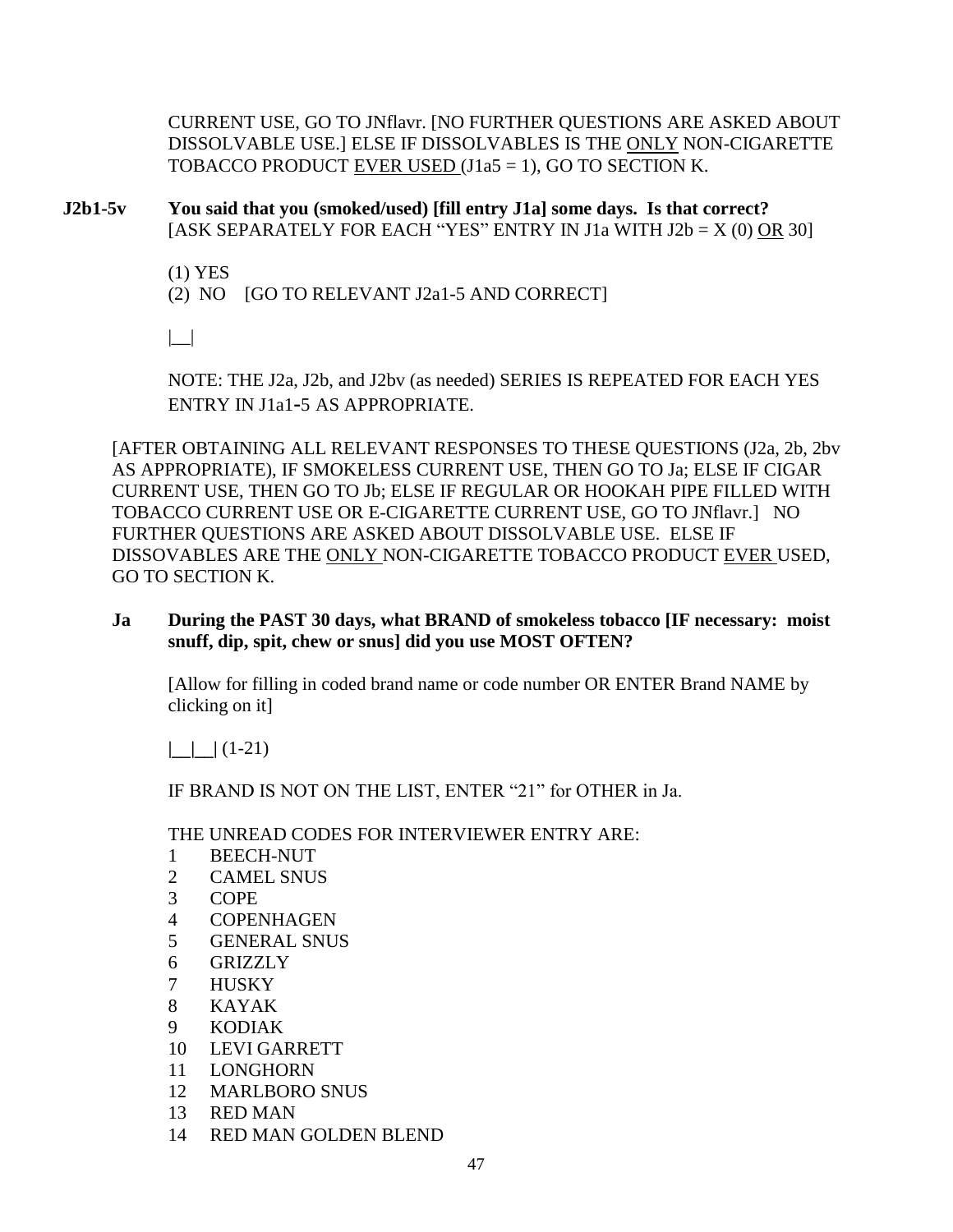15 RED SEAL 16 SKOAL 17 SKOAL SNUS 18 SKOAL X-TRA 19 STOKER'S 20 TIMBER WOLF 21 OTHER

[IF Ja = 21, GO TO Jaspc; ELSE IF J2a1 = 1 or 2, THEN GO TO Jb--- [If "cigars" are NOW smoked every day or some days, ask Jb and Jc,….]—ELSE GO TO JNflavr.]

#### **Jaspc** Please specify the other brand:

FR: ENTER A TEXT OF AT MOST 20 CHARACTERS.

[IF J2a1 = 1 or 2, GO TO Jb--- [If "cigars" are NOW smoked every day or some days, ask Jb and Jc, ……]—ELSE GO TO JNflavr]

#### **Jb During the PAST 30 days, what type of CIGAR did you use MOST OFTEN?**

FR: READ THE 3 CHOICES

- (1) Regular/large cigars
- (2) "Cigarillos" (in Spanish use "medium size cigars" instead of the word "cigarillos" here")
- (3) Little filtered cigars

|\_\_|

#### **Jc During the PAST 30 days, what BRAND of CIGAR did you smoke MOST OFTEN?**

ENTER CODE FOR BRAND (1-20). ENTER 20 FOR OTHER BRAND NOT ON THE LIST

 $| \_$ 

#### THE UNREAD CODES FOR INTERVIEWER ENTRY ARE:

- 1 305'S
- 2 AL CAPONE
- 3 ANTONIO Y CLEOPATRA
- 4 ARTURO FUENTE
- 5 BACKWOODS
- 6 BLACK & MILDS
- 7 COHIBA
- 8 CHEYENNE
- 9 DJARUM
- 10 DUTCH MASTERS
- 11 GARCIA Y VEGA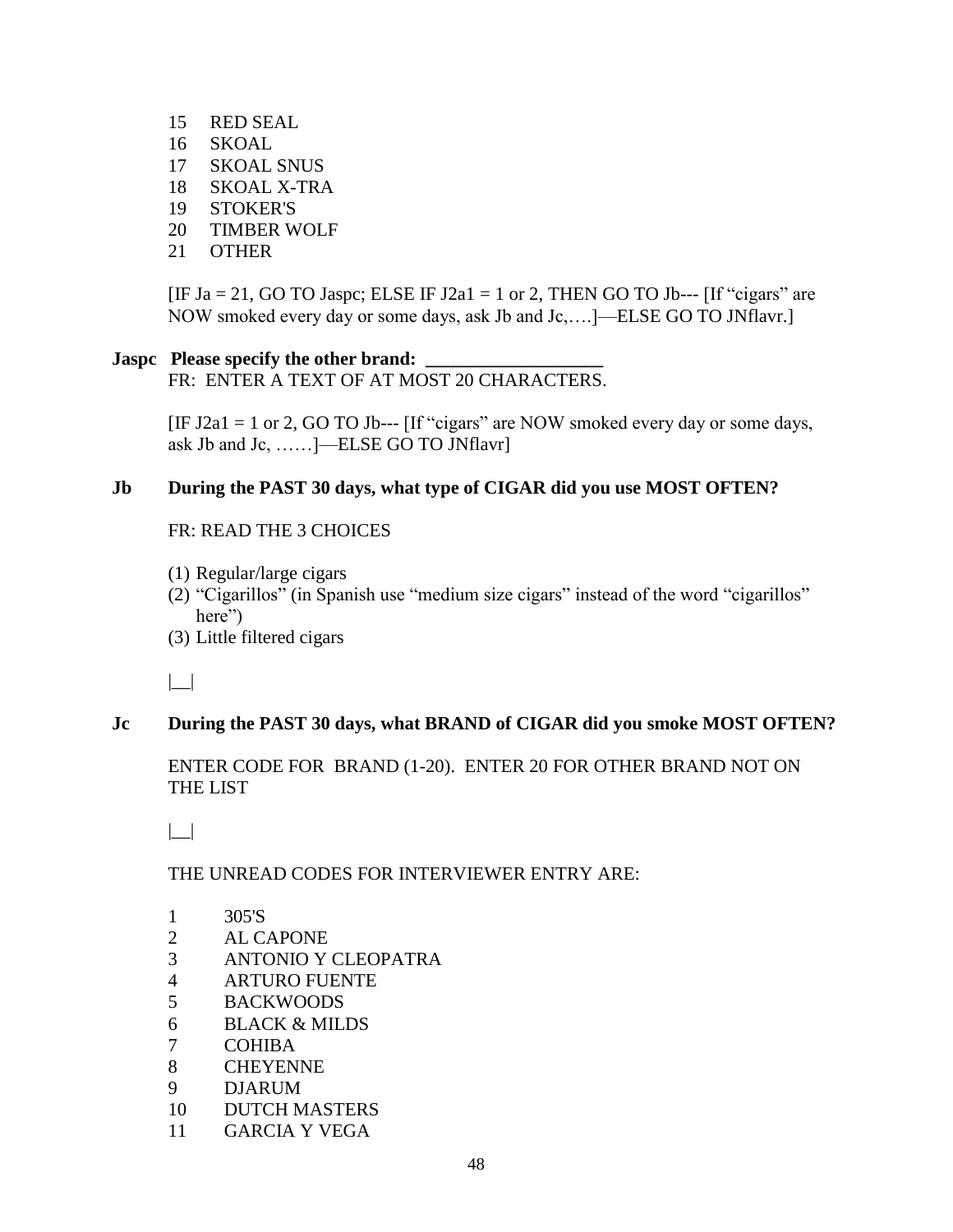- 12 GOOD TIMES
- 13 MACANUDO
- 14 HAV-A-TAMPA
- 15 PHILLIES
- 16 PRIME TIME
- 17 SANTA FE
- 18 SMOKER'S CHOICE
- 19 SWISHER SWEETS
- 20 WHITE OWL
- 21 ZIG ZAG
- 22 OTHER

 $[IF Jc = 21, GO TO Joseph]$ 

#### **Jcspc** Please specify the other brand:

FR: ENTER A TEXT OF AT MOST 20 CHARACTERS.

[FOR EACH NON-CIGARETTE TOBACCO PRODUCT OR E-CIGARETTE PRODUCT CURRENTLY USED,  $J2a1-4 = 1$  OR 2, ASK Jnflvr (1-4) AND/OR Jnflv35 SEPARATELY, AND AS APPROPRIATE FOLLOW UP WITH--JnflvrA (for CIGARS, PIPES, SMOKELESS), OR for E-CIGARETTES- JnfvA35 OR JnfvB35 DIRECTLY AFTER ASKING Jnflvr (1-4) OR Jnflv35 BEFORE ASKING ABOUT THE NEXT TOBACCO PRODUCT (Jnflvr (1-4) or Jnflv35).

**READ THE JnflvIN ONLY ONCE IF THERE ARE ANY J2a1-4 = 1 or 2.]**

**JnflvIN Some tobacco products come in flavors such as menthol or mint, clove, spice, candy, fruit, chocolate, alcohol, or other flavors.**

#### **Jnflvr (1-3, 4) or Jnflv35**

**When you ….[fill as appropriate entry J2a1- 3 – smoke a cigar /smoke a regular pipe filled with tobacco / smoke a water/hookah pipe filled with tobacco (for Jnflvr (1-3) / use an e-cigarette (for Jnflv35) / use smokeless tobacco (for Jnflvr4)] …is it usually flavored?**

```
(1) YES
(2) NO
```
 $| \cdot |$ 

 $[IF Jnflvr(1-3, 4) = 1 \text{ OR } D$ , GO TO JnflvA $(1-3, 4)$  b-d SERIES]  $[IF Jnflvr(1-3, 4) = 2 OR R, GO TO BOX Jd]$  $[IF Jnflv35 = 1 \text{ OR } D, GO \text{ TO } Jnfv435 \text{ a-d} **SERIES]**$  $[IF Jnflv35 = 2 OR R, GO TO JnfvB35]$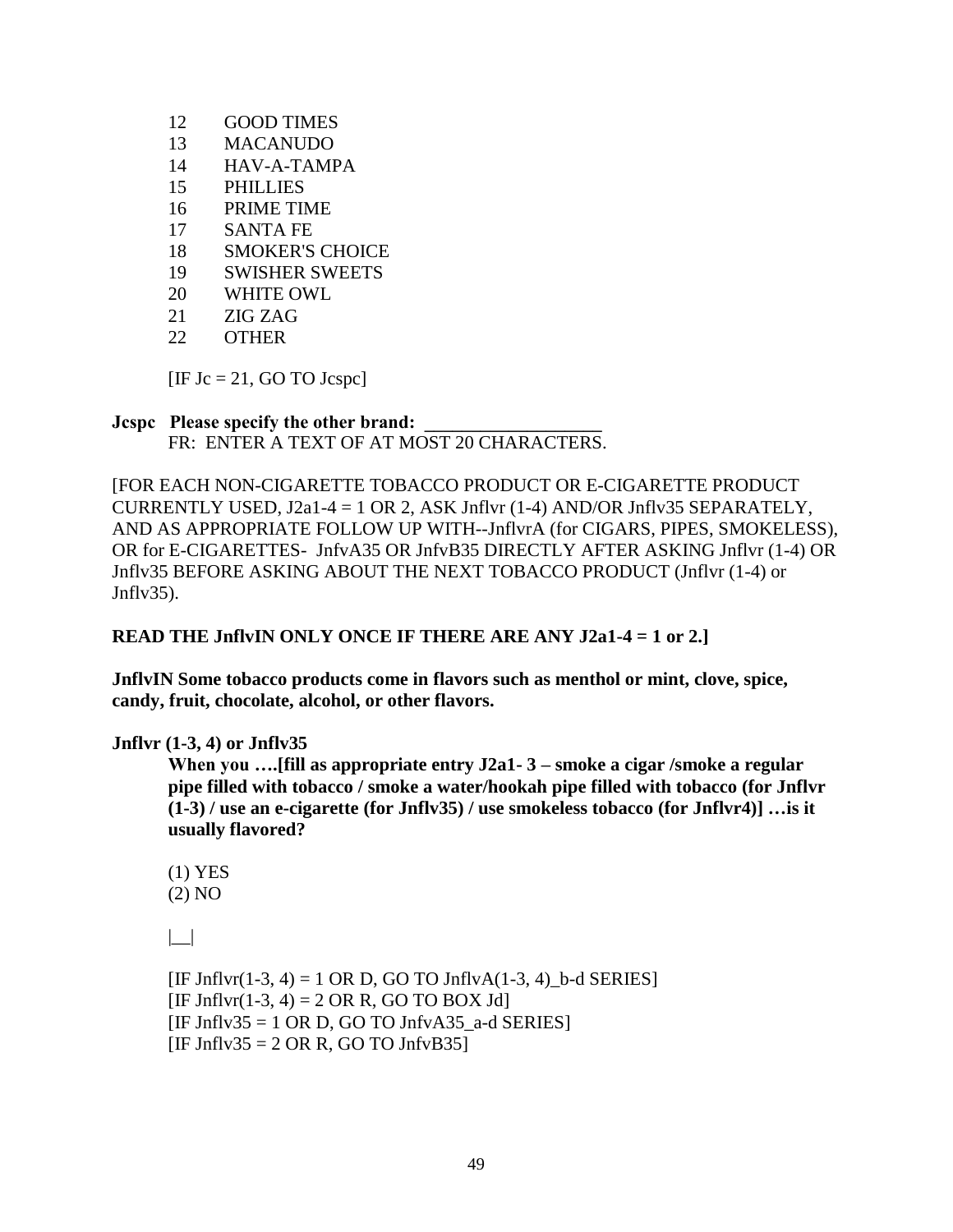**JnflvA (1-4) Is it usually …..**

- (1) YES
- (2) NO

**|\_\_| (b) Menthol or mint flavored?**

**|\_\_| (c) Flavored like clove, spice, herb, fruit, alcohol, candy, sweets, or chocolate?**

**|\_\_| (d) Some other type of flavor? [IF YES, SPECIFY: \_\_\_\_\_\_\_\_\_\_\_\_\_\_\_\_\_\_\_]**

[CONTINUE THE RELEVANT FLAVOR SERIES FOR THE NEXT  $J2a(1-3, 3.5, 4) = 1, 2$ . IF THIS IS THE LAST  $J2a(1-3, 4) = 1$  OR 2, AND  $J2a3.5$  NE 1 OR 2, GO TO BOX Jd. ELSE, IF E-CIGARETTES ARE CURRENTLY USED (J2a3.5 = 1 OR 2) AND HAVE EVER SMOKED 100+ CIGARETTES (A1=1, D, OR R), GO TO Jeciga AND ASK Jecig(a,d). ELSE IF E-CIGARETTES ARE CURRENTLY USED (J2a3.5 = 1 OR 2), GO TO Jecig2. ELSE, GO TO BOX Jd]

#### **JnfvA35 Is it usually …..**

- (1) YES
- (2) NO

**|\_\_| (a) Tobacco flavored?** [NOTE: THIS ITEM IS ASKED ONLY FOR E-CIGS]

**|\_\_| (b) Menthol or mint flavored?**

**|\_\_| (c) Flavored like clove, spice, herb, fruit, alcohol, candy, sweets, or chocolate?**

**|\_\_| (d) Some other type of flavor? [IF YES, SPECIFY: \_\_\_\_\_\_\_\_\_\_\_\_\_\_\_\_\_\_]**

[WHEN FINISHED ASKING THE APPROPRIATE FLAVOR SERIES FOR ALL J2a (1-3,  $3.5, 4$ ) = 1, 2, - IF E-CIGARETTES ARE CURRENTLY USED (J2a $3.5 = 1$  OR 2) AND HAVE EVER SMOKED  $100+$  CIGARETTES (A1=1, D, OR R), GO TO Jeciga AND ASK Jecig(a,d)] [ELSE IF E-CIGARETTES ARE CURRENTLY USED  $(J2a3.5 = 1 \text{ OR } 2)$ , GO TO Jecig2] [ELSE, GO TO BOX Jd]

#### **JnfvB35 When you use an e-cigarette, is it usually tobacco flavored?**

(1) YES (2) NO

 $| \_$ 

[WHEN FINISHED ASKING THE APPROPRIATE FLAVOR SERIES FOR ALL J2a (1-3,  $3.5, 4$ ) = 1, 2, - IF E-CIGARETTES ARE CURRENTLY USED (J2a $3.5 = 1$  OR 2) AND HAVE EVER SMOKED  $100+$  CIGARETTES (A1=1, D, OR R), GO TO Jeciga AND ASK Jecig(a,d) [ELSE IF E-CIGARETTES ARE CURRENTLY USED  $(J2a3.5 = 1 \text{ OR } 2)$ , GO TO Jecig2]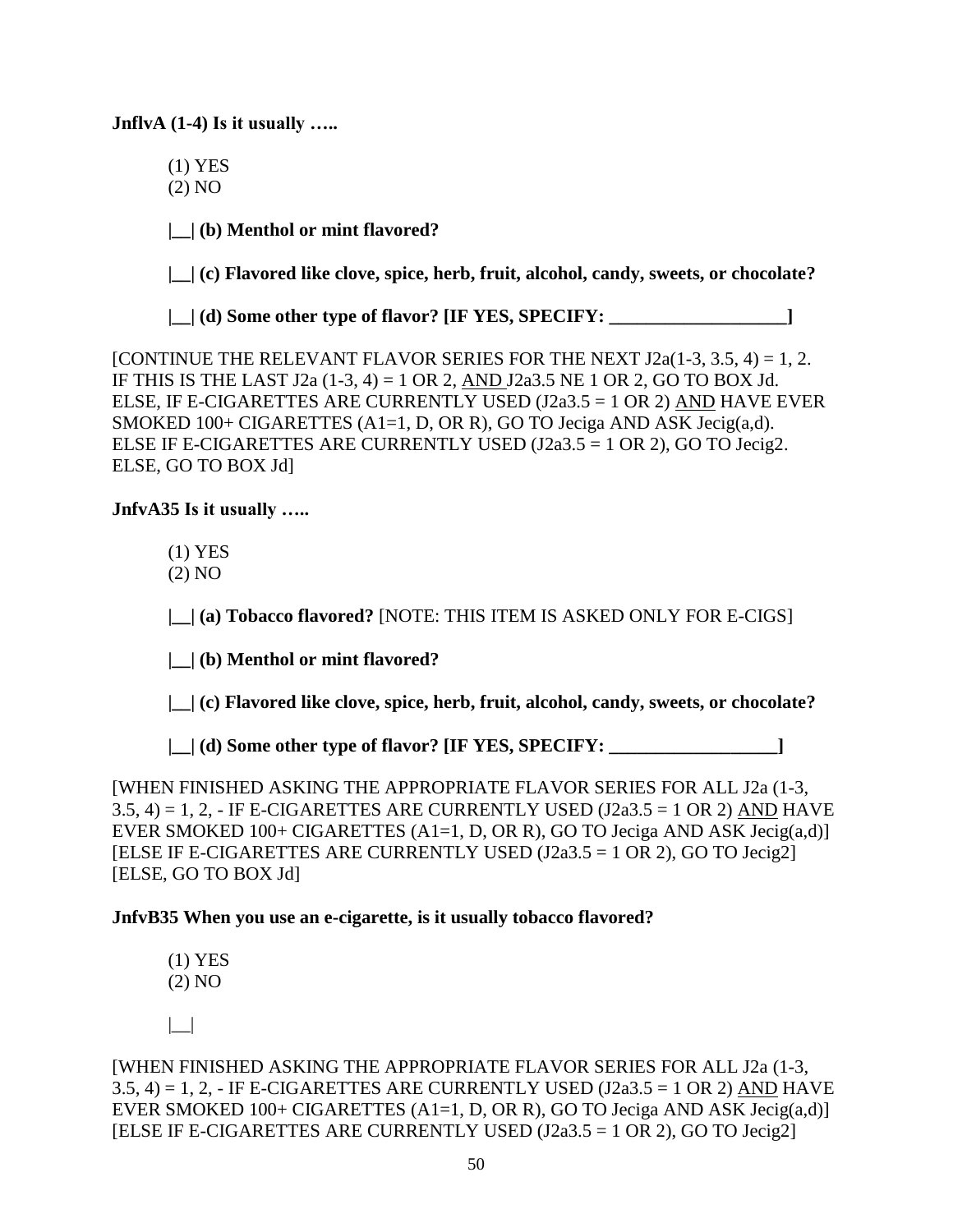[ELSE, GO TO BOX Jd]

**Jeciga Do you use e-cigarettes because you can use them at times when or in places where smoking cigarettes isn't allowed?** 

FR: E-CIGARETTES CAN ALSO BE CALLED VAPE-PENS, E-HOOKAHS, VAPES OR MODS. POPULAR BRANDS INCLUDE NJOY, BLU, LOGIC, VUSE, AND JUUL (PROUNOUNCED LIKE "JEWEL").

(1) YES (2) NO  $| \_$ 

**Jecigd Do you use e-cigarettes to help you quit smoking cigarettes?** 

(1) YES (2) NO |\_\_|

**Jecig2 Which of the following best describes the type of e-cigarette you currently use? If you use more than one type, please think of the one you use most often.** 

- (1) A disposable e-cigarette, FR: IF NEEDED, DISPOSABLE E-CIGARETTES ARE ONE-TIME USE PRODUCTS THAT ARE NOT RECHARGEABLE.
- (2) An e-cigarette that uses REPLACEABLE PREFILLED CARTRIDGES,
- (3) An e-cigarette with a TANK that you REFILL with LIQUIDS,
- (4) A mod system, or FR: IF NEEDED, A MOD SYSTEM IS CUSTOMIZED BY THE USER WITH THEIR OWN COMBINATION OF BATTERIES, ATOMIZERS, ETC.
- (5) You don't know the type?
- **|\_\_|**

# BOX J **FILL INSTRUCTIONS FOR JECIG3 AND JECIG4:**  IF Jecig2 = 1, 5, D OR R, display "e-cigarettes" for Disposable and Unknown device users IF Jecig $2 = 2$ , display "e-cigarette cartridges" for Cartridge device users IF Jecig $2 = 3$  OR 4, display "e-liquid" for Tank and Mod System device users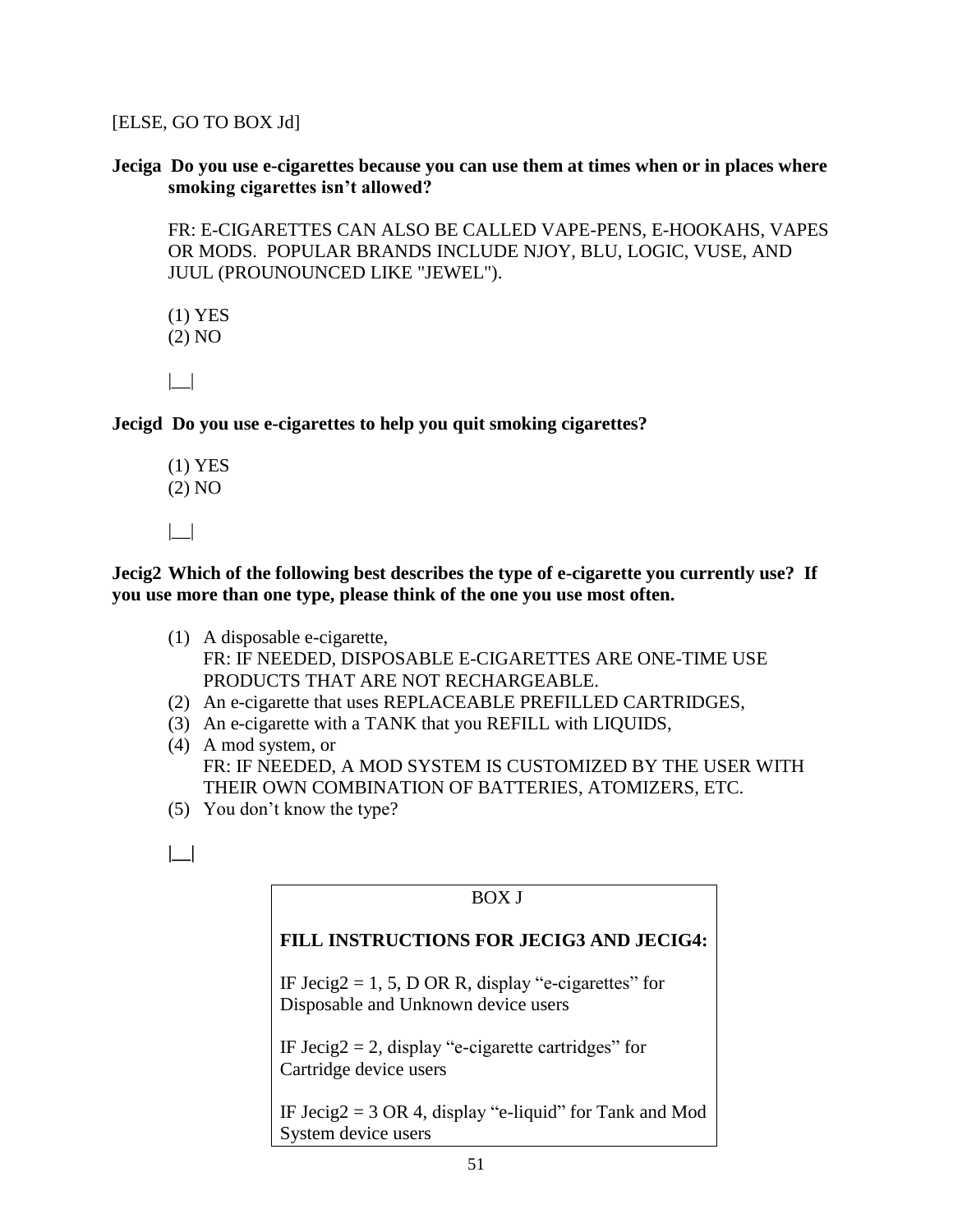**Jecig3 Do you usually buy your own {e-cigarettes / e-cigarette cartridges / e-liquid}?** 

(1) Yes

(2) No

**|\_\_|** 

[IF Jecig3 = 2, D OR R, GO TO BOX Jd]

#### **Jecig4 How do you usually buy your own {e-cigarettes / e-cigarette cartridges / e-liquid}…**

- (1) In person,
- (2) From the internet,
- (3) By telephone, or
- (4) Some other way (SPECIFY:\_\_\_\_\_\_\_)

**|\_\_|** 

#### BOX K

#### **FILL INSTRUCTIONS FOR JCOST1:**

IF Jecig2 = 1, 5, D OR R, display "e-cigarettes" and "single e-cigarettes" for Disposable and Unknown device users

IF Jecig $2 = 2$ , display "e-cigarette cartridges" and "single e-cigarette cartridges" for Cartridge device users

IF Jecig2 =  $3 \text{ OR } 4$ , display "bottles of e-liquid" and "a single bottle of e-liquid" for Tank and Mod System device users

- **Jcost1 Do you usually buy {e-cigarettes / e-cigarette cartridges / bottles of e-liquid} by the box or pack, or as {single e-cigarettes / single e-cigarette cartridges / a single bottle of e-liquid}?** 
	- (1) BOX OR PACK

(2) SINGLES

**|\_\_|** 

 $[IF Jcost1 = 1, GO TO Jcost2]$ [ELSE, GO TO Jcost4]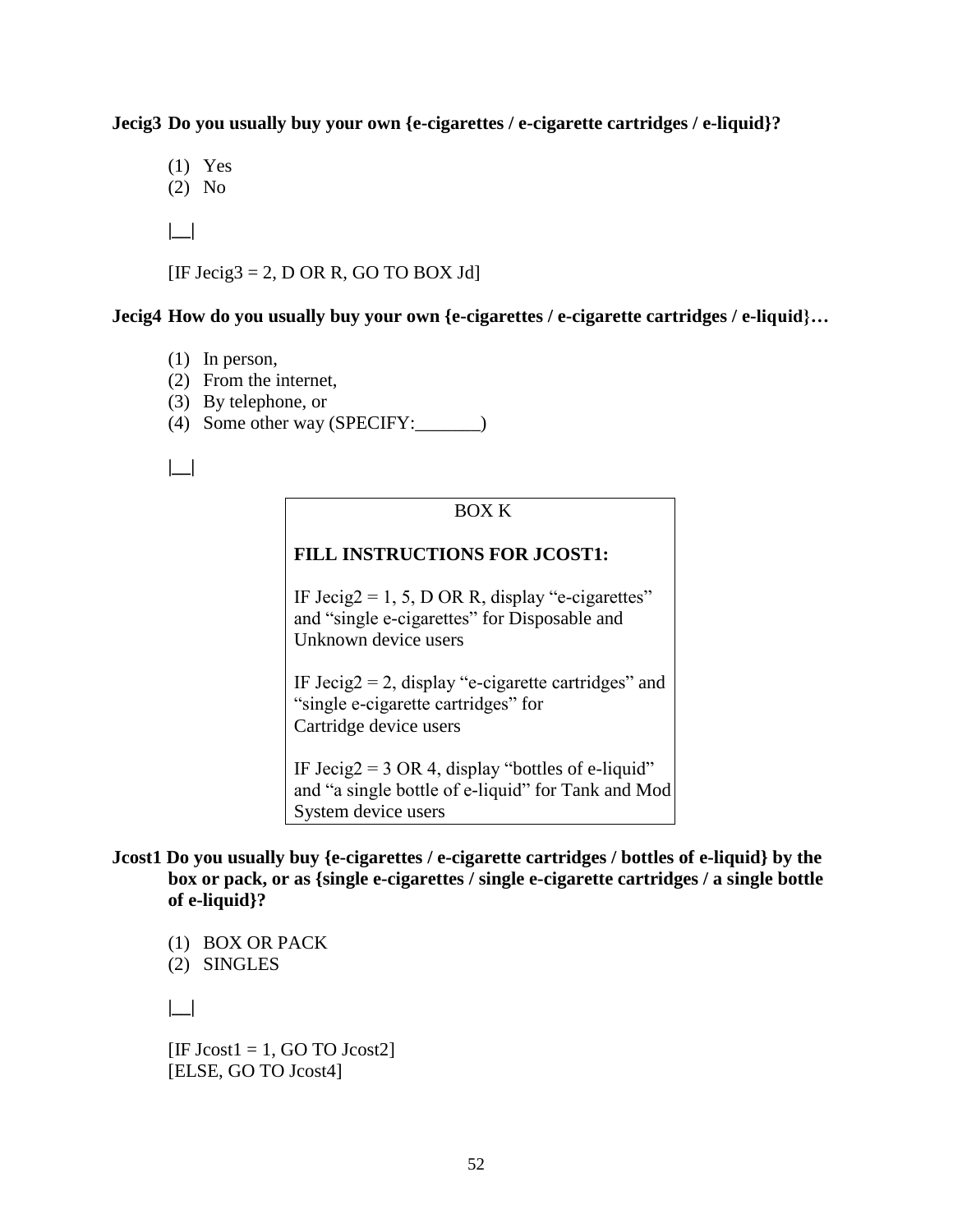#### **Cost questions for box/pack purchasers (Jcost1 = 1)**

# BOX L **FILL INSTRUCTIONS FOR JCOST2 AND JCOST3**: IF Jecig2 = 1, 5, D OR R, display "e-cigarettes" for Disposable and Unknown device users IF Jecig $2 = 2$ , display "e-cigarette cartridges" for Cartridge device users IF Jecig $2 = 3$  OR 4, display "bottles of e-liquid" for Tank and Mod System device users

#### **Jcost2 What price did you pay for the LAST BOX OR PACK of {e-cigarettes / e-cigarette cartridges / bottles of e-liquid} you bought? Please report the cost after using discounts or coupons.**

 FR: "PRICE PER BOX OR PACK," ENTER "DOLLARS" ON THE FIRST SCREEN (Jcost2) AND ENTER "CENTS" ON THE NEXT SCREEN (Jcost2a)

 $J\text{cost2}$  \$\_\_ \_ (0-999) Jcost2a **.\_\_ \_\_**(0-99)

#### **Jcost3 How many {e-cigarettes / e-cigarette cartridges / bottles of e-liquid} came in the LAST BOX OR PACK you bought?**

ENTER NUMBER  $|$ 

[IF Jecig2 = 3 OR 4, GO TO J $cost5$ ] [ELSE, GO TO BOX Jd]

#### **Cost questions for single purchasers (Jost1 = 2, D OR R)**

| ROX M                                                                                      |  |  |
|--------------------------------------------------------------------------------------------|--|--|
| <b>FILL INSTRUCTIONS FOR JCOST4:</b>                                                       |  |  |
| IF Jecig2 = 1, 5, D OR R, display "e-cigarette" for<br>Disposable and Unknown device users |  |  |
| IF Jecig2 = 2, display "e-cigarette cartridge" for<br>Cartridge device users               |  |  |
| IF Jecig2 = 3 OR 4, display "bottle of e-liquid"<br>for Tank and Mod System device users   |  |  |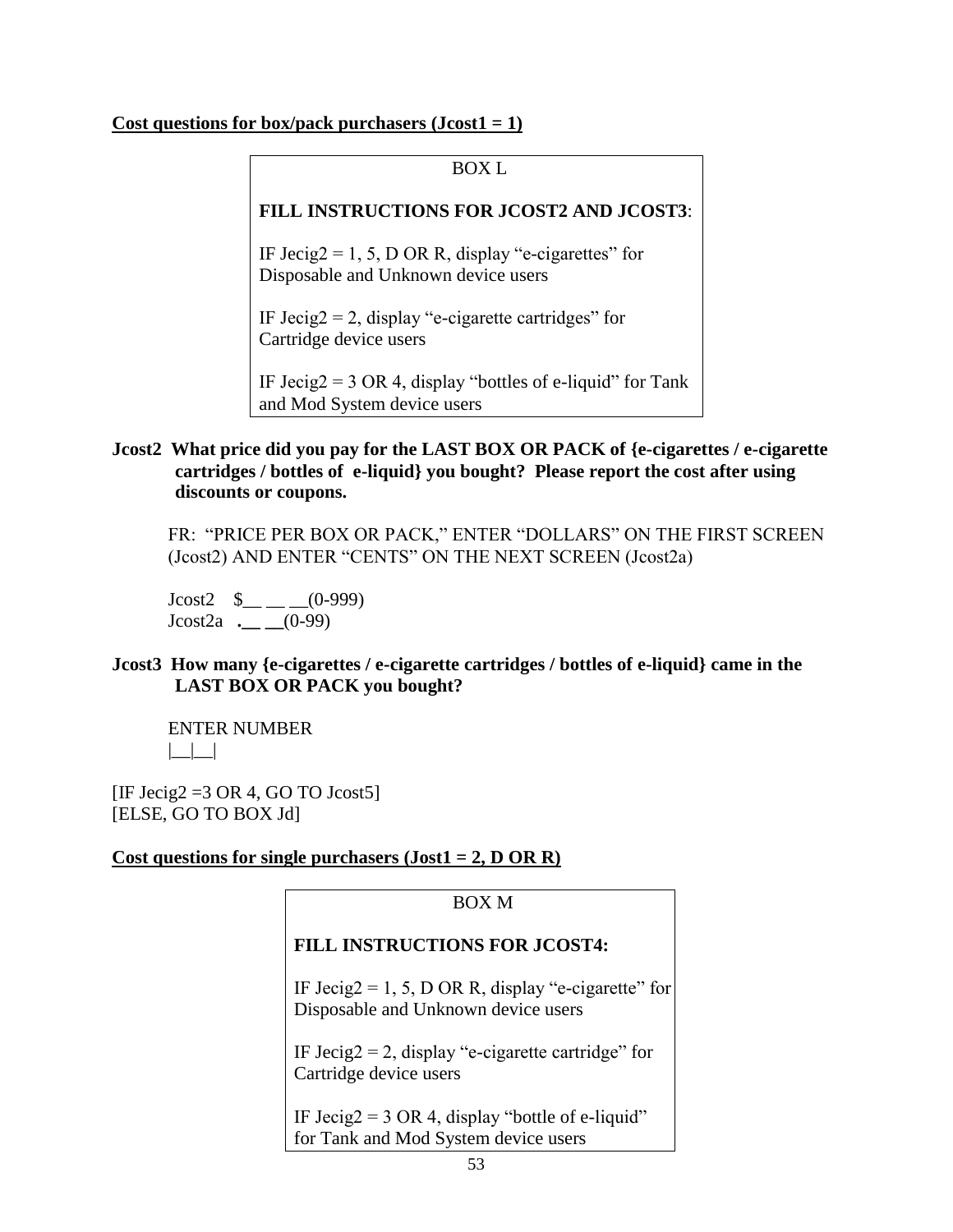**Jcost4 What price did you pay for the LAST {e-cigarette / e-cigarette cartridge / bottle of e-liquid} you bought? Please report the cost after using discounts or coupons.**

FR: "PRICE PER SINGLE," ENTER "DOLLARS" ON THE FIRST SCREEN (Jcost4) AND ENTER "CENTS" ON THE NEXT SCREEN (Jcost4a)

 $J\text{cost4}$  \$\_\_\_(0-999) Jcost4a **.\_\_ \_\_**(0-99)

 $[IF (Jecig2 = 3 OR 4) AND (Jecig3 = 1), GO TO Jcost5]$ [ELSE, GO TO BOX Jd]

- **Jcost5 How many MILLILITERS of liquid were in a SINGLE bottle you LAST bought?**  FR: IF NEEDED - Common sizes are 5, 15, 30, 60, and 120.
	- **|\_\_|\_\_||\_\_|** ENTER NUMBER (3 digits)

BOX Jd FOR EACH ENTRY J2a1**-**4 = 3 (NOT AT ALL), GO TO Jd1/2\_1-4; ELSE GO TO Jd3.

FR NOTE: IF RESPONDENT HAS INDICATED THAT THE PRODUCT WAS ONLY USED ONCE OR TWICE, ENTER "CTRL-R2," AND DO NOT ASK JD1/2 FOR THAT PRODUCT.

**Jd1/2\_1-4 About how long has it been since you COMPLETELY quit smoking//using - cigars, cigarillos, or little filtered cigars /a regular pipe filled with tobacco / a water pipe or hookah {who-kah} pipe filled with tobacco // E-cigarettes /smokeless tobacco?**

> **Jd11/2/3/3.5 /4** |\_\_|\_\_| NUMBER (1-99) **Jd2 1/2/3/3.5/4** | **LUNITS** (1) DAYS (2) WEEKS (3) MONTHS (4) YEARS

FR NOTE: IF RESPONDENT HAS INDICATED THAT THE PRODUCT WAS ONLY USED ONCE OR TWICE, DO NOT ASK JD3 AND ENTER "02" FOR LESS THAN ONE YEAR. ASK Jd3 SEPARATELY FOR EACH J1a1**-**4 = 1 (YES) AND J2a1-4 = 1, 2, or 3.

**Jd3 In total, how many years [fill "have you smoked/used" when J2a1-4 = 1 or 2 / "did you smoke/use" when J2a1-4 = 3] cigars or cigarillos or little filtered cigars / a regular pipe filled with tobacco / a water pipe or hookah pipe filled with tobacco // E-cigarettes /smokeless tobacco (fill as appropriate from J1a1-4)?**

ENTER 0 FOR LESS THAN ONE YEAR

Jd3 1,2,3,3.5,4  $\Box$  (0-99) years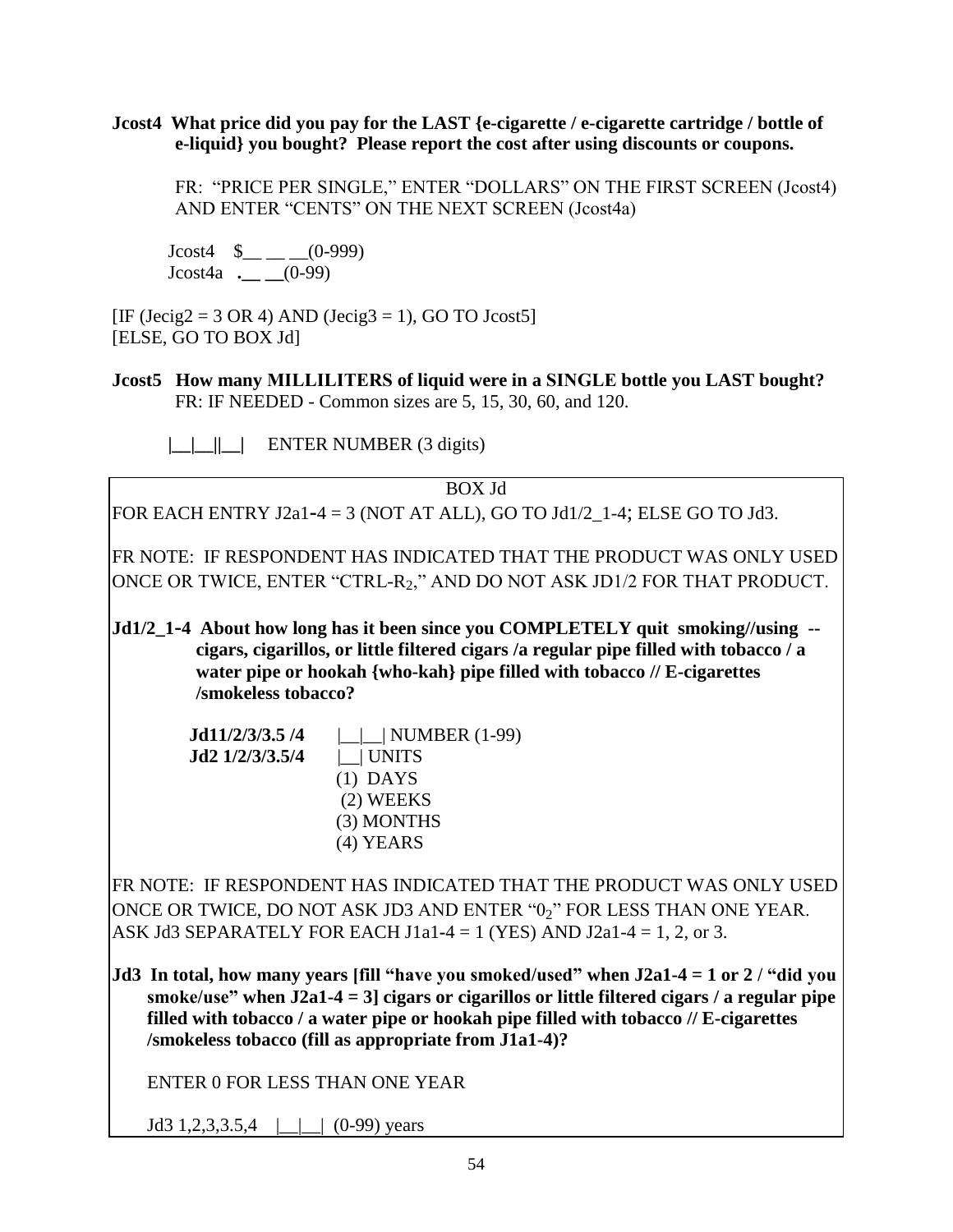[ASK Jfecgr(a, d) FOR THOSE WITH J2a3.5 = 3 AND A1 = 1, D OR R (ONLY ASK Jfecgr(a, d) OF E-CIGARETTE FORMER USERS WHO HAVE EVER SMOKED 100+ CIGARETTES)] [ELSE, IF J2a3.5 = 3, GO TO Jfecg2] [ELSE, GO TO BOX 34]

#### **Jfecgra Did you use e-cigarettes because you could use them at times when or in places where smoking cigarettes wasn't allowed?**

FR: E-CIGARETTES CAN ALSO BE CALLED VAPE-PENS, E-HOOKAHS, VAPES OR MODS. POPULAR BRANDS INCLUDE NJOY, BLU, LOGIC, VUSE, AND JUUL (PROUNOUNCED LIKE "JEWEL").

(1) YES

(2) NO

|\_\_|

**Jfecgrd Did you use e-cigarettes to help you quit smoking cigarettes?** 

- (1) YES (2) NO
- $| \_|$
- **Jfecg2 Which of the following best describes the type of e-cigarette you used to use? If you used more than one type, please think of the one you used most often.** 
	- (1) A disposable e-cigarette, FR: IF NEEDED, DISPOSABLE E-CIGARETTES ARE ONE-TIME USE PRODUCTS THAT ARE NOT RECHARGEABLE.
	- (2) An e-cigarette that uses replaceable PREFILLED CARTRIDGES,
	- (3) An e-cigarette with a TANK that you REFILL with LIQUIDS,
	- (4) A mod system, or FR: IF NEEDED, A MOD SYSTEM IS CUSTOMIZED BY THE USER WITH THEIR OWN COMBINATION OF BATTERIES, ATOMIZERS, ETC.
	- (5) You don't know the type?

 $| \cdot |$ 

# BOX 34

FOR PROXY RESPONDENT, GO TO S78

FOR SELF RESPONDENT:

IF J1a1-4 = NO OR J2a = D/Refused OR ANY COMBINATION OF THESE THREE STIPULATIONS FOR ALL FIVE "OTHER" TOBACCO PRODUCTS FOR ALL ENTRIES  $\rightarrow$  GO TO SECTION K [NOTE: DISSOVABLE ONLY NON-CIGARETTE TOBACCO USERS SHOULD ALREADY BE IN SECTION K]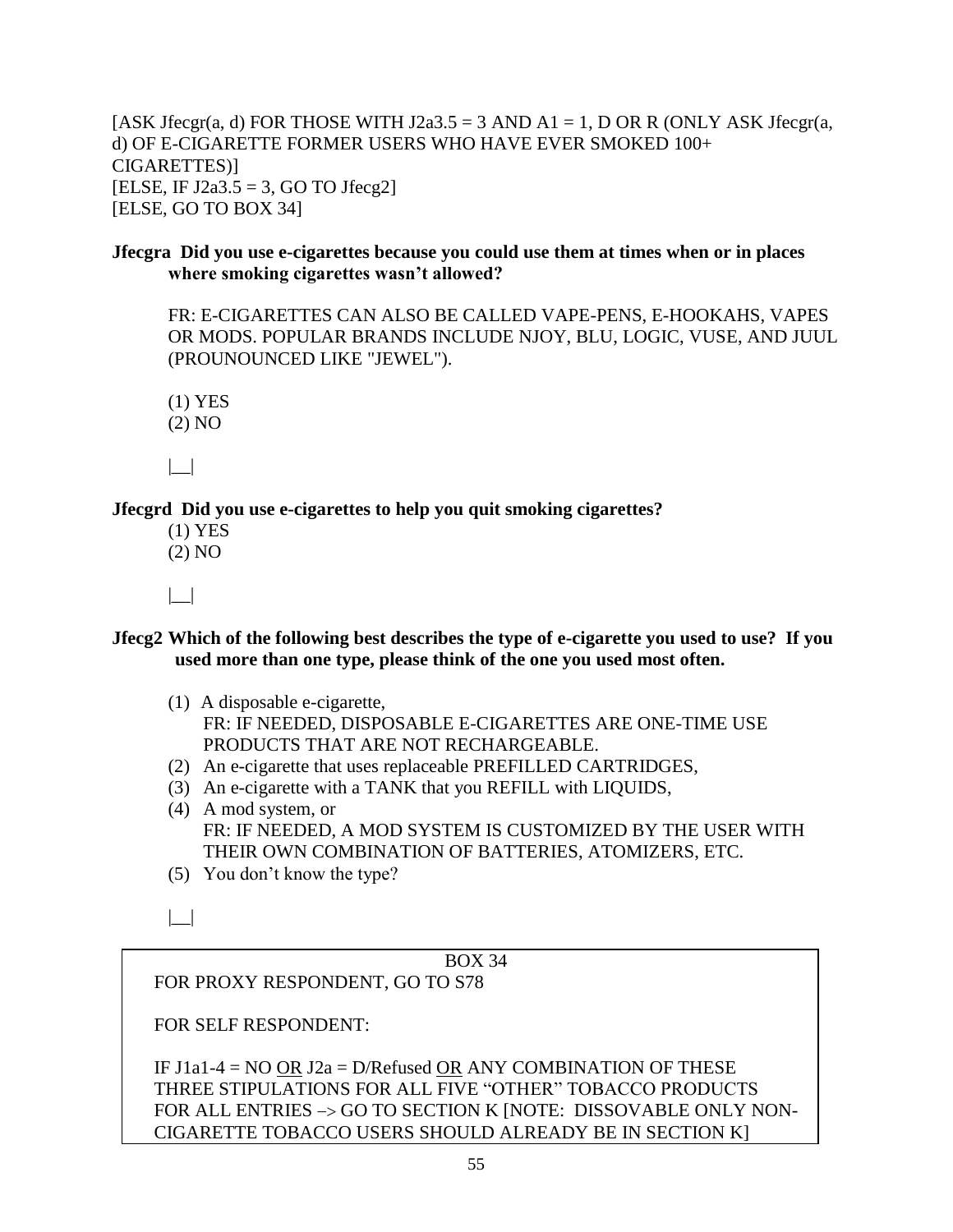#### **Other tobacco time to first use:**

#### BOX 39 IF ONLY ONE PRODUCT MENTIONED IN J2a IS NOW USED "EVERY DAY" OR "SOME DAYS" [J2a@1-4 =1 OR 2], THAT PRODUCT IS USED FOR J3a.

If J2a1=1 or 2, fill with 'smoke your first cigar' If J2a2-3=1 or 2, fill with 'smoke your first regular or hookah pipe filled with tobacco' If  $J2a3.5 = 1$  or 2, fill with 'use your first e-cigarette' If J2a4=1 or 2, fill with 'first use smokeless tobacco'

ELSE IF > 1 PRODUCT MENTIONED IN J2a IS NOW USED "EVERY DAY" OR "SOME DAYS [ANY J2a@1-4=1 OR 2] FILL J3a WITH THOSE PRODUCTS," LIST ALL PRODUCTS NOW USED.

ELSE IF  $[(J2a = 3 \text{ OR } J1a = 2)$  FOR ALL J1a1-4 AND  $[Jd1/2$  LESS THAN OR EQUAL TO 1 YEAR, 12 MONTHS, 52 WEEKS, 99 DAYS (i.e., 1 YEAR EQUIVALENCE) FOR ONLY ONE "OTHER TOBACCO PRODUCT" J1a1-4] AND [ ( IF A3 =3 AND H1NUM/UNT > (GREATER THAN) 1 YEAR, 12 MOS., 52 WEEKS, OR EQUIVALENCE) OR  $(IF A1=2, D, R)$  THEN GO TO J3f;

ELSE IF [(J2a=3 OR J1a = 2) FOR ALL J1a1-4 AND [Jd1/2 LESS THAN OR EQUAL TO 1 YEAR, 12 MONTHS, 52 WEEKS, 99 DAYS (i.e., 1 YEAR EQUIVALENCE) FOR ANY "OTHER TOBACCO PRODUCT" J1a1, 2, 3, 3.5, OR 4] AND [ ( IF A3 =3 AND H1NUM/UNT LESS THAN OR EQUAL TO 1 YEAR, 12 MOS., 52 WEEKS, 99 DAYS (i.e., 1 YEAR EQUIVALENCE)], THEN GO TO J3f.

ELSE, GO TO SECTION K.

#### **J3a How soon after you wake up do you typically [FILL WITH APPROPRIATE STEM AND ENDING BASED ON RESPONSES TO J2A1-4—SEE BOX 39 ABOVE]?**

FR: IF NECESSARY, ASK FOR BEST ANSWER IN MINUTES OR HOURS FR: IF RESPONDENTS USE BOTH KINDS OF PIPES, THEY SHOULD BE THINKING OF BOTH KINDS AND ANSWER THE EARLIEST TIME AFTER AWAKENING THEY SMOKE THE FIRST OF THE TWO TYPES OF PIPES. SIMILARLY, WE ARE ASKING ABOUT THE FIRST USE OF ANY OF THE GROUP OF PRODUCTS NOTED

ENTER (0) in J3a1 IF RESPONDENT INSISTS IT VARIES

**J3a1** | |  $(0 - 90)$  ENTER NUMBER

**J3a2** ENTER UNIT REPORTED (1) MINUTES (2) HOURS

|\_\_|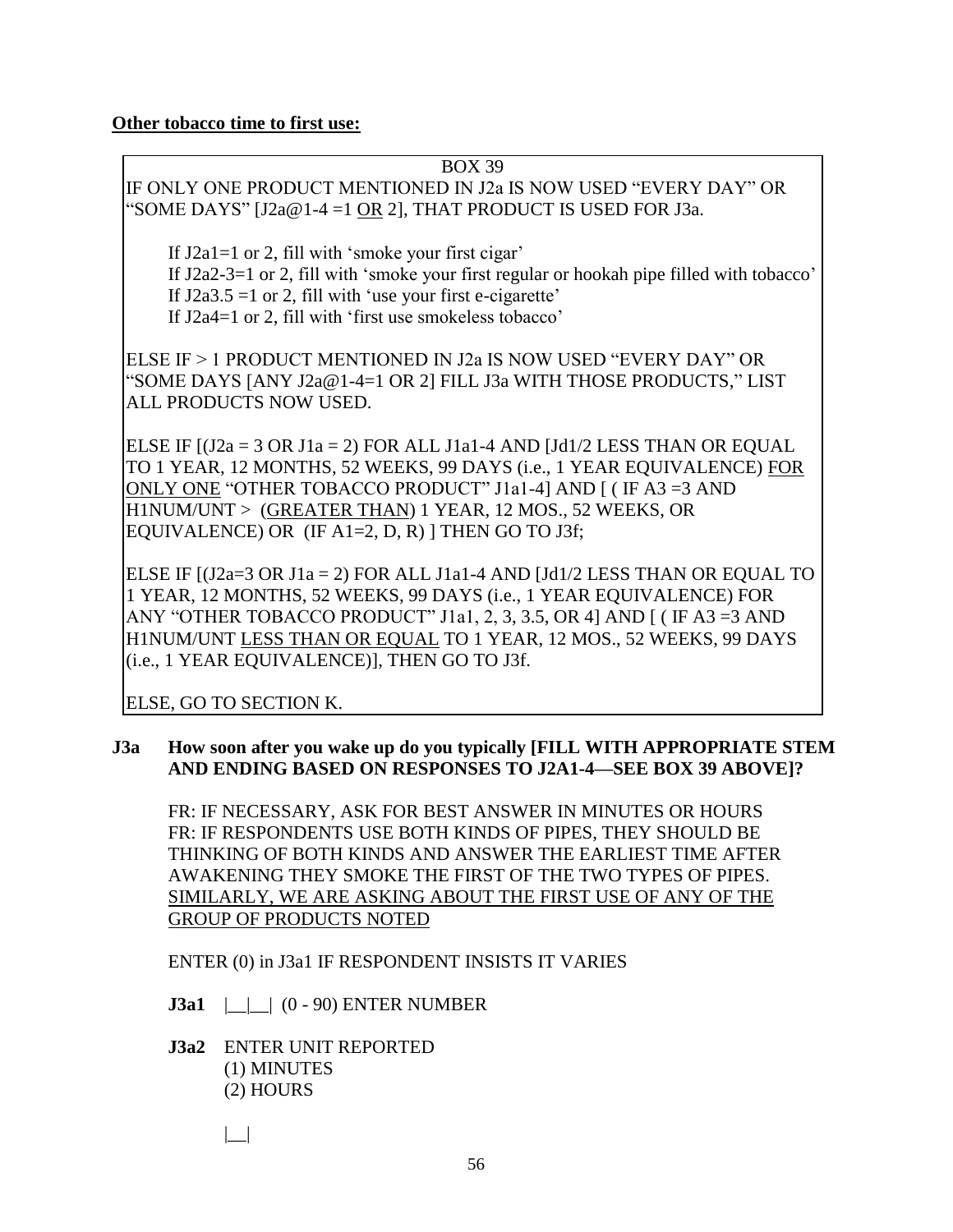$[IF J3a = 0, D OR R, GO TO J3d]$ [ELSE, GO TO BOX 39A]

**J3d Would you say you first...[FILL WITH APPROPRIATE STEM AND ENDING BASED ON RESPONSES IN J2a1-4 SIMILAR TO J3a….smoke a cigar/ pipe//use … an e-cigarette/ smokeless tobacco// ….other appropriate combinations… within the first 30 minutes of awakening?**

(1) YES (2) NO (3) VARIES **— DO NOT READ**

**|\_\_|**

[GO TO BOX 39A]

**J3f1/2 In the 12 months BEFORE YOU COMPLETELY QUIT {smoking cigars / smoking pipes / using e-cigarettes / using smokeless tobacco}, how soon after you woke up did you typically [fill with appropriate stem and ending based on responses to J2a1-4] (smoke your first….cigar/ pipe//use your first….e-cigarette/first use smokeless tobacco)?**

FR: IF NECESSARY, ASK FOR BEST ANSWER IN MINUTES OR HOURS FR: IF RESPONDENTS USE BOTH KINDS OF PIPES, THEY SHOULD BE THINKING OF BOTH KINDS AND ANSWER THE EARLIEST TIME AFTER AWAKENING THEY SMOKE THE FIRST OF THE TWO TYPES OF PIPES. SIMILARLY, WE ARE ASKING ABOUT THE FIRST USE OF ANY OF THE GROUP OF PRODUCTS NOTED

ENTER (0) in J3f1 IF RESPONDENT INSISTS IT VARIES

**J3f1** ENTER NUMBER

 $\Box$  (0 - 90)

**J3f2** ENTER UNIT REPORTED

(1) MINUTES (2) HOURS

 $| \_$ 

 $[IF J3f1 = 0, D OR R, GO TO J3g]$ [ELSE, GO TO BOX 39A]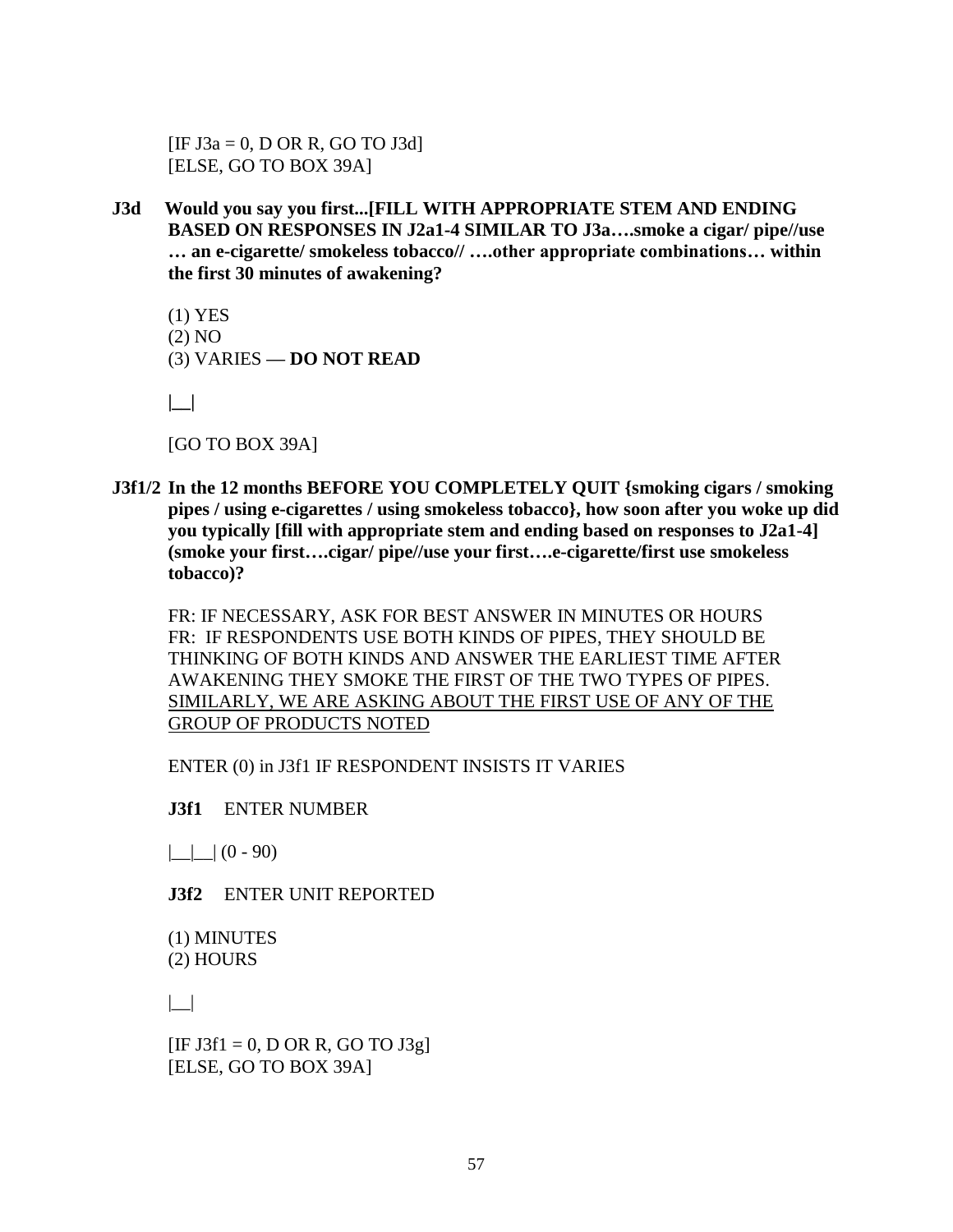**J3g Would you say you first used {fill….. cigars/ pipes/ e-cigarettes/ smokeless tobacco}… within the first 30 minutes of awakening?**

(1) YES (2) NO (3) VARIES— DO NOT READ

**|\_\_|**

#### **BOX 39A**

IF A3 = 1 OR 2 (CURRENT CIGARETTE SMOKER) GO TO SECTION K, DO NOT ASK J4-J7

ELSE IF ONLY ONE PRODUCT MENTIONED IN J2a (J2a 1-5) IS NOW USED "EVERY DAY" OR "SOME DAYS" GREATER THAN OR EQUAL TO 12 DAYS"  $[J2a = 1 \text{ OR } (J2a = 2 \text{ AND } J2b > 12 \text{ days})]$ , AND THAT ONE PRODUCT IS NOT DISSOVABLES J2a(5), THAT PRODUCT IS USED FOR J4-J6—GO TO J4

ELSE IF > 1 PRODUCT MENTIONED IN J2a [J2a =1 OR (J2a =2 AND J2b> 12 days), GO TO SECTION K

ELSE IF  $[(J2a=3, D, R \text{ OR } J1a = 2, D, R)$  FOR ALL J1a1-5] AND  $[Jd1/2$  LESS THAN OR EQUAL TO 1 YEAR, 12 MONTHS, 52 WEEKS, 99 DAYS (i.e., 1 YEAR EQUIVALENCE) "FOR ONLY CIGARS" J1a1] AND [(IF A3 =3 AND H1NUM/UNT > 1 YEAR, 12 MOS., 52 WEEKS, (OR OTHER EQUIVALENCE)) OR (IF A1=2, D, R)], THEN GO TO J7AltIN

ELSE GO TO SECTION K.

**J4 During the PAST 12 MONTHS, have you stopped smoking // using [fill entry based on BOX 39A—cigars / pipes // e-cigarettes / smokeless tobacco] for one day or longer BECAUSE YOU WERE TRYING TO QUIT?** 

(1) YES (2) NO

 $[IF J4 = 1, GO TO J6b]$  $[IF J4 = 2, D OR R, GO TO SECTION K]$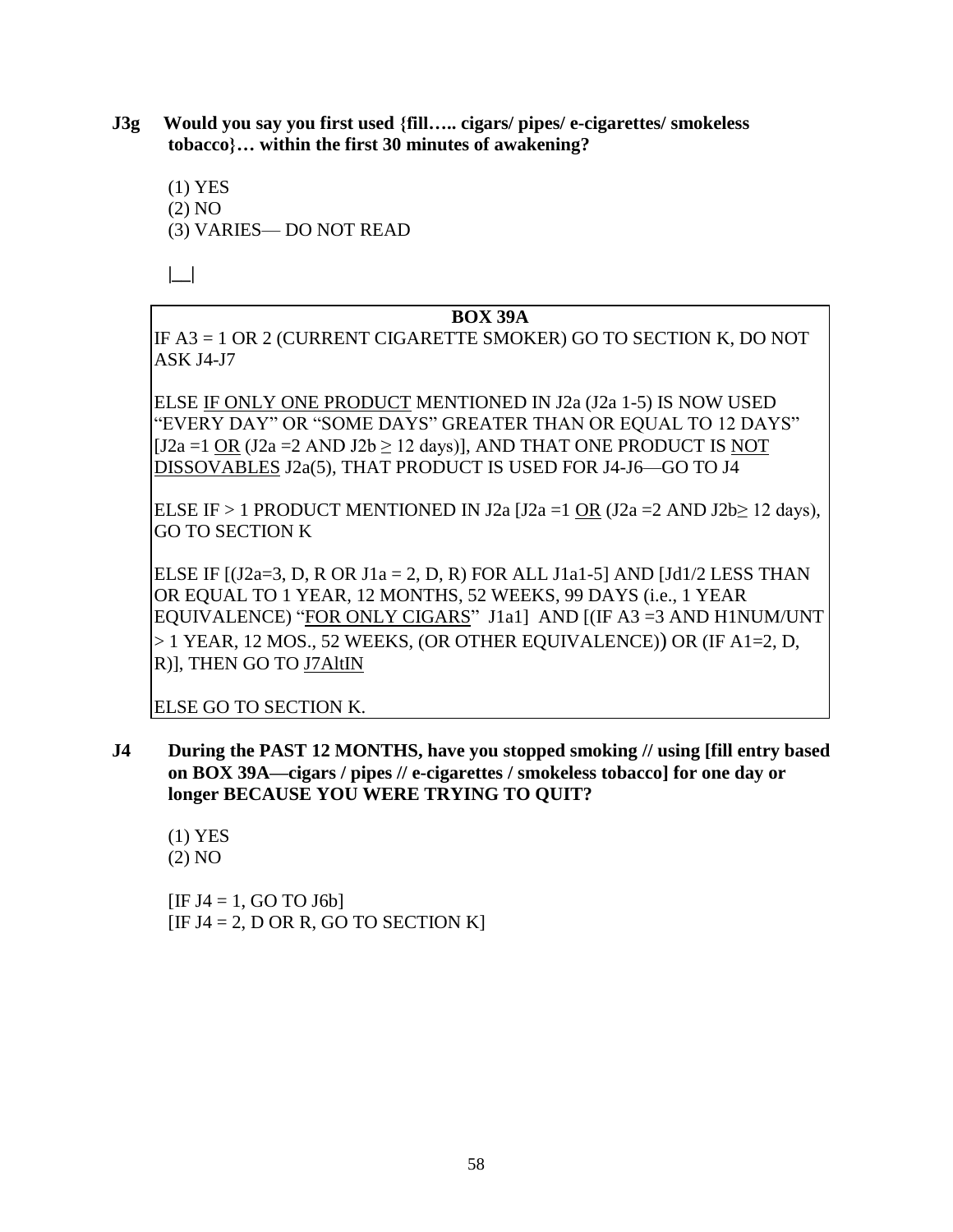**J6b Thinking of ANY attempts to stop smoking …// using … [fill entry same as J4 fill – cigars/pipes // E-cigarettes/ smokeless tobacco] because you were trying to quit, during the past 12 months, what was the length of time of the ONE attempt that lasted the longest?**

FR: IF QUIT ATTEMPT BEGAN MORE THAN 12 MONTHS AGO BUT ENDED WITHIN THE PAST 12 MONTHS, COUNT ALL OF IT.

**J6bnum** ENTER NUMBER

 $|$   $|$   $|$   $|$   $(1 - 96)$ 

**J6bunt** ENTER UNIT REPORTED

(1) DAYS (2) WEEKS (3) MONTHS

**|\_\_|**

[IF (J6num >18 AND J6bunt = 2) OR (J6bnum >12 AND J6bunt = 3), GO TO J6bv] [ELSE, IF J4 AND J6b FILL IS "CIGARS" (ONLY TOBACCO PRODUCT CURRENTLY USED IS CIGARS), GO TO J7cINT]

**J6bv I have recorded that the LONGEST length of time you stopped smoking//using [fill entry same fill as J4—cigars/ pipes//e-cigarettes/ smokeless tobacco] in the past 12 months because you were TRYING to quit was [fill entry J6bnum/J6bunt]? Is that correct?**

(1) YES (2) NO

**|\_\_|**

[IF J6bv = 1 AND J4, J6b, AND J6bv FILL IS "CIGARS" (ONLY TOBACCO PRODUCT CURRENTLY USED IS CIGARS), GO TO J7cINT]  $[IF J6bv = 2, GO TO J6bnum/unt TO CORRECT]$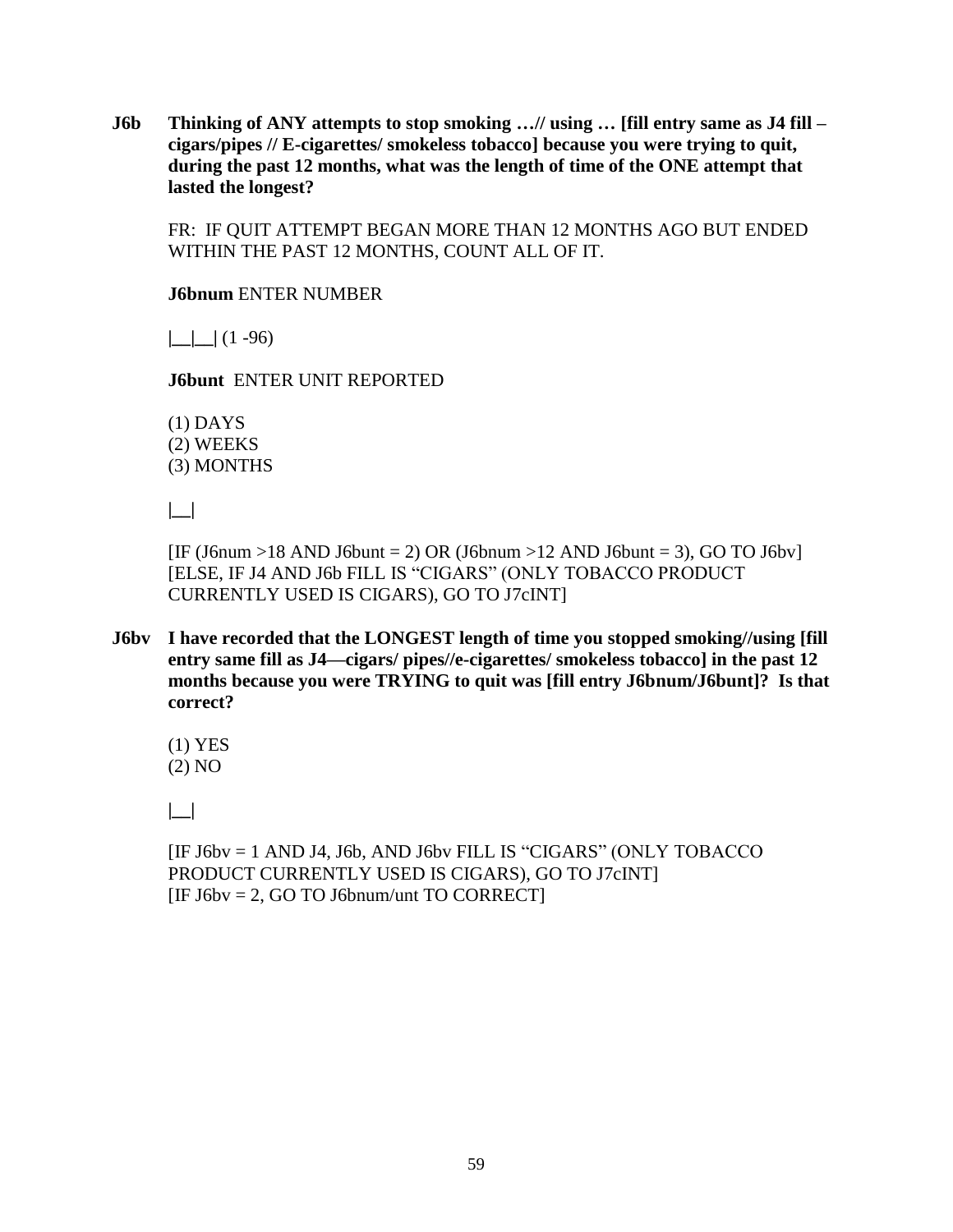**J7cINT The LAST TIME you tried to QUIT smoking CIGARS in the past 12 months: Did you:** 

FR: FOR THIS QUESTION, RE-READ STEM IF NECESSARY

(1) YES

(2) NO

**J7c |\_\_| Try to quit by SWITCHING to smokeless tobacco such as chewing tobacco, snuff, or snus***?* FR: PRONOUNCE "SNUS" TO RHYME WITH "GOOSE."

**J7d |\_\_| Try to quit by SWITCHING to electronic or E-cigarettes?** 

[GO TO SECTION K]

**J7AltIN When you quit smoking CIGARS completely, did you do ANY of the following, whether or not you think they were effective:**

FR: FOR THIS QUESTION, RE-READ STEM IF NECESSARY]

- (1) YES
- (2) NO
- **J7cAlt |\_\_| Try to quit by SWITCHING to smokeless tobacco such as chewing tobacco, snuff, or snus?**  FR:PRONOUNCE "SNUS" TO RHYME WITH "GOOSE."
- **J7dAlt |\_\_| Try to quit by SWITCHING to electronic or E-cigarettes?**

[GO TO SECTION K]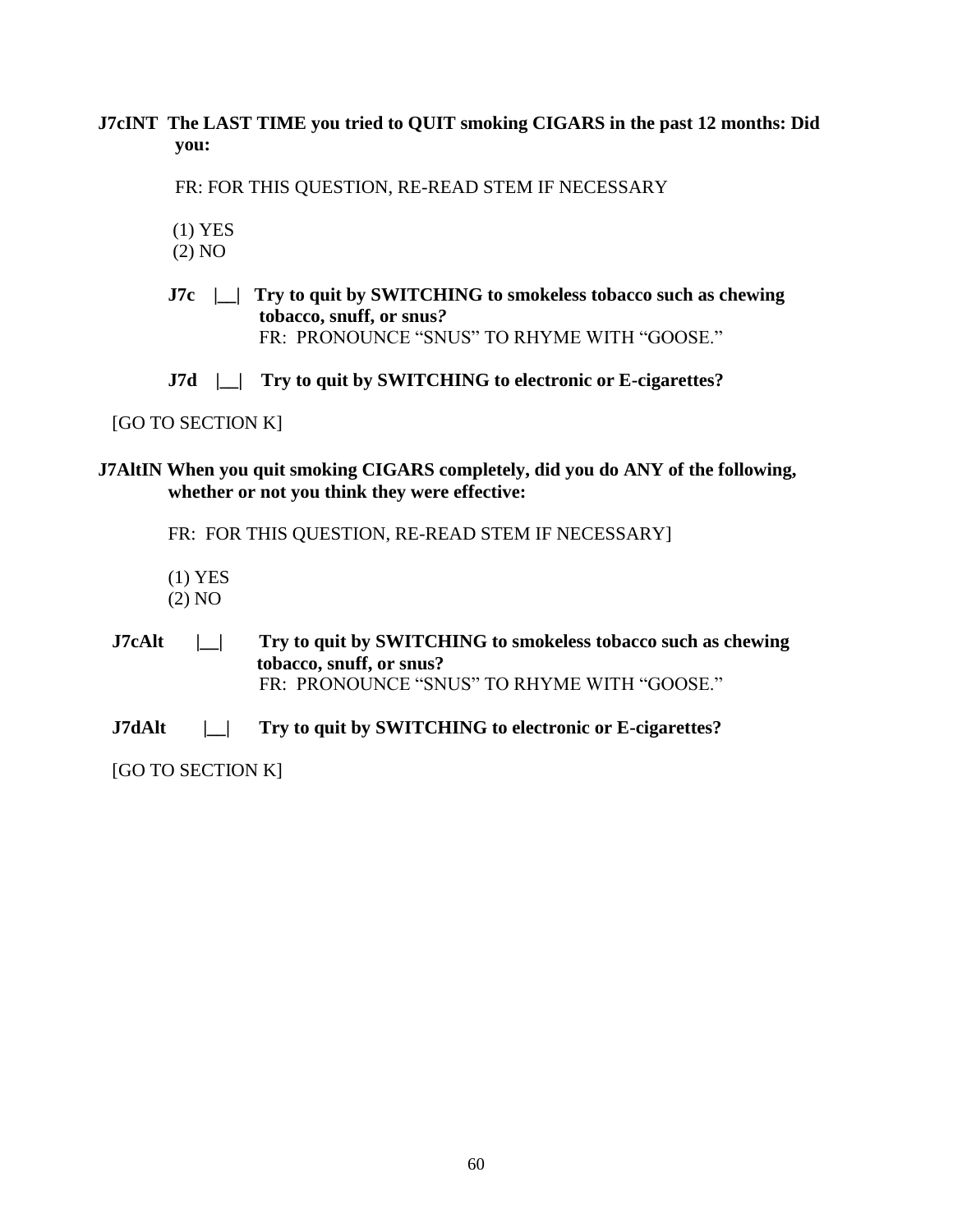#### **SECTION K. WORKPLACE POLICY, HOME RULES, PUBLIC OPINION ABOUT SMOKING IN PUBLIC VENUES**

#### **– ALL SELF RESPONDENTS**

BOX41 -- CONTEXT FOR K1- K3 SERIES: IF NOT RETIRED AND HAVE BEEN WORKING FOR PAY OR EMPLOYED IN PAST WEEK AND ARE NOT SELF-EMPLOYED:

- **K1a The next questions are about your place of work.**  FR: IF RESPONDENT HAS MORE THAN 1 JOB, HAVE HIM/HER ANSWER FOR HIS/HER MAIN JOB.
- **K1a Do you mainly work indoors or outdoors?**  FR: DO NOT READ THE FIRST 2 CATEGORIES UNLESS NECESSARY. NEVER READ THE REMAINING CATEGORIES.
	- (1) INDOORS
	- (2) OUTDOORS
	- (3) About equally indoors and outdoors
	- (4) Works mainly indoors in a non-traditional environment such as warehouse or other similar large semi-structured area
	- (5) Mainly travel around to different clients or sites or mainly in a motor vehicle/bus/train/boat/airplane/underground/in a mine, etc.
	- (6) Varies

**|\_\_|** 

 $[IF K1a = 1, GO TO K1b]$  $[IF K1a = 4, GO TO K1b1]$  $[IF K1a = 3, GO TO K1b2]$  $[IF K1a = 2, 5, 6, D, R, GO TO K4]$ 

#### **K1b Do you mainly work in an office building, in your own home, in someone else's home, or in another indoor place?**

(1) OFFICE BUILDING (2) OWN HOME (3) SOMEONE ELSE'S HOME (4) ANOTHER INDOOR PLACE

 $[IF K1b = 1, 4, D OR R, GO TO K1b1]$  $[IF K1b = 2 OR 3, GO TO K4]$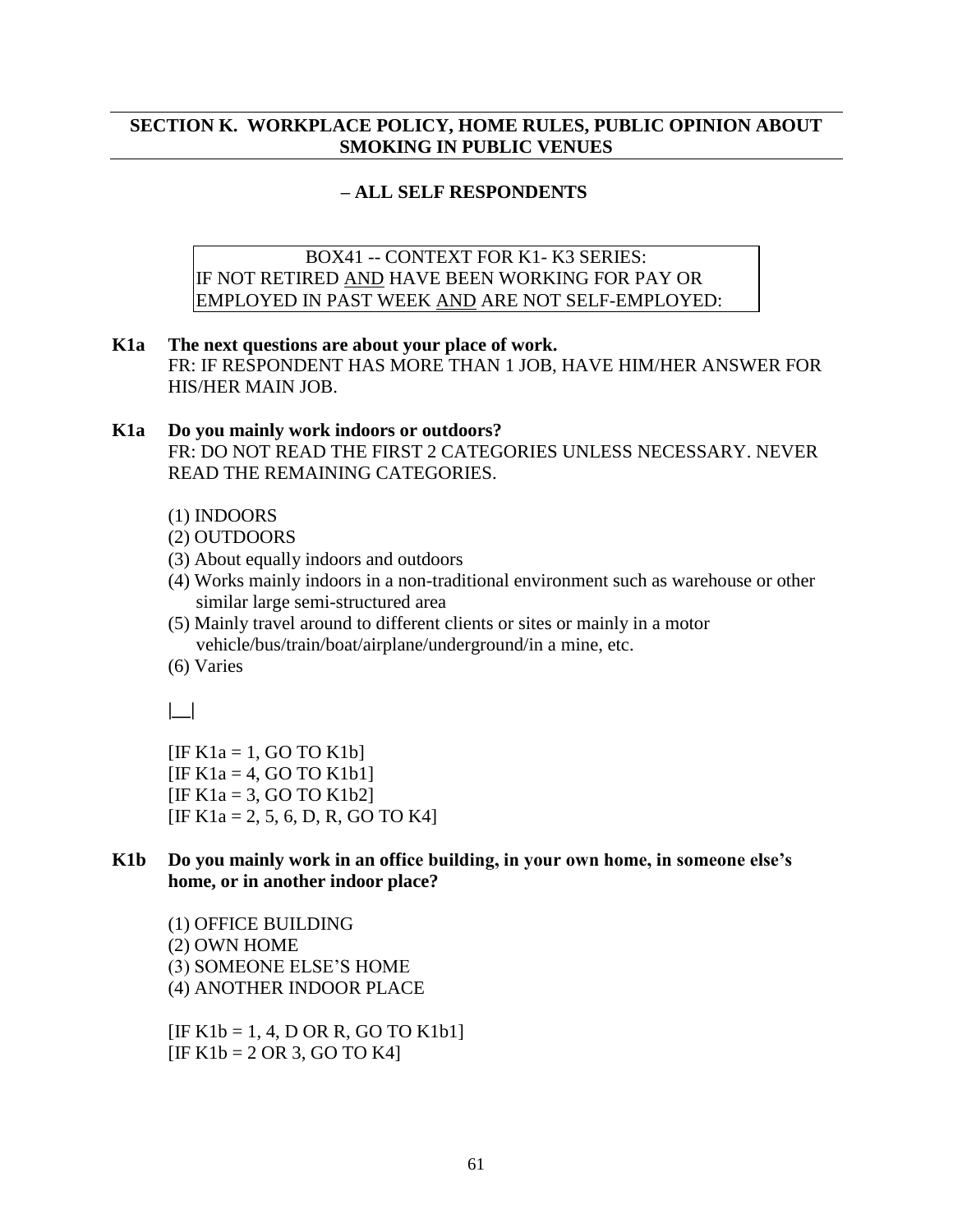#### **K1b1 In which State (including DC) do you work?**

FR: ENTER 2 LETTER ABBREVIATION FOR THE STATE.

 $|$ 

[GO TO K2a]

**K1b2 When you work INDOORS: Do you mainly work in an office building, in your own home, in someone else's home, or in another indoor place?** 

(1) OFFICE BUILDING (2) OWN HOME (3) SOMEONE ELSE'S HOME (4) ANOTHER INDOOR PLACE

 $[IF K1b2 = 1, 4, D OR R, GO TO K1c]$  $[IF K1b2 = 2 OR 3, GO TO K4]$ 

#### **K1c In which State (including DC) do you work on your main indoor job or business?**

FR: ENTER 2 LETTER ABBREVIATION FOR THE STATE.

 $\Box\Box$ 

#### **K2a Is smoking restricted in ANY WAY at your place of work?**

FR: READ IF NECESSARY "By 'restricted', we mean any limitation on smoking, regardless of who is responsible for that restriction (including owner, employer, gov't, union, etc.).

(1) YES (2) NO

**|\_\_|**

[IF  $K2a = 1$ , GO TO  $K3a$ ] [IF K2a = 2, D OR R, GO TO K3c**]**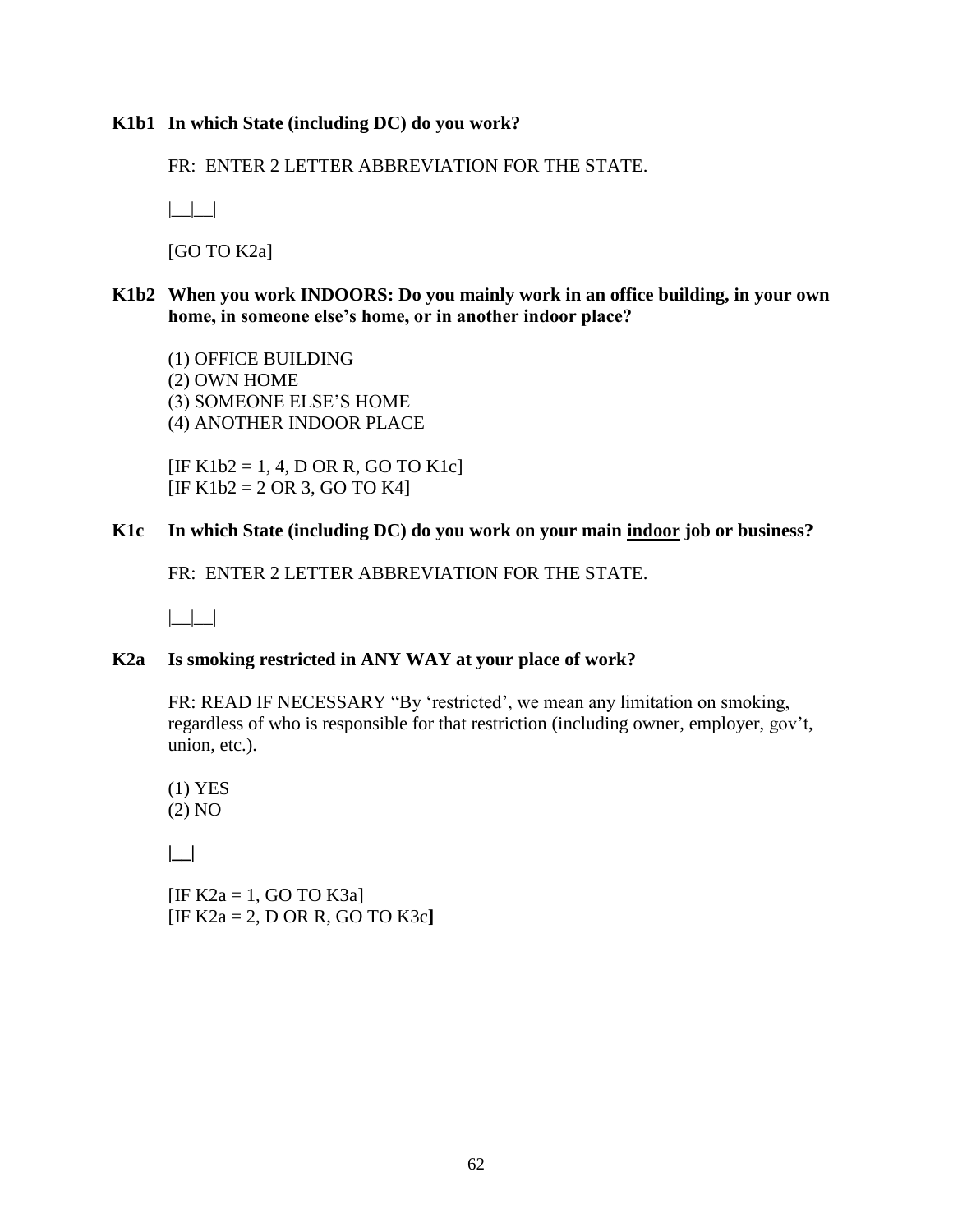#### **K3a Which of these best describes the smoking policy at your place of work for INDOOR PUBLIC OR COMMON AREAS, such as lobbies, rest rooms, and lunch rooms?**

FR: READ THE FIRST 3 ANSWER CATEGORIES ONLY. ENTER (4) IF NOT APPLICABLE

- (1) Not allowed in ANY public areas
- (2) Allowed in SOME public areas
- (3) Allowed in ALL public areas
- (4) NOT APPLICABLE

|\_\_|

#### **K3b Which of these best describes the smoking policy at your place of work for INDOOR WORK AREAS?**

FR: READ THE FIRST 3 ANSWER CATEGORIES ONLY. ENTER (4) IF NOT APPLICABLE

- (1) Not allowed in ANY work areas
- (2) Allowed in SOME work areas
- (3) Allowed in ALL work areas
- (4) NOT APPLICABLE

 $| \_|$ 

#### **K3c During the PAST TWO WEEKS, has anyone smoked in the area in which you work?**

(1) YES (2) NO

 $| \_$ 

 $[IF K2a = 2, D OR R, GO TO K3c1]$  $[IF K2a = 1, GO TO K3b1]$ 

#### **K3b1 Which of these best describes the vaping or e-cigarette policy at your place of work for INDOOR PUBLIC OR COMMON AREAS AND INDOOR WORK AREAS?**

#### FR: READ ANSWER CATEGORIES

- (1) Not allowed in ANY public and ANY work areas
- (2) Allowed in SOME public or SOME work areas
- (3) Allowed in ALL public and ALL work areas

|\_\_|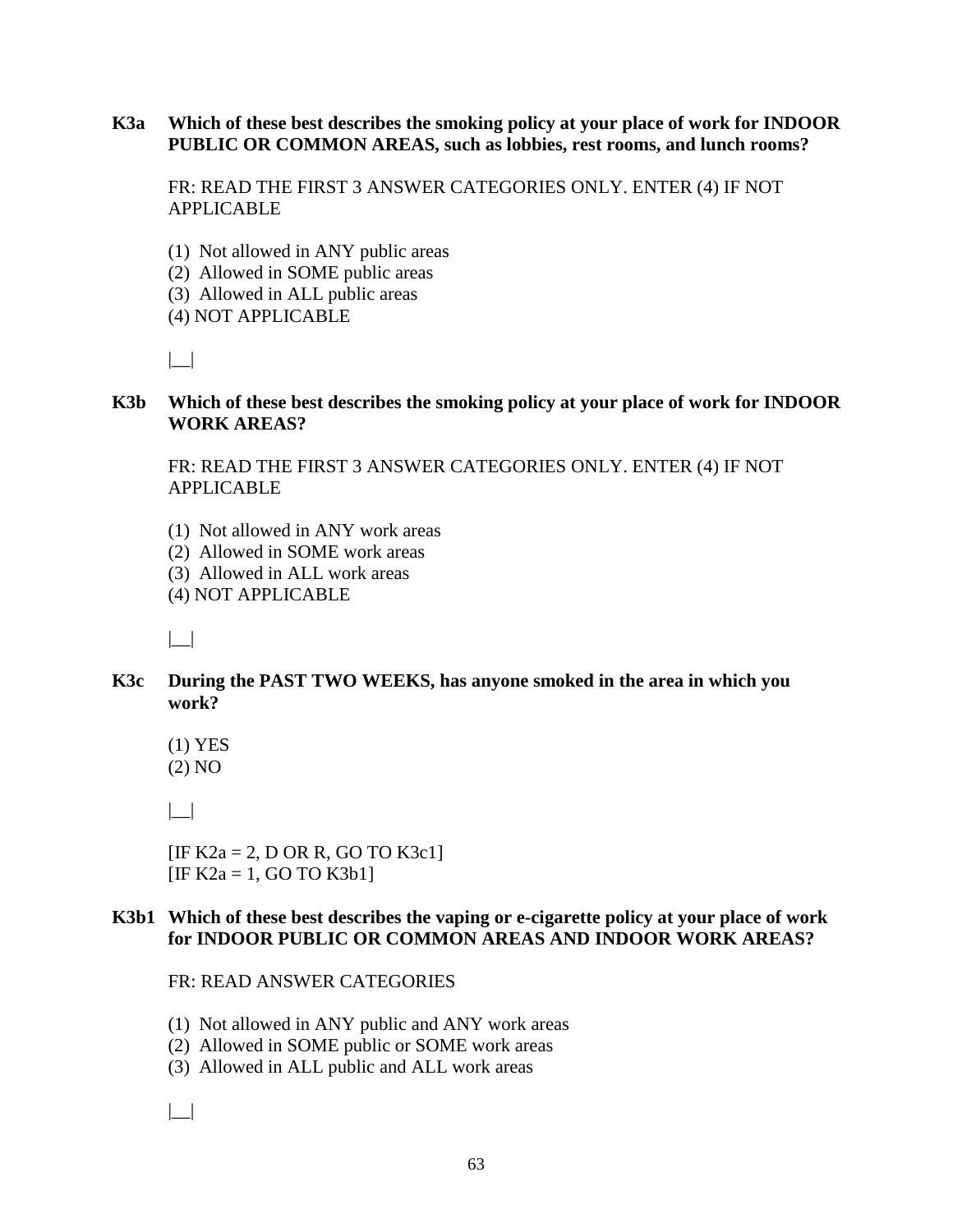[GO TO K3c1]

**K3c1 During the PAST TWO WEEKS, has anyone vaped or used e-cigarettes in the area in which you work?**

(1) YES (2) NO

**|\_\_|**

[GO TO K4]

**K4 The final set of questions are about your home and other places.**

**Which statement best describes the rules about smoking INSIDE YOUR HOME?**

FR: READ IF NECESSARY "HOME" IS WHERE YOU LIVE. "RULES" INCLUDE ANY UNWRITTEN "RULES" AND PERTAIN TO ALL PEOPLE WHETHER OR NOT THEY RESIDE IN THE HOME OR ARE VISITORS, WORKMEN, ETC. "SMOKING" INCLUDES CIGARS, REGULAR AND HOOKAH PIPES, AS WELL AS CIGARETTES.

(1) No one is allowed to smoke anywhere INSIDE YOUR HOME

(2) Smoking is allowed in some places or at some times INSIDE YOUR HOME

(3) Smoking is permitted anywhere INSIDE YOUR HOME

**|\_\_|**

#### **K4a Which statement best describes the rules about vaping or using e-cigarettes INSIDE YOUR HOME?**

FR: READ IF NECESSARY "HOME" IS WHERE YOU LIVE. "RULES" INCLUDE ANY UNWRITTEN "RULES" AND PERTAIN TO ALL PEOPLE WHETHER OR NOT THEY RESIDE IN THE HOME OR ARE VISITORS, WORKMEN, ETC. "VAPING" INCLUDES USE OF E-CIGARETTES, VAPE-PENS, HOOKAH-PENS, E-HOOKAHS, E-VAPORIZERS, VAPES, OR MODS. POPULAR BRANDS INCLUDE NJOY, BLU, LOGIC, VUSE, AND JUUL (PROUNOUNCED LIKE "JEWEL").

(1) No one is allowed to vape anywhere INSIDE YOUR HOME

(2) Vaping is allowed in some places or at some times INSIDE YOUR HOME

(3) Vaping is permitted anywhere INSIDE YOUR HOME

**|\_\_|**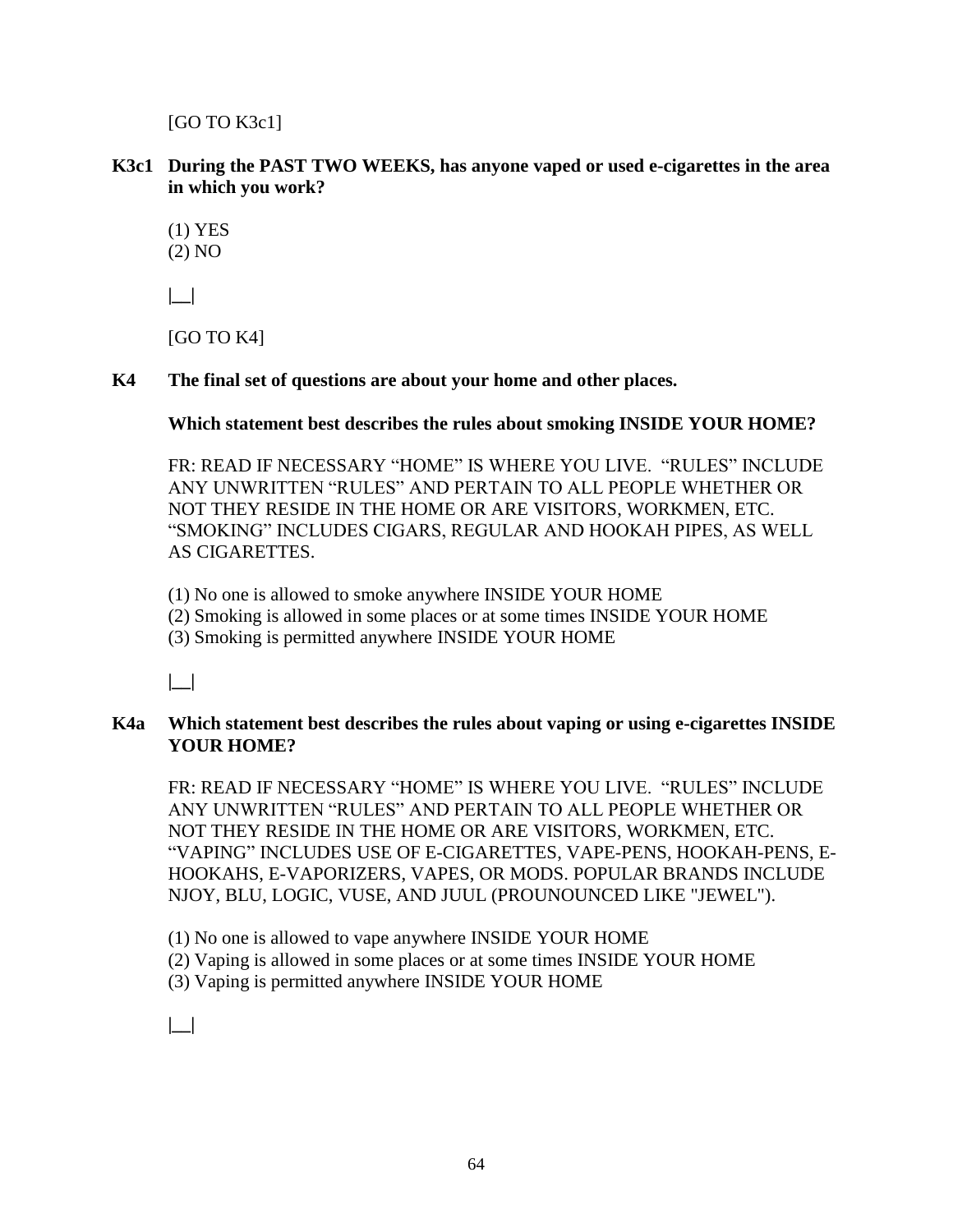- **K5a In buildings with MULTIPLE apartments or living areas, do you THINK that smoking should be… ALLOWED INSIDE ALL apartments or living areas, ALLOWED inside SOME apartments …., or NOT ALLOWED at ALL inside apartments?** 
	- (1) ALLOWED INSIDE ALL apartments or living areas
	- (2) ALLOWED inside SOME apartments
	- (3) NOT ALLOWED at ALL inside apartments

 $| \_$ 

- **K6b In indoor work areas, do you THINK that smoking SHOULD be allowed in ALL areas, allowed in SOME areas, or NOT allowed at ALL?**
	- (1) Allowed in ALL areas
	- (2) Allowed in SOME areas
	- (3) NOT Allowed at ALL

|\_\_|

- **K6c Inside bars, cocktail lounges, and clubs, do you THINK that smoking SHOULD be allowed in ALL areas, allowed in SOME areas, or NOT allowed at ALL?**
	- (1) Allowed in ALL areas
	- (2) Allowed in SOME areas
	- (3) NOT Allowed at ALL

 $| \_$ 

**[For the January 2019 survey only, IF K6c =, 2 ,D, R, then GO TO K6g; IF K6c = 1, 3, then GO TO K6h. For item K6g, response code -8, "Not applicable due to instrument error," is applicable to January 2019 data only. This code does NOT apply to the July 2018 and May 2019 data, for which the instrument was correct.]**

#### **K6g Inside casinos, do you THINK that smoking SHOULD be allowed in ALL areas, allowed in SOME areas, or NOT allowed at ALL?**

- (1) Allowed in ALL areas
- (2) Allowed in SOME areas
- (3) NOT Allowed at ALL

 $| \_$ 

#### **K6h Inside a car, when there are other people present, do you THINK that smoking SHOULD…**

- (1) Always be allowed
- (2) Be allowed under some conditions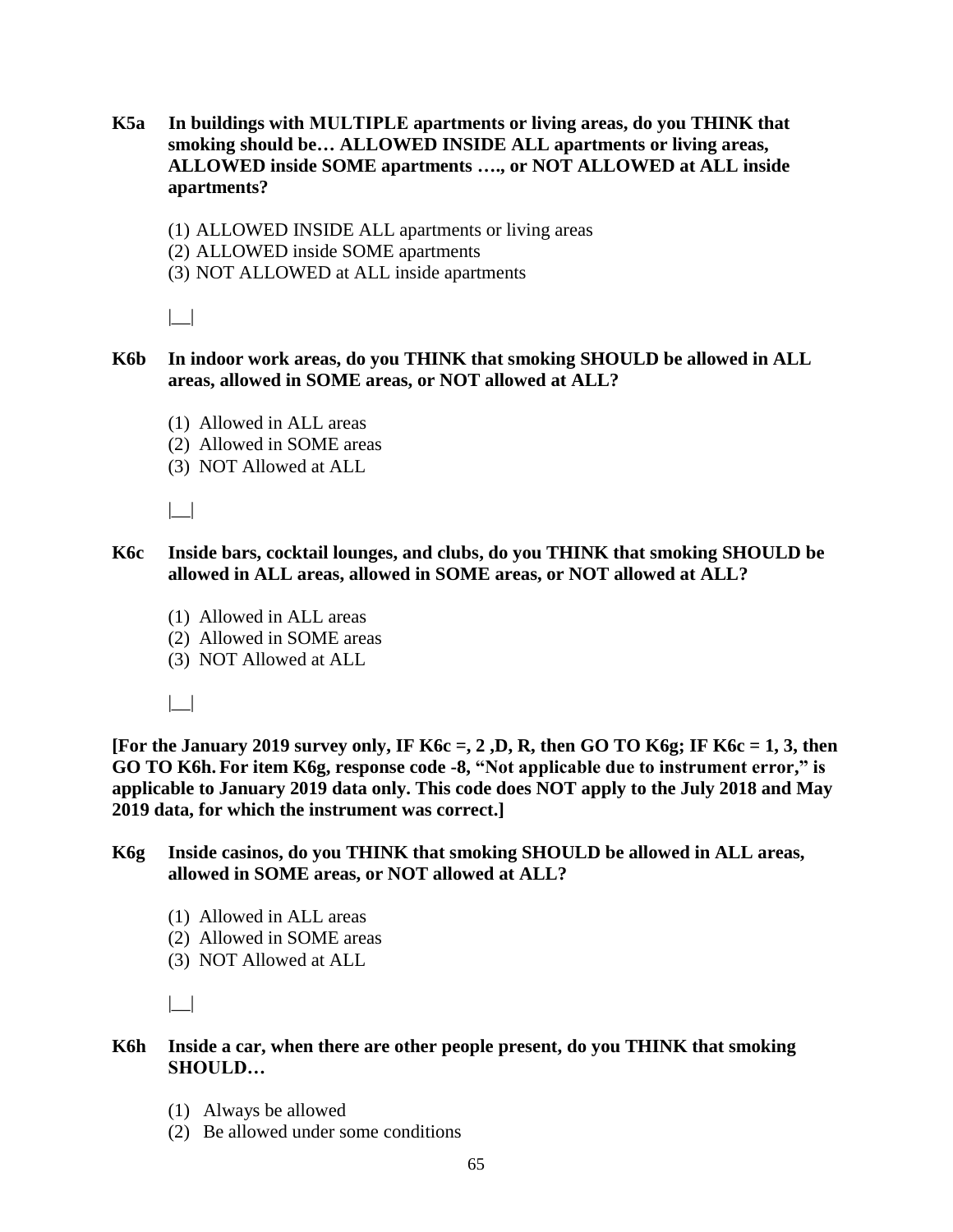(3) Never be allowed

 $| \_$ 

 $[IF K6h = 1, 2, D OR R, GO TO K6h2]$  $[IF K6h = 3, GO TO K8]$ 

#### **K6h2 IF children are present inside the car, do you think that smoking SHOULD…**

- (1) Always be allowed
- (2) Be allowed under some conditions
- (3) Never be allowed

 $| \_$ 

**K8 In the past 6 months, have you seen messages in newspapers or on television that say that a Federal Court has ordered tobacco companies to make statements about the dangers of smoking cigarettes?** 

 (1) YES (2) NO

**|\_\_|** 

**[The below items on heated tobacco products, K9INTRO, K9, and K10, were only asked in the May 2019 survey, and not in the July 2018 or January 2019 surveys.]** 

**K9INTRO The last few questions are about heated tobacco products. Some people refer to these as "heat-not-burn" tobacco products. These heat TOBACCO STICKS or CAPSULES to produce a vapor. They are different from e-cigarettes, which heat a LIQUID to produce a vapor. Some brands of heated tobacco products include iQOS (PRONOUNCED "eye-kos"), glo (PRONOUNCED "glow"), and Eclipse.**

**K9 Before today, have you heard of "heated tobacco products"?**

(1) YES (2) NO

**|\_\_|** 

- **K10 Have you ever tried a "heated tobacco product", even just one time?**
	- (1) YES (2) NO **|\_\_|**